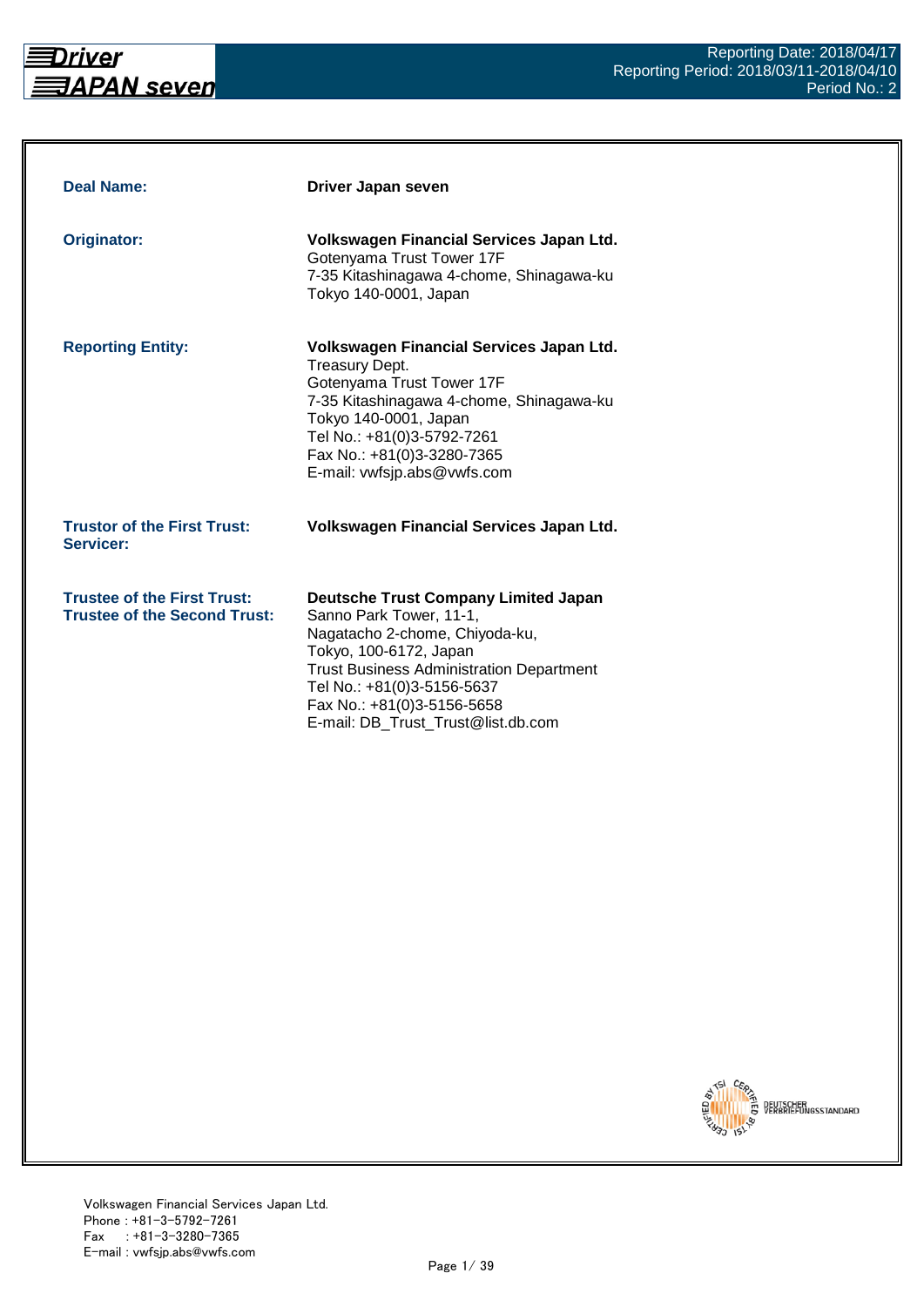#### **Contents**

| <b>Page</b> Tables of Contents                               |
|--------------------------------------------------------------|
| 1 Front Page                                                 |
| 2 Contents                                                   |
| <b>3 Deal Overview</b>                                       |
| 4 Deal Overview: Counterparties                              |
| <b>5 Deal Overview: Counterparties II</b>                    |
| 6 Information regarding the TBI and ABL to the Second Trust  |
| <b>7</b> Pool Information                                    |
| <b>8 Available Distribution</b>                              |
| 9 Waterfall                                                  |
| <b>10 Credit Enhancement</b>                                 |
| 11 Cumulative Gross Loss Ratio & Performance Trigger         |
| 12 Cumulative Gross Loss Ratio & Performance Trigger (Chart) |
| 13 Default & Delinquencies                                   |
| 14 Run Out Schedule (Previous)                               |
| 15 Run Out Schedule                                          |
| 16 Expected Amortization to the Second Trust                 |
| 17 Sub-Servicer                                              |
| 18 Brand                                                     |
| 19 New and Used                                              |
| 20 Product Type                                              |
| <b>21 RV</b>                                                 |
| 22 Brand New and Used                                        |
| 23 Customer Type                                             |
| <b>24 Outstanding Discounted Principal Balance</b>           |
| <b>25 Original Principal Amount</b>                          |
| 26 Interest Rate paid by the Obligor                         |
| 27 Original Term                                             |
| <b>28 Remaining Term</b>                                     |
| 29 Seasoning                                                 |
| 30 Type of Car                                               |
| 31 Brand and Model                                           |
| 32 Geographic Dist. by Prefecture                            |
| <b>33 Obligor Concentration</b>                              |
| <b>34 Contract Start Month</b>                               |
| <b>35 Contract End Month</b>                                 |
| 36 Monthly payment                                           |
| 37 Bonus payment                                             |
| 38 Mortor Type                                               |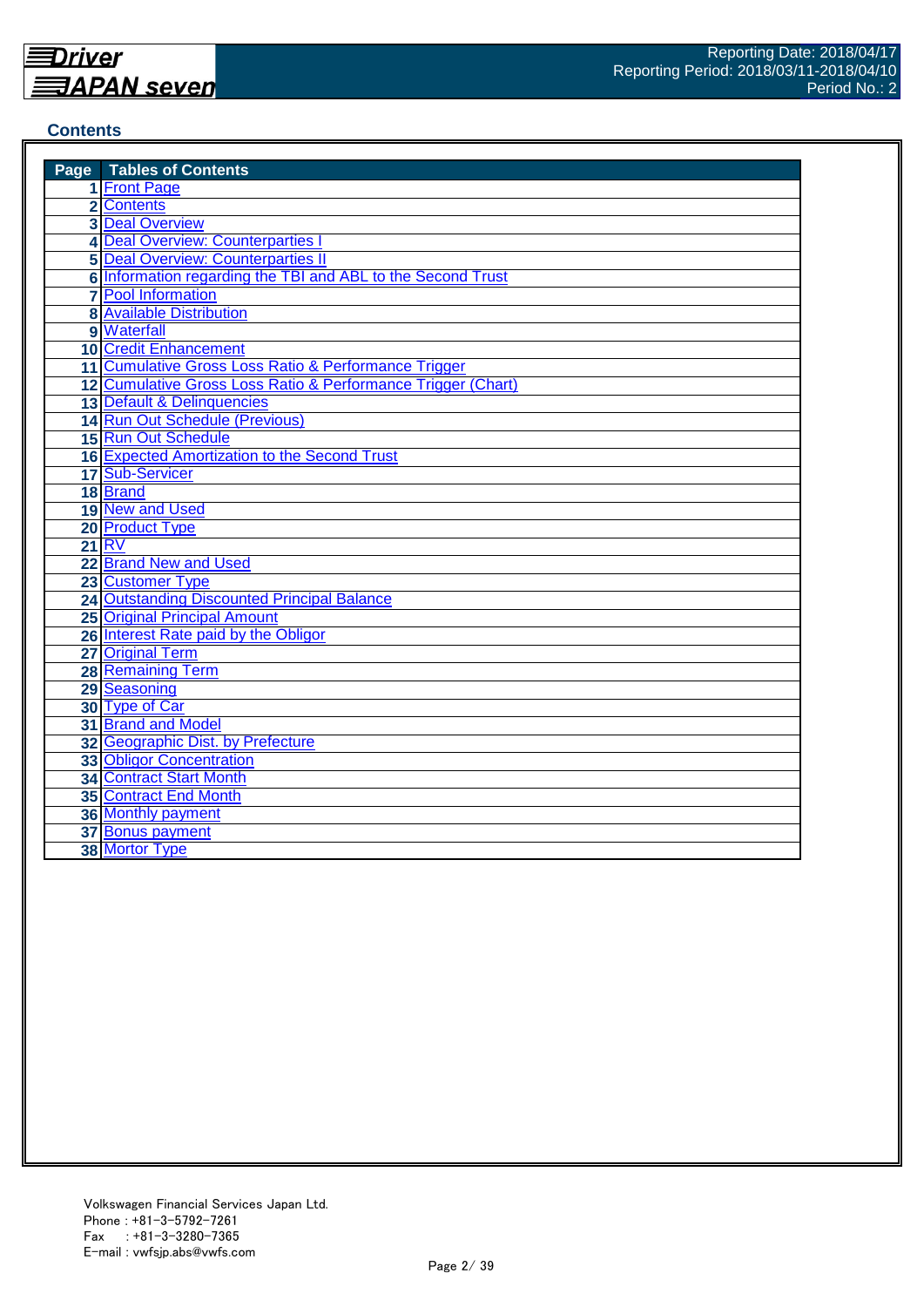#### **Deal Overview**

| <b>Cut Off Date:</b>                | 2018/02/10     |    |                                           |            |
|-------------------------------------|----------------|----|-------------------------------------------|------------|
| <b>Trust Commencement Date:</b>     | 2018/03/23     |    | <b>Legal Maturity of the First Trust:</b> | 2026/06/26 |
| <b>Monthly Period:</b>              | 2018/03/11     | to | 2018/04/10                                |            |
| <b>Reporting Date:</b>              | 2018/04/17     |    |                                           |            |
| <b>Reporting Frequency:</b>         | monthly        |    |                                           |            |
| <b>Period No.:</b>                  | $\overline{2}$ |    |                                           |            |
| <b>Remittance Date:</b>             | 2018/04/23     |    |                                           |            |
| <b>Advance Payment Date:</b>        | 2018/04/23     |    |                                           |            |
| <b>Cash Adjustment Date:</b>        | 2018/04/23     |    |                                           |            |
| <b>Additional Entrustment Date:</b> | 2018/04/25     |    |                                           |            |
| <b>Trust Calculation Date:</b>      | 2018/04/25     |    |                                           |            |
| <b>Trust Calculation Period:</b>    | 2018/03/27     | to | 2018/04/25                                |            |
| <b>First Trust Payment Date:</b>    | 2018/04/26     |    |                                           |            |
| <b>Second Trust Payment Date:</b>   | 2018/04/27     |    |                                           |            |
| <b>Interest Calculation Period:</b> | 2018/03/29     | to | 2018/04/27                                |            |
| <b>Next Reporting Date:</b>         | 2018/05/17     |    |                                           |            |

#### **Pool information at the Initial Cut off Date**

|                         | <b>Contracts</b> | Number of Outstanding Discounted<br>Principal Balance | <b>Outstanding Nominal</b><br><b>Balance</b> |
|-------------------------|------------------|-------------------------------------------------------|----------------------------------------------|
| <b>Outstanding Pool</b> | 25,466           | 58,823,742,157 JPY                                    | 61,652,388,600 JPY                           |

| <b>Credit Type</b>           | of Loans    | <b>Percentage Outstanding Discounted</b><br><b>Principal Balance</b> | <b>Percentage of Balance</b> |
|------------------------------|-------------|----------------------------------------------------------------------|------------------------------|
| Balloon                      | 79.91 %     | 52,580,850,830 JPY                                                   | 89.39 %                      |
| <b>Equal Instalment Loan</b> | 20.09 %     | 6,242,891,327 JPY                                                    | 10.61 %                      |
| <b>Total</b>                 | $100.00 \%$ | 58,823,742,157 JPY                                                   | 100.00 %                     |

| <b>Type of Car</b> | of Loans | <b>Percentage Outstanding Discounted</b><br><b>Principal Balance</b> | <b>Percentage of Balance</b> |
|--------------------|----------|----------------------------------------------------------------------|------------------------------|
| <b>New</b>         | 65.02 %  | 44,831,636,726 JPY                                                   | 76.21 %                      |
| Used               | 34.98 %  | 13,992,105,431 JPY                                                   | 23.79 %                      |
| <b>Total</b>       | 100.00 % | 58,823,742,157 JPY                                                   | 100.00%                      |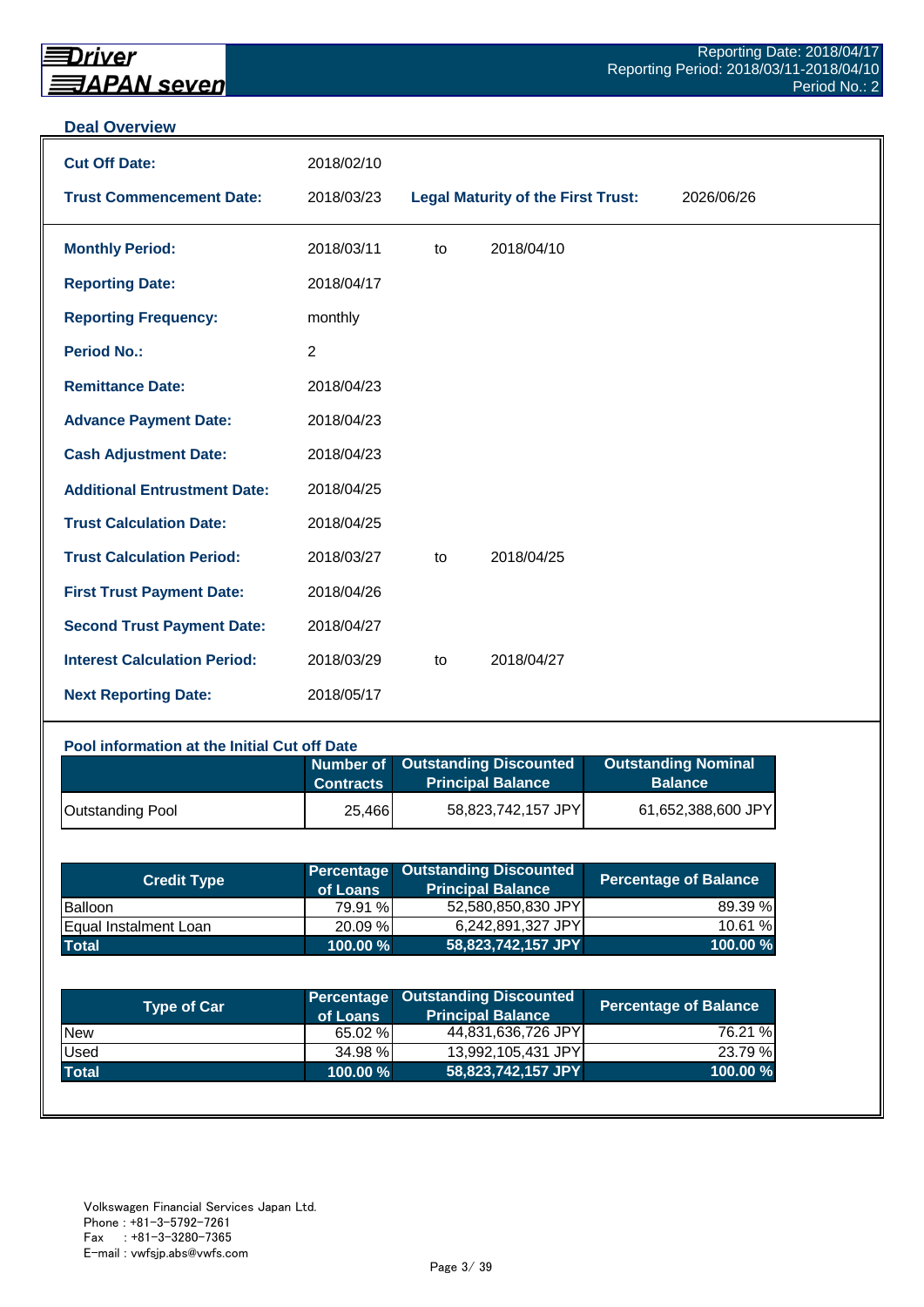

## **Deal Overview: Counterparties I**

|                                                                                                                                                 | Rating         |                |               |              |                |               |              |               |               |
|-------------------------------------------------------------------------------------------------------------------------------------------------|----------------|----------------|---------------|--------------|----------------|---------------|--------------|---------------|---------------|
|                                                                                                                                                 |                | <b>Moody's</b> |               | <b>Fitch</b> |                |               | R&I          |               |               |
| <b>Joint Lead Managers:</b>                                                                                                                     | Long<br>Term   | Short<br>Term  | Outlook       | Long<br>Term | Short<br>Term  | Outlook       | Long<br>Term | Short<br>Term | Outlook       |
| Mizuho Securities Co., Ltd.<br>Otemachi Tower, 5-5,<br>Otemachi 1-chome,<br>Chiyoda-ku,<br>Tokyo 100-8176, Japan                                | A1             | $P-1$          | <b>Stable</b> | n.a.         | n.a.           | n.a.          | AA-          | $a-1+$        | <b>Stable</b> |
| <b>BNP Paribas Securities (Japan) Limited</b><br>GranTokyo North Tower, 9-1,<br>Marunouchi 1-chome,<br>Chiyoda-ku,<br>Tokyo 100-6740, Japan     | n.a.           | n.a.           | n.a.          | n.a.         | n.a.           | n.a.          | n.a.         | n.a.          | n.a.          |
| <b>Trust Management Account Bank:</b><br>The Bank of Tokyo-Mitsubishi UFJ, Ltd.<br>4-2 Toranomon 1-chome,<br>Minato-ku<br>Tokyo 105-0001, Japan | A <sub>1</sub> | $P-1$          | <b>Stable</b> | A            | F <sub>1</sub> | <b>Stable</b> | AA-          | $a-1+$        | <b>Stable</b> |

#### **Originator: Trustor of the First Trust:**

#### **Servicer: Volkswagen Financial Services Japan Ltd.**

Gotenyama Trust Tower 17F 7-35 Kitashinagawa 4-chome, Shinagawa-ku Tokyo 140-0001, Japan

#### **Trustee of the First Trust:**

**Trustee of the Second Trust: Deutsche Trust Company Limited Japan** Attn.: Driver Japan Seven Trust Business Administration Department

#### **ABL Lender to the First Trust:**

**Trustor of the Second Trust:** Mizuho Securities Co., Ltd.

#### **Seller of the Trust Beneficial**

**Interest of the Second Trust** Mizuho Securities Co., Ltd. BNP Paribas Securities (Japan) Limited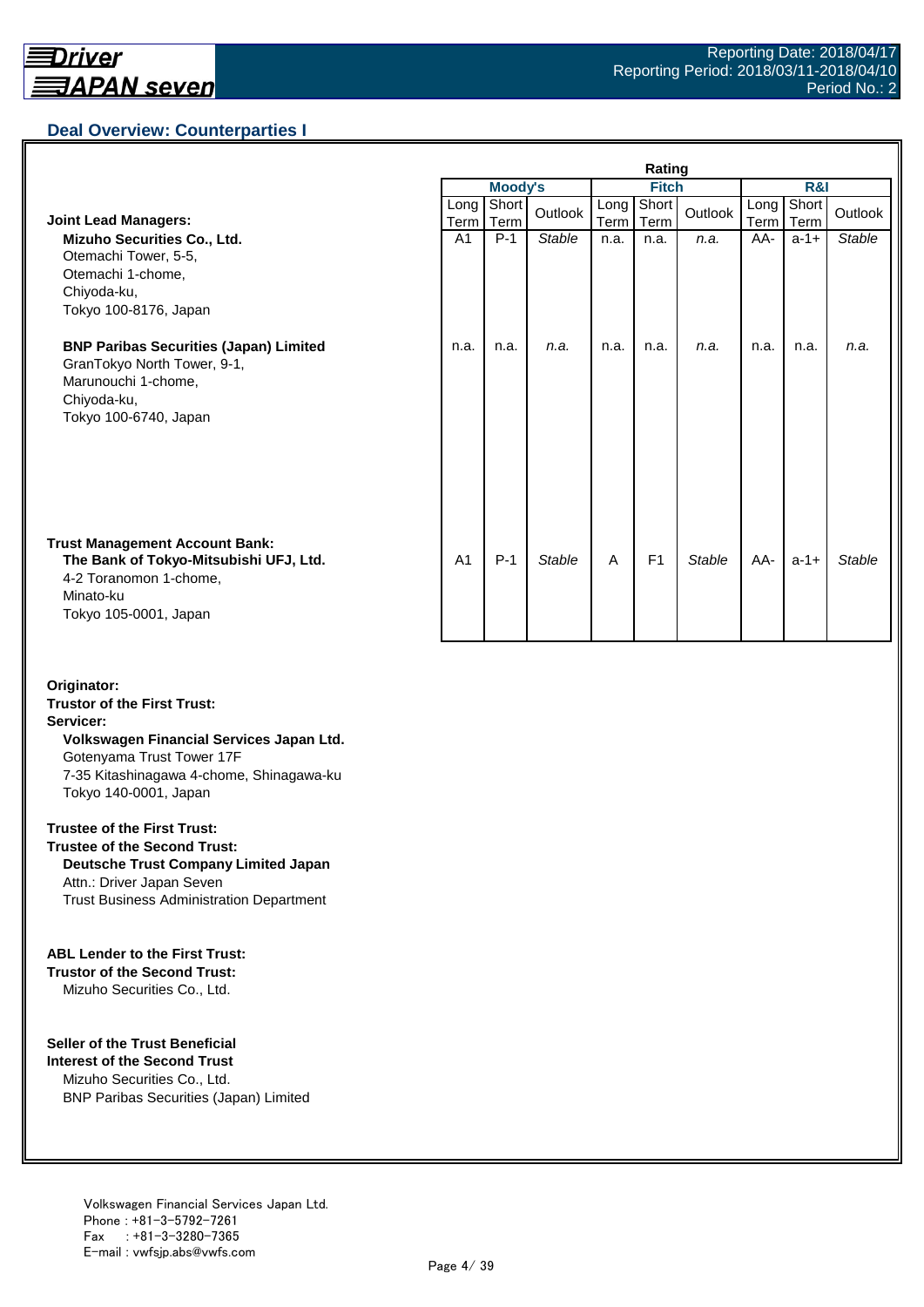#### **Deal Overview: Counterparties II**

#### **Rating Agencies:**

**Moody's SF Japan K.K.** Attn.: Driver Japan seven Structure Finance Group Monitoring Division 5-1 Atago 2-chome, Minato-ku Tokyo 105-6220, Japan E-mail: monitor.msfj@moodys.com

#### **Fitch Ratings Japan Limited**

Attn.: Driver Japan seven Structured Finance Kojimachi Crystal City East Wing 3rd Floor, 4-8 Kōjimachi, Chiyoda-ku, Tokyo 102-0083, Japan E-mail: tokyo.surveillance@fitchratings.com

#### **Rating and Investment Information, Inc.**

Attn.: Monitoring Group Department: Structured Finance Department TERRACE SQUARE, 3-22, Kanda Nishikicho, Chiyoda-ku, Tokyo 101-0054, Japan E-mail: sfmonitor@r-i.co.jp

|                                         | Rating  |                |               |       |      |               |        |      |         |  |
|-----------------------------------------|---------|----------------|---------------|-------|------|---------------|--------|------|---------|--|
| <b>Rating of VW</b>                     | Moody's |                |               | Fitch |      |               | R&I    |      |         |  |
|                                         | Short   | Long           | Outlook       | Short | Long | Outlook       | Short  | Long | Outlook |  |
|                                         | Term I  | Term           |               | lerm  | Term |               | ⊺erm I | Term |         |  |
|                                         |         |                |               |       |      |               |        |      |         |  |
| <b>Volkswagen Financial Services AG</b> | $P-2$   | A <sub>3</sub> | <b>Stable</b> | n.a.  | n.a. | n.a.          | n.a.   | n.a. | n.a.    |  |
| <b>Volkswagen AG</b>                    | $P-2$   | A3             | <b>Stable</b> | F2    | BBB+ | <b>Stable</b> | n.a.   | n.a. | n.a.    |  |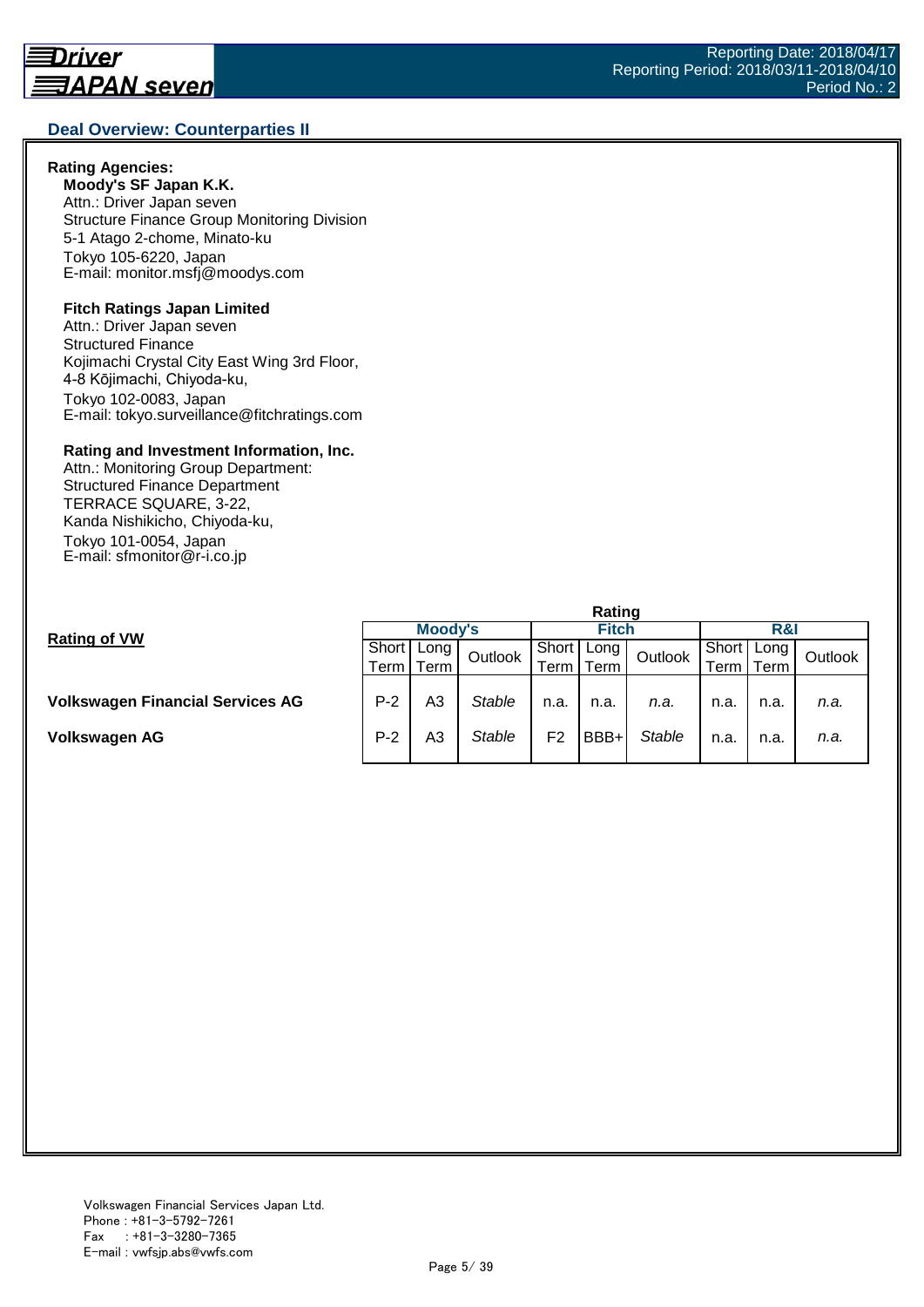# Driver

# **ヨAPAN seven**

## **Information regarding Trust Beneficial Interest of the Second Trust & Asset Backed Loan to the Second Trust**

| <b>Rating Details</b>                                                                                                                                              | TBI                                                                   | <b>ABL</b>                                                                                             |
|--------------------------------------------------------------------------------------------------------------------------------------------------------------------|-----------------------------------------------------------------------|--------------------------------------------------------------------------------------------------------|
| <b>Rating at Issue Date</b><br>Moody's<br>Fitch<br>R&I                                                                                                             | Aaa(sf)<br>AAAsf<br>AAA                                               | Aaa(sf)<br>AAAsf<br>AAA                                                                                |
| <b>Current Rating</b><br>Moody's<br>Fitch<br>R&I                                                                                                                   | Aaa(sf)<br>AAAsf<br>AAA                                               | Aaa(sf)<br>AAAsf<br>AAA                                                                                |
| <b>Information on TBI &amp; ABL</b>                                                                                                                                | <b>TBI</b>                                                            | <b>ABL</b>                                                                                             |
| <b>Initial Balance</b><br><b>Expected Maturity Date</b><br>Legal Maturity of the Second Trust<br><b>Payment Dates</b><br><b>Business Day Convention</b><br>Listing | 2022/05/30<br>2026/06/29<br>28th<br><b>Modified Following</b><br>None | 41,500,000,000 JPY 13,500,000,000 JPY<br>2022/05/30<br>2026/06/29<br>28th<br><b>Modified Following</b> |
| <b>Information on Interest</b>                                                                                                                                     | <b>TBI</b>                                                            | <b>ABL</b>                                                                                             |
| Fixed/Floating<br><b>Current Coupon</b><br>Day Count Convention                                                                                                    | Fixed<br>0.17%<br>30/360                                              | Fixed<br>0.17%<br>30/360                                                                               |

## **Selling Restriction**

The holders of the Beneficial Interest and the ABL Lenders\* are prohibited from dividing, assigning, pledging or creating any other security interest over any of the Beneficial Interest and the Asset Backed Loans without the prior written approval of the Trustee of the Second Trust.

(\*)The holders of the Beneficial Interest and the ABL Lenders are limited to specified investors (*tokutei toushika* ) as defined under Paragraph 31 of Article 2 of the Financial Instruments and Exchange Act (Law no.25 of 1948 as amended).

## **Clean-Up Call**

VWFS Japan as the Trustor of the First Trust has a right at its option to exercise a clean-up call to repurchase of all, but not part, of the outstanding Auto Loan Receivables from the Trustee of the First Trust on any Trust Calculation Date, the Discounted Principal Balance of all outstanding Auto Loan Receivables is expected to be less than ten percent (10%) of the Discounted Principal Balance of the Initial Auto Loan Receivables as of the Initial Cut-off Date after the distribution pursuant to Article 18.1 of the First Trust Agreement on the immediately following First Trust Payment Date.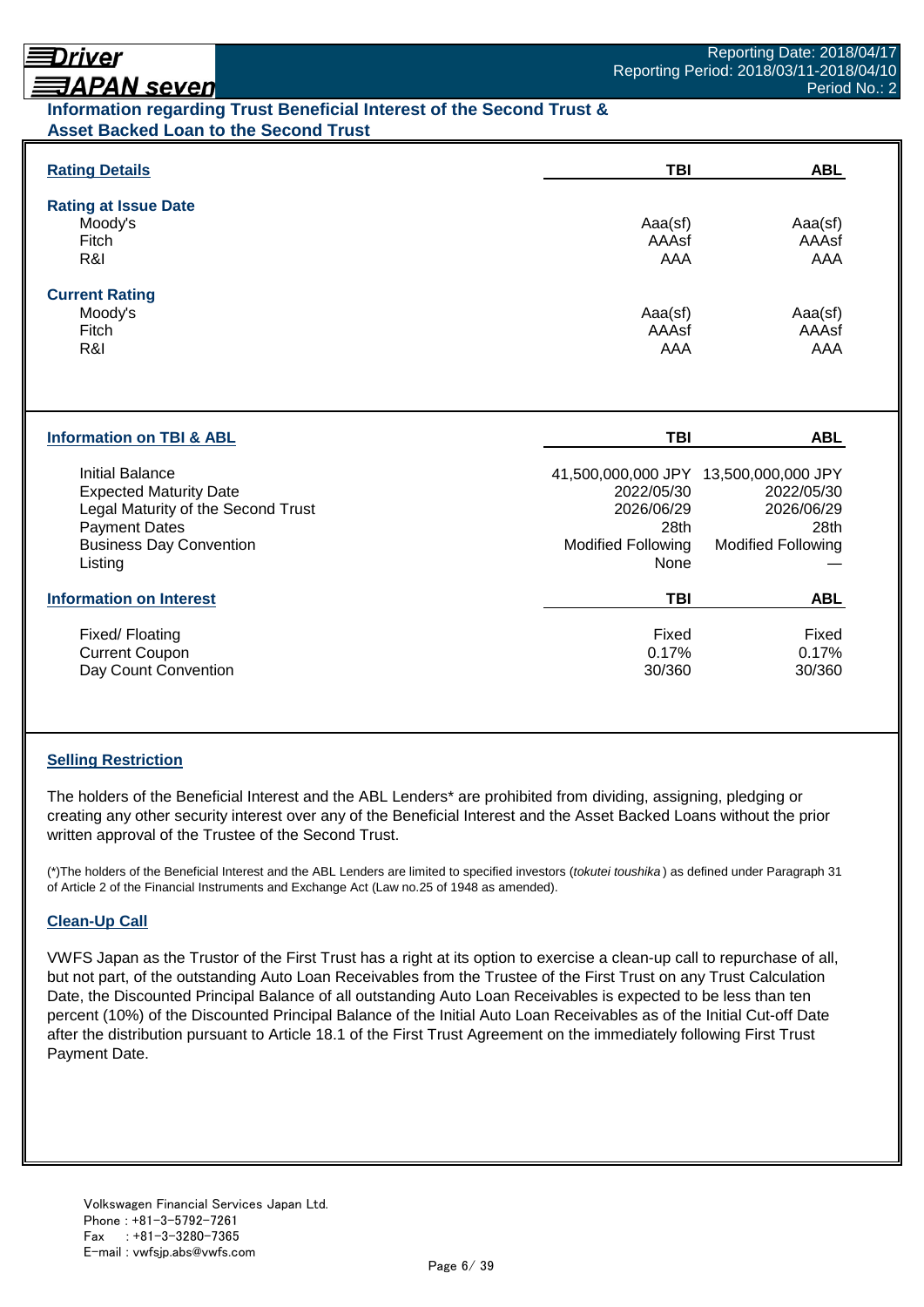## **Pool Information**

#### **Pool Balance on Initial Cut-Off Date**

| <b>Status</b>                | <b>Number of</b><br><b>Contracts</b> | <b>Outstanding</b><br><b>Discounted</b><br><b>Principal Balance</b> |
|------------------------------|--------------------------------------|---------------------------------------------------------------------|
| Normal                       | 25,466                               | 58,823,742,157 JPY                                                  |
| Cancellation                 | O                                    | 0 JPY                                                               |
| Early Termination            | 0                                    | 0 JPY                                                               |
| <b>Defaulted Receivables</b> | 0                                    | 0 JPY                                                               |
| Matured                      | ი                                    | 0 JPY                                                               |
| <b>Refinance Option</b>      | ი                                    | 0 JPY                                                               |
| Repurchase                   | ი                                    | 0 JPY                                                               |
| <b>Total</b>                 | 25.466                               | 58,823,742,157 JPY                                                  |

#### **Pool Balance before entrustment of Additional Auto Loan Receivables**

| <b>Status</b>                | <b>Number of</b><br><b>Contracts</b><br>on previous EoP | <b>Outstanding</b><br><b>Discounted</b><br><b>Principal Balance</b><br>on previous EoP | <b>Number of</b><br><b>Contracts</b><br>"as Collections"<br>during the<br>Period* | <b>Outstanding</b><br><b>Discounted</b><br><b>Principal Balance</b><br>"as Collections"<br>relevant Monthly during the relevant<br><b>Monthly Period*</b> | <b>Number of</b><br><b>Contracts</b><br><b>EoP</b> before<br>entrustment of<br><b>Additional Auto</b><br>Loan<br><b>Receivables</b> | <b>Outstanding</b><br><b>Discounted</b><br><b>Principal Balance</b><br><b>EoP</b> before<br>entrustment of<br><b>Additional Auto</b><br><b>Loan Receivables</b> |
|------------------------------|---------------------------------------------------------|----------------------------------------------------------------------------------------|-----------------------------------------------------------------------------------|-----------------------------------------------------------------------------------------------------------------------------------------------------------|-------------------------------------------------------------------------------------------------------------------------------------|-----------------------------------------------------------------------------------------------------------------------------------------------------------------|
| Normal                       | 25,828                                                  | 58,930,445,251 JPY                                                                     | 25.464                                                                            | 870,396,488 JPY                                                                                                                                           | 25.464                                                                                                                              | 57,533,615,994 JPY                                                                                                                                              |
| Cancellation                 |                                                         | 0 JPY                                                                                  |                                                                                   | 0 JPY                                                                                                                                                     |                                                                                                                                     | 0 JPY                                                                                                                                                           |
| <b>Early Termination</b>     |                                                         | 0 JPY                                                                                  | 152                                                                               | 341,438,326 JPY                                                                                                                                           |                                                                                                                                     | 0 JPY                                                                                                                                                           |
| <b>Defaulted Receivables</b> |                                                         | 0 JPY                                                                                  |                                                                                   | 2.160.878 JPY                                                                                                                                             |                                                                                                                                     | 0 JPY                                                                                                                                                           |
| Matured                      |                                                         | 0 JPY                                                                                  | 168                                                                               | 122,509,482 JPY                                                                                                                                           |                                                                                                                                     | 0 JPY                                                                                                                                                           |
| <b>Refinance Option</b>      |                                                         | 0 JPY                                                                                  | 43                                                                                | 60.324.083 JPY                                                                                                                                            |                                                                                                                                     | 0 JPY                                                                                                                                                           |
| Repurchase                   |                                                         | 0 JPY                                                                                  |                                                                                   | 0 JPY                                                                                                                                                     |                                                                                                                                     | 0 JPY                                                                                                                                                           |
| <b>Total</b>                 | 25.828                                                  | 58.930.445.251 JPY                                                                     | 25,828                                                                            | 1,396,829,257 JPY                                                                                                                                         |                                                                                                                                     | 25.464 57.533.615.994 JPY                                                                                                                                       |

#### **Pool Balance after entrustment of Additional Auto Loan Receivables**

| <b>Status</b>            | <b>Number of</b><br><b>Contracts</b><br><b>EoP</b> before<br>entrustment of<br><b>Additional Auto</b><br>Loan<br><b>Receivables</b> | <b>Outstanding</b><br><b>Discounted</b><br><b>Principal Balance</b><br><b>EoP</b> before<br>entrustment of<br><b>Additional Auto</b><br><b>Loan Receivables</b> | Number of<br><b>Contracts</b><br>of Additional<br><b>Auto Loan</b><br><b>Receivables</b> | <b>Outstanding</b><br><b>Discounted</b><br><b>Principal Balance</b><br>of Additional Auto<br><b>Loan Receivables</b> | <b>Number of</b><br><b>Contracts EoP</b><br>after<br>entrustment of<br><b>Additional Auto</b><br>Loan<br><b>Receivables</b> | <b>Outstanding</b><br><b>Discounted</b><br><b>Principal Balance</b><br><b>EoP</b> after<br>entrustment of<br><b>Additional Auto</b><br><b>Loan Receivables</b> |
|--------------------------|-------------------------------------------------------------------------------------------------------------------------------------|-----------------------------------------------------------------------------------------------------------------------------------------------------------------|------------------------------------------------------------------------------------------|----------------------------------------------------------------------------------------------------------------------|-----------------------------------------------------------------------------------------------------------------------------|----------------------------------------------------------------------------------------------------------------------------------------------------------------|
| Normal                   | 25.464                                                                                                                              | 57,533,615,994 JPY                                                                                                                                              | 661                                                                                      | 1,551,780,878 JPY                                                                                                    | 26.125                                                                                                                      | 59,085,396,872 JPY                                                                                                                                             |
| Cancellation             |                                                                                                                                     | 0 JPY                                                                                                                                                           |                                                                                          | 0 JPY                                                                                                                |                                                                                                                             | 0 JPY                                                                                                                                                          |
| <b>Early Termination</b> |                                                                                                                                     | 0 JPY                                                                                                                                                           |                                                                                          | 0 JPY                                                                                                                |                                                                                                                             | 0 JPY                                                                                                                                                          |
| Defaulted Receivables    |                                                                                                                                     | 0 JPY                                                                                                                                                           |                                                                                          | 0 JPY                                                                                                                |                                                                                                                             | 0 JPY                                                                                                                                                          |
| Matured                  |                                                                                                                                     | 0 JPY                                                                                                                                                           |                                                                                          | 0 JPY                                                                                                                |                                                                                                                             | 0 JPY                                                                                                                                                          |
| <b>Refinance Option</b>  |                                                                                                                                     | 0 JPY                                                                                                                                                           |                                                                                          | 0 JPY                                                                                                                |                                                                                                                             | 0 JPY                                                                                                                                                          |
| Repurchase               |                                                                                                                                     | 0 JPY                                                                                                                                                           |                                                                                          | 0 JPY                                                                                                                |                                                                                                                             | 0 JPY                                                                                                                                                          |
| <b>Total</b>             |                                                                                                                                     | 25,464 57,533,615,994 JPY                                                                                                                                       | 661                                                                                      | 1.551.780.878 JPY                                                                                                    |                                                                                                                             | 26,125 59,085,396,872 JPY                                                                                                                                      |

#### **Limits on Eligibility Criteria**

| <b>Status Limits on Eligibility</b><br>Criteria (v) (including<br><b>Additional Entrustment)</b> | <b>Current</b><br><b>Exposure in %</b> | Limits in $\%$ of the<br>aggregate<br><b>Discounted</b><br><b>Principal Balance</b><br>of the Auto Loan<br><b>Receivables</b><br>outstanding | <b>Status</b> |
|--------------------------------------------------------------------------------------------------|----------------------------------------|----------------------------------------------------------------------------------------------------------------------------------------------|---------------|
| on Used Purchased Vehicle                                                                        | 23.58 %                                | 35%                                                                                                                                          | OK            |
| on Non-VW Vehicles                                                                               | 0.02%                                  | 5 %                                                                                                                                          | OK            |
| on Balloon Payment                                                                               | 38.99 %                                | 50 %                                                                                                                                         | OK            |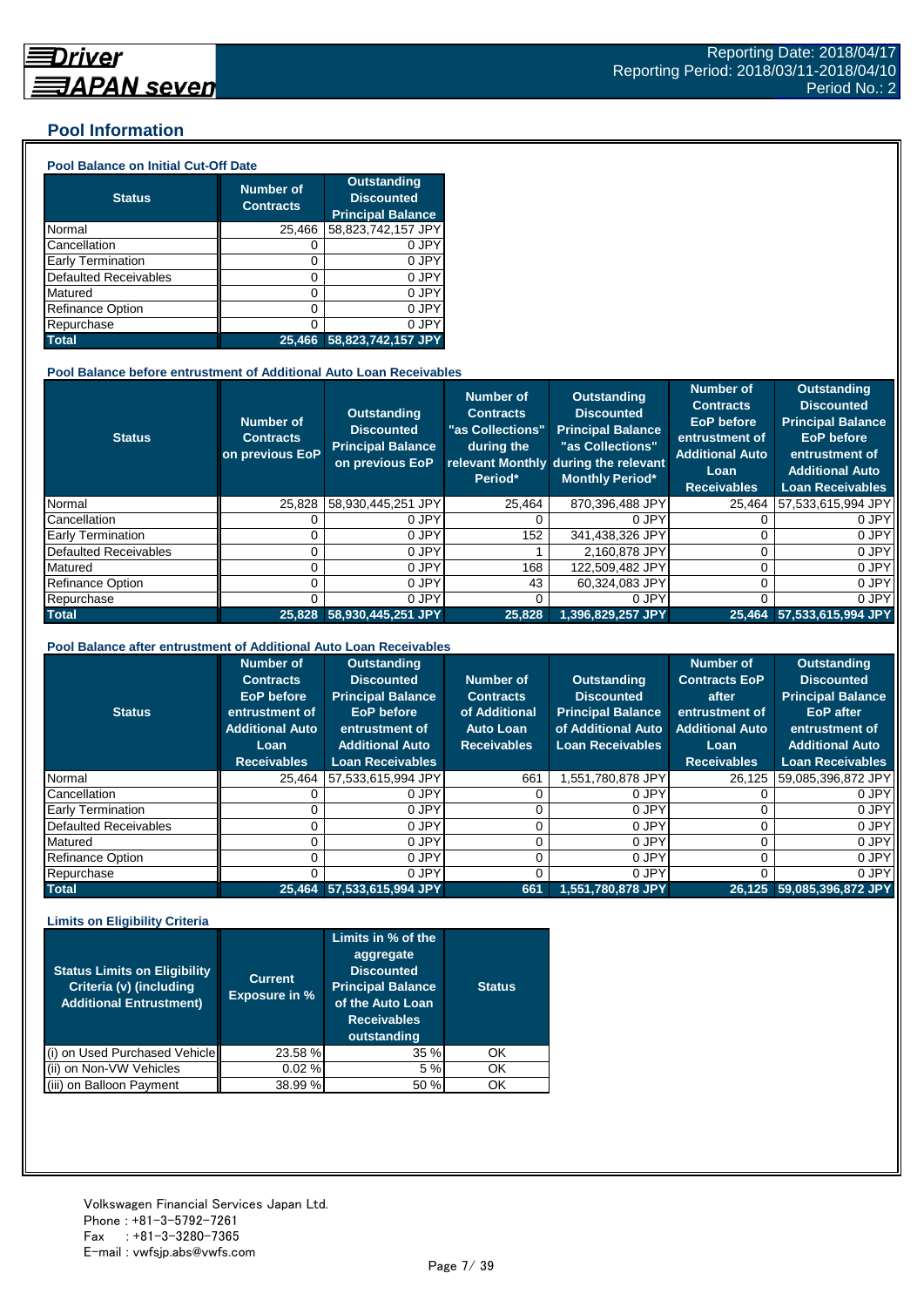

## **Driver** <u> 司APAN seven</u>

#### **Outstanding Balances**

| <b>Monthly Period:</b>         | 2018/03/11 to<br>2018/04/10<br>from |  |
|--------------------------------|-------------------------------------|--|
| <b>Reporting Date:</b>         | 2018/04/17                          |  |
| <b>Trust Calculation Date:</b> | 2018/04/25                          |  |

## **Outstanding Balances**

|                                                                              | <b>Number of</b><br><b>Contracts</b> | <b>Aggregate Amount</b><br>of the Discounted<br><b>Principal Balance</b> | <b>Aggregate Amount</b><br>of the Nominal<br><b>Balance</b> |
|------------------------------------------------------------------------------|--------------------------------------|--------------------------------------------------------------------------|-------------------------------------------------------------|
| Balance on the previous EoP                                                  |                                      |                                                                          | 25,828 58,930,445,251 JPY 61,704,778,900 JPY                |
| Balance after counting on the Collections during the relevant Monthly Period |                                      |                                                                          | 25,464 57,533,615,994 JPY 60,189,526,800 JPY                |
| Balance of Additional Auto Loan Receivables                                  | 661                                  | 1,551,780,878 JPY                                                        | 1,629,026,400 JPY                                           |
| Aggregate Amount of Auto Loan Receivables                                    |                                      |                                                                          | 26,125 59,085,396,872 JPY 61,818,553,200 JPY                |

#### **Collections**

|                                                | Number of<br><b>Contracts</b> | <b>Aggregate Amount</b><br>of the Discounted<br><b>Principal Balance</b> | <b>Aggregate Amount</b><br>of the Nominal<br><b>Balance</b> |
|------------------------------------------------|-------------------------------|--------------------------------------------------------------------------|-------------------------------------------------------------|
| Collections: Amortization of current contracts | 25,464                        | 870,396,488 JPY                                                          | 975,495,900 JPY                                             |
| <b>Collections: Cancellation</b>               |                               | 0 JPY                                                                    | 0 JPY                                                       |
| <b>Collections: Early Termination</b>          | 152                           | 341,438,326 JPY                                                          | 342,014,898 JPY                                             |
| <b>Collections: Defaulted Receivables</b>      |                               | 2,160,878 JPY                                                            | 2,173,680 JPY                                               |
| Collections: Matured                           | 168                           | 122,509,482 JPY                                                          | 122,665,300 JPY                                             |
| <b>Collections: Refinance Option</b>           | 431                           | 60,324,083 JPY                                                           | 60,400,000 JPY                                              |
| Collections: Repurchase                        |                               | 0 JPY                                                                    | 0 JPY                                                       |
| <b>Sum</b>                                     | 25.828                        | 1,396,829,257 JPY                                                        | $1,502,749,778$ JPY                                         |

#### **Available Distribution Amount**

|     |                                                               | <b>Number of</b><br><b>Contracts</b> | <b>Aggregate Amount</b><br>of the Nominal<br><b>Balance</b> |
|-----|---------------------------------------------------------------|--------------------------------------|-------------------------------------------------------------|
| (a) | the Collections for the Monthly Period with respect to such   |                                      |                                                             |
|     | <b>Trust Calculation Date</b>                                 | 25,828                               | 1,502,749,778 JPY                                           |
| (b) | drawings from the Cash Collateral Ledger in accordance with   |                                      |                                                             |
|     | Article 18.3 of the First Trust Agreement                     |                                      | 0 JPY                                                       |
| (c) | net investment earnings from Eligible Investments             |                                      | 0 JPY                                                       |
| (d) | net proceeds from the sale or disposal of the Trust Assets of |                                      |                                                             |
|     | the First Trust                                               |                                      | 0 JPY                                                       |
| (e) | any amount which is carried over from the immediately         |                                      |                                                             |
|     | preceding Trust Calculation Date                              |                                      | 5,112,630 JPY                                               |
|     | Sum                                                           | 25,828                               | 1,507,862,408 JPY                                           |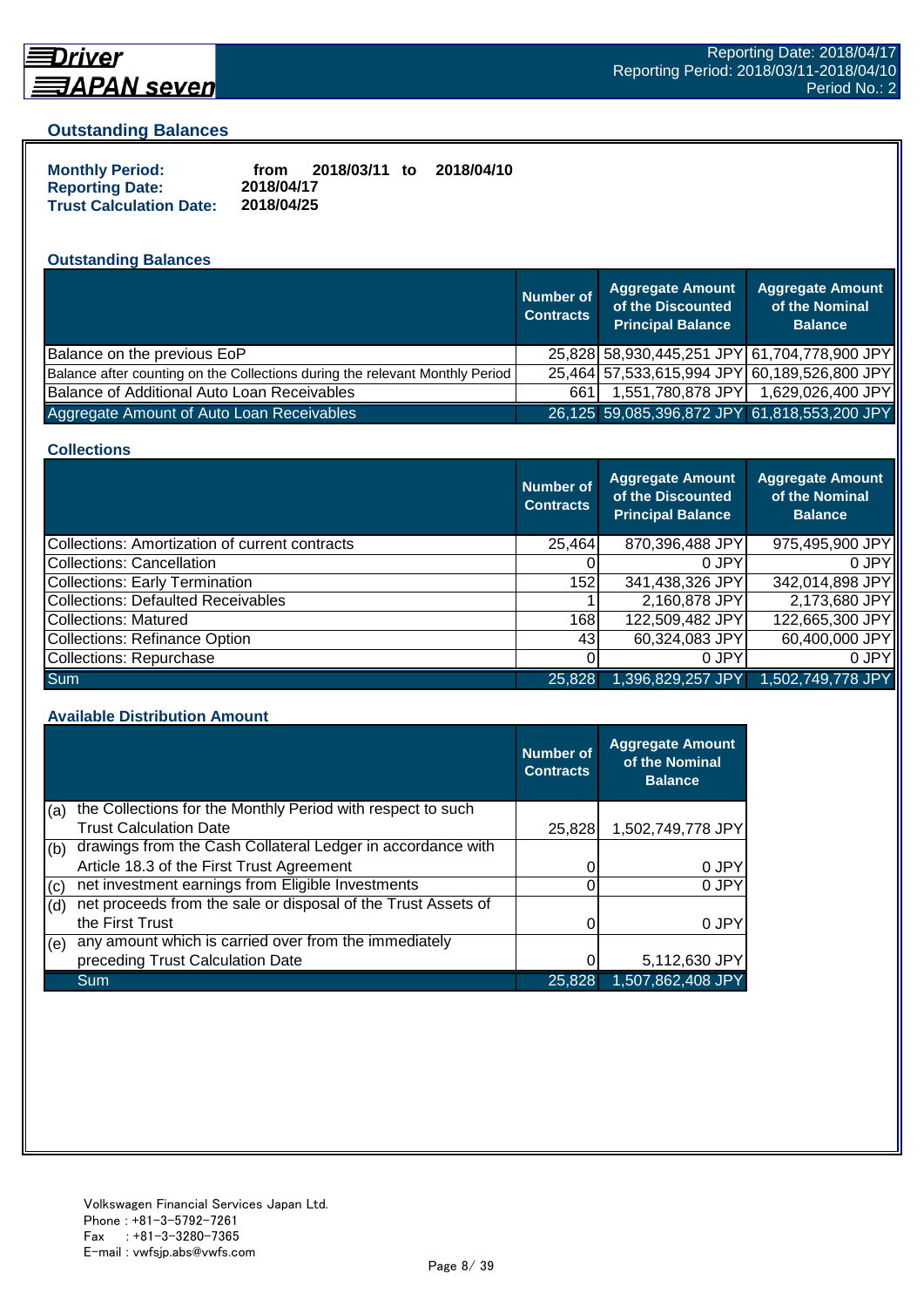## **Waterfall**

|     | There is no distinction between principal and interest, and all collections go through a single priority of payments                                                                                                                                                                                                                                                                                                                                                                                                                                                    |      |                   |                         |
|-----|-------------------------------------------------------------------------------------------------------------------------------------------------------------------------------------------------------------------------------------------------------------------------------------------------------------------------------------------------------------------------------------------------------------------------------------------------------------------------------------------------------------------------------------------------------------------------|------|-------------------|-------------------------|
|     |                                                                                                                                                                                                                                                                                                                                                                                                                                                                                                                                                                         |      | <b>Payment</b>    | <b>Remaining Amount</b> |
|     | <b>Available Distribution Amount</b>                                                                                                                                                                                                                                                                                                                                                                                                                                                                                                                                    | plus | 1,507,862,408 JPY | 1,507,862,408 JPY       |
| (a) | an amount necessary for the payment of all taxes and public charges to be paid to the<br>relevant public authority by the immediately following First Trust Payment Date.                                                                                                                                                                                                                                                                                                                                                                                               | less | 0 JPY             | 1,507,862,408 JPY       |
| (b) | an amount necessary for the payment of all Fees for the Trustee of the First Trust to be<br>paid to the Trustee of the First Trust by the immediately following First Trust Payment<br>Date.                                                                                                                                                                                                                                                                                                                                                                            | less | 530,373 JPY       | 1,507,332,035 JPY       |
| (c) | an amount necessary for the payment of the Servicing Fee to be paid to the Servicer<br>by the immediately following First Trust Payment Date.                                                                                                                                                                                                                                                                                                                                                                                                                           | less | 53,037,400 JPY    | 1,454,294,635 JPY       |
| (d) | an amount necessary for the payment of the Trust Expenses of the First Trust as<br>provided in Article 23.1 (including the Rating Fees, Costs of the Second Trust and<br>those fees not otherwise covered by (b) or (c) above) to be paid to the relevant party by<br>the immediately following First Trust Payment Date (including any amounts advanced<br>by the Trustee of the First Trust pursuant to Article23.3)                                                                                                                                                  | less | 543,657 JPY       | 1,453,750,978 JPY       |
| (e) | an amount necessary for the payment of overdue and unpaid interest on the Asset<br>Backed Loans to the First Trust (if any) to be paid to the Trustee of the Second Trust<br>by the immediately following First Trust Payment Date.                                                                                                                                                                                                                                                                                                                                     | less | 0 JPY             | 1,453,750,978 JPY       |
| (f) | an amount necessary for the payment to the Trustee of the Second Trust of interest on<br>the Asset Backed Loan to the First Trust accruing during the relevant Interest<br><b>Calculation Period</b>                                                                                                                                                                                                                                                                                                                                                                    | less | 7,791,666 JPY     | 1,445,959,312 JPY       |
| (g) | an amount necessary to top up the balance thereof until it is equal to the Cash<br>Collateral Ledger Target Balance                                                                                                                                                                                                                                                                                                                                                                                                                                                     | less | 0 JPY             | 1,445,959,312 JPY       |
| (h) | (i)<br>prior to the expiration of the Revolving Period: an amount necessary for the<br>redemption of any Additional Senior Beneficial Interest;                                                                                                                                                                                                                                                                                                                                                                                                                         |      |                   |                         |
|     | (ii)<br>following the expiration of the Revolving Period and prior to the occurrence of an<br>Early Amortization Event, an amount necessary for the payment to the Trustee of<br>the Second Trust of the Asset Backed Loan Principal Payment Amount for the<br>relevant First Trust Payment Date.                                                                                                                                                                                                                                                                       | less | 1,445,959,312 JPY | 0 JPY                   |
|     | (iii) following the occurrence of the Early Amortization Event, an amount necessary for<br>the payment to the Trustee of the Second Trust of the remaining principal balance<br>of the Asset Backed Loan to the First Trust.                                                                                                                                                                                                                                                                                                                                            |      |                   |                         |
| (i) | an amount necessary for the payment to the Trustee of the First Trust of any<br>Indemnified Amounts which are not compensated by the Trustor of the First Trust                                                                                                                                                                                                                                                                                                                                                                                                         | less | 0 JPY             | 0 JPY                   |
| (j) | an amount necessary for the payment to the Subordinated Beneficiary of the<br>Subordinated Beneficial Principal Payment Amount for the relevant First Trust Payment<br>Date.                                                                                                                                                                                                                                                                                                                                                                                            | less | 0 JPY             | 0 JPY                   |
| (k) | (i)<br>prior to the expiration of the Revolving Period, then (x) if a transfer is made under<br>(j) above, such remaining amount will be transferred to the Expenses Distribution<br>Ledger for payment to the Subordinated Beneficiary as a payment of earnings on<br>the Subordinated Beneficial Interest, and such payment shall be made on the First<br>Trust Payment Date immediately following such Trust Calculation Date or (y) if no<br>transfer is made under (j) above, such remaining amount will be carried forward to<br>the next Trust Calculation Date. |      |                   |                         |
|     | (ii)<br>following the expiration of the Revolving Period and prior to the occurrence of an<br>Early Amortization Event, then such remaining amount will be transferred to the<br>Expenses Distribution Ledger for payment to the Subordinated Beneficiary as a<br>payment of earnings on the Subordinated Beneficial Interest, and such payment<br>shall be made on the First Trust Payment Date immediately following such Trust<br>Calculation Date.                                                                                                                  | less | 0 JPY             | 0 JPY                   |
|     | (iii)<br>following the occurrence of an Early Amortization Event, the remaining amount in<br>the Trust Collection Ledger will be carried forward to the next Trust Calculation<br>Date.                                                                                                                                                                                                                                                                                                                                                                                 |      |                   |                         |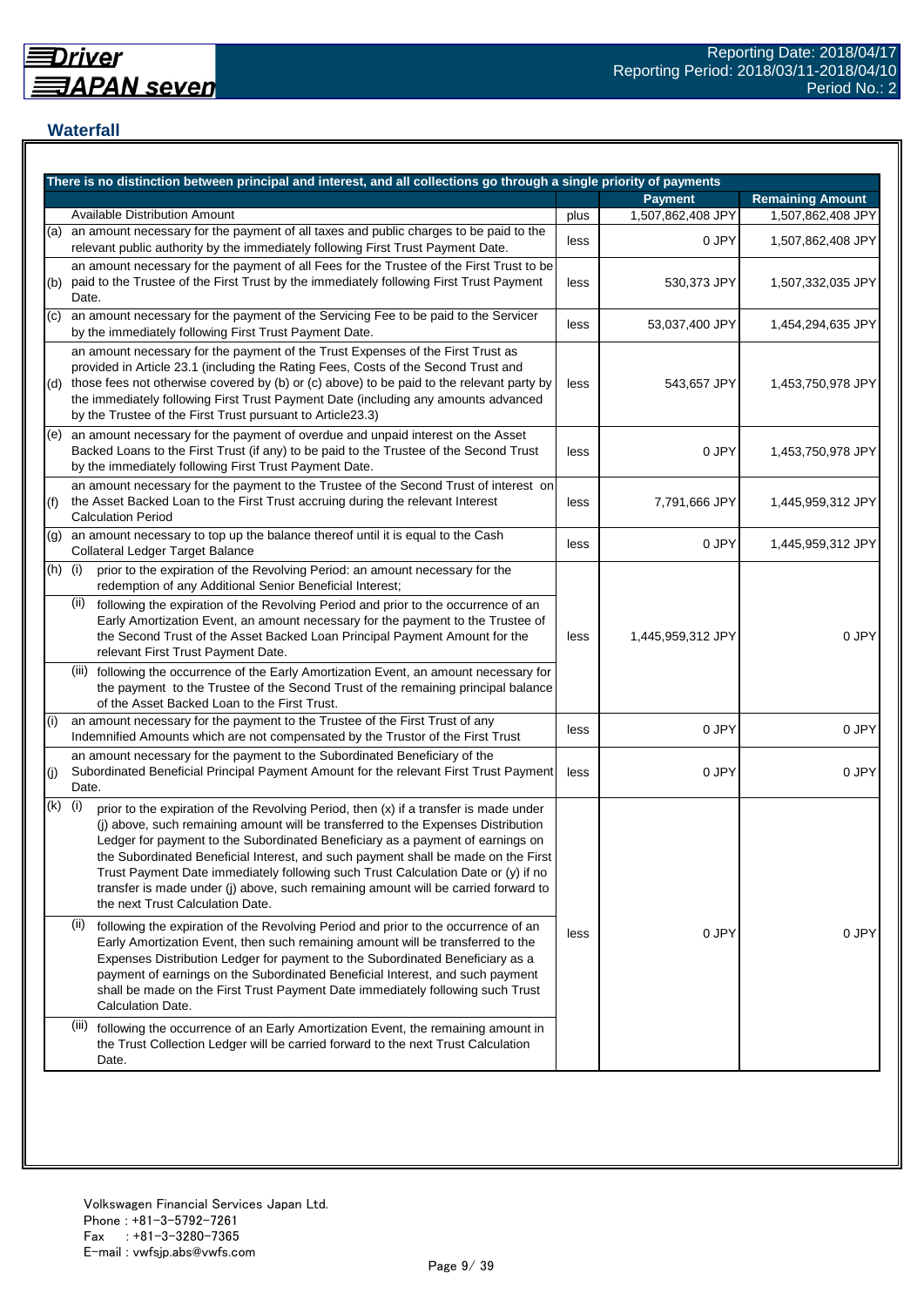## **Credit Enhancement**

| <b>Subordinated Principal Balance as of the relevant First Trust Payment Date</b>                                                                       |                                                                             |                                                      |                                                    |                                                              |  |  |
|---------------------------------------------------------------------------------------------------------------------------------------------------------|-----------------------------------------------------------------------------|------------------------------------------------------|----------------------------------------------------|--------------------------------------------------------------|--|--|
|                                                                                                                                                         | Percentage of<br>Aggregate<br><b>Discounted</b><br><b>Principal Balance</b> | <b>Value</b>                                         |                                                    |                                                              |  |  |
| the aggregate amount of the<br>(i)<br><b>Discounted Principal Balance</b><br>of all Auto Loan Receivables<br>outstanding                                |                                                                             | 59,085,396,872 JPY                                   |                                                    |                                                              |  |  |
| (ii) Asset Backed Loan Principal<br>Balance on the relevant First<br><b>Trust Payment Date</b>                                                          |                                                                             | 55,000,000,000 JPY                                   |                                                    |                                                              |  |  |
| Overcollateralization $( = (i) - (ii))$                                                                                                                 | 6.91%                                                                       | 4,085,396,872 JPY                                    |                                                    |                                                              |  |  |
| Trust Collection Ledger which is<br>carried over from the immediately<br>preceding Trust Calculation Date                                               | 0.00%                                                                       | 0 JPY                                                |                                                    |                                                              |  |  |
| The amount in the Cash Collateral<br>Ledger                                                                                                             | 0.52%                                                                       | 307,000,000 JPY                                      |                                                    |                                                              |  |  |
| <b>Subordinated Principal Balance</b>                                                                                                                   | 7.43 %                                                                      | 4,392,396,872 JPY                                    |                                                    |                                                              |  |  |
|                                                                                                                                                         |                                                                             |                                                      |                                                    |                                                              |  |  |
| <b>Trust Management Account (TMA)</b>                                                                                                                   |                                                                             | in JPY                                               | $+/-$                                              | in JPY (previous)                                            |  |  |
| Initial Balance on Cash Entrustment Date                                                                                                                |                                                                             | 307,000,000 JPY                                      |                                                    |                                                              |  |  |
| <b>Outstanding Balance on First Trust Payment Date</b><br>(a) Expenses Distribution Ledger<br>(b) Trust Collection Ledger<br>(c) Cash Collateral Ledger |                                                                             | 307,000,000 JPY<br>0 JPY<br>0 JPY<br>307,000,000 JPY | -5,112,630 JPY<br>0 JPY<br>-5,112,630 JPY<br>0 JPY | 312,112,630 JPY<br>0 JPY<br>5,112,630 JPY<br>307,000,000 JPY |  |  |

# **Cash Collateral Ledger Target Balance 307,000,000 JPY**

#### **Calculation of Credit Enhancement**

Driver Japan seven's Credit Enhancement consists of the items listed above in the Subordinated Principal Balance as of the relevant date of determination (immediately following the First Trust Payment Date). The result provides an absolute value, which will be applied to the (amortized) Aggregate Discounted Principal Balance as of the end of the relevant date.

The transaction has a Revolving Period of 12 months until February 2019.

Asset Backed Loan Overcollateralization Percentage is (i) prior to the expiration of the Revolving Period, 8.5%, and (ii) following the expiration of the Revolving Period, 11.5%; provided, in each case no Credit Enhancement Increase Condition shall be in effect. After a Level 1 Credit Enhancement Increase Condition in effect, 17% and after a Level 2 Credit Enhancement Increase Condition is in effect, 100%.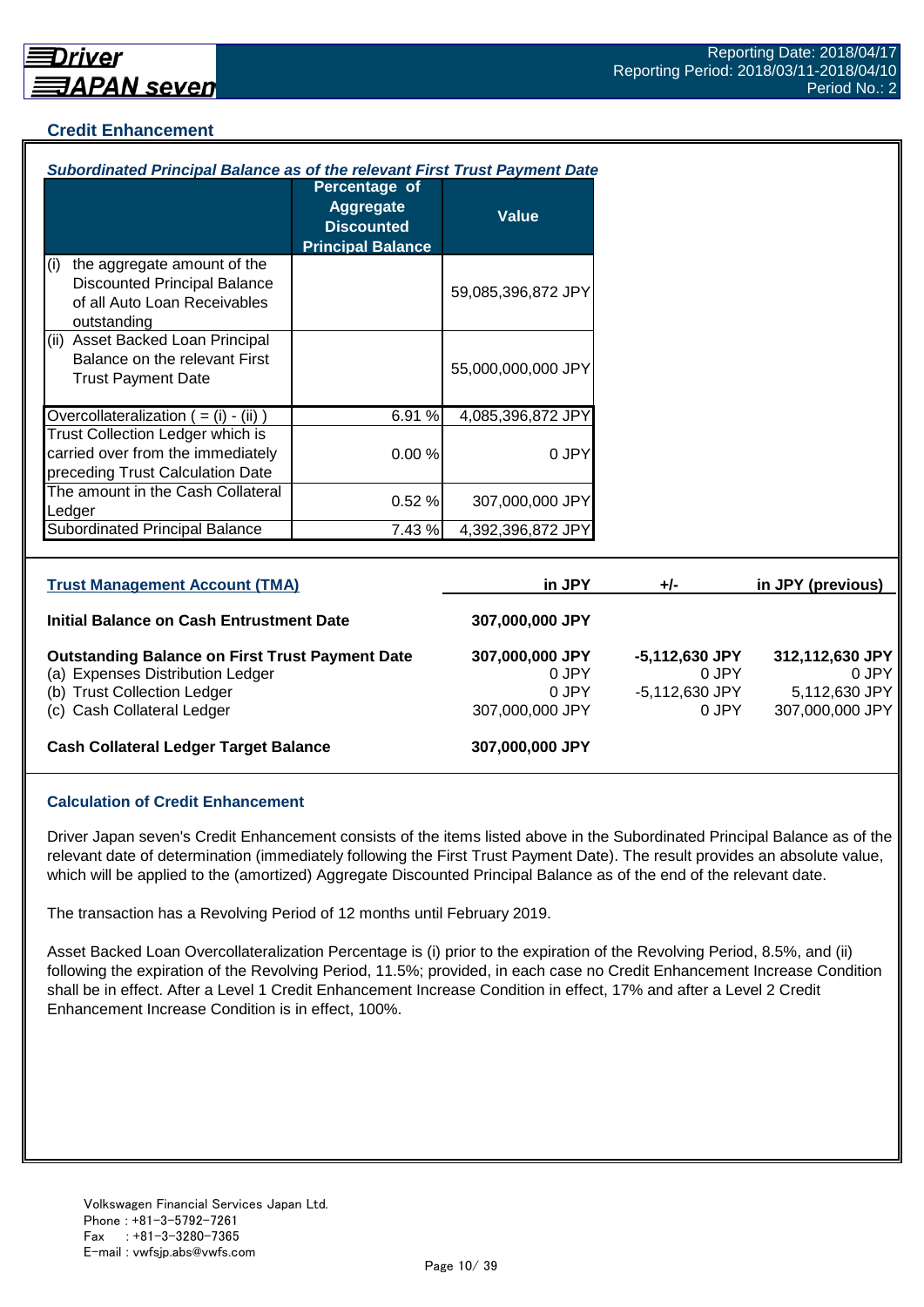## **Cumulative Gross Loss & Cumulative Repurchased Receivables**

| <b>Cumulative Defaulted Receivables</b>                                                                                                                                                                                                                                                                                                                                                                       |                                                           |               |  |
|---------------------------------------------------------------------------------------------------------------------------------------------------------------------------------------------------------------------------------------------------------------------------------------------------------------------------------------------------------------------------------------------------------------|-----------------------------------------------------------|---------------|--|
|                                                                                                                                                                                                                                                                                                                                                                                                               | <b>Number of</b><br><b>Write Offs</b><br><b>Contracts</b> |               |  |
| Beginning of Period                                                                                                                                                                                                                                                                                                                                                                                           |                                                           | 0 JPY         |  |
| <b>Defaulted Receivables</b>                                                                                                                                                                                                                                                                                                                                                                                  |                                                           | 2,160,878 JPY |  |
| <b>End of Period</b>                                                                                                                                                                                                                                                                                                                                                                                          |                                                           | 2,160,878 JPY |  |
| <b>Cumulative Gross Loss Ratio</b><br>The sum of the Discounted Principal Balance of all Auto Loan<br>Receivables that have become Defaulted Receivables from the Initial<br>Cut-off Date through to the end of Monthly Period immediately<br>preceding the relevant Trust Calculation Date                                                                                                                   | 2,160,878 JPY                                             | 0.00%         |  |
| The sum of (i) the aggregate Discounted Principal Balance of the Initial<br>Auto Loan Receivables as of the Initial Cut-off Date and (ii) the<br>aggregate Discounted Principal Balance as of the relevant Trust<br>Calculation Date of all Additional Auto Loan Receivables (if any)<br>entrusted on the Additional Entrustment Dates which fall six months<br>prior to the relevant Trust Calculation Date. | 58,823,742,157 JPY                                        |               |  |
|                                                                                                                                                                                                                                                                                                                                                                                                               |                                                           |               |  |

#### **Performance Triggers**

Asset Backed Loan Overcollateralization Percentage was implemented to assure on a monthly basis that no cash is paid to lower steps in the waterfall unless there is sufficient Overcollateralization to support the transaction. The performance trigger in form of a Credit Enhancement Increase Condition will be activated when the Cumulative Gross

Loss Ratio exceeds the defined limits. In this case the Overcollateralization will be increased accordingly.

| Levels        | <b>Credit Enhancement increase condition</b>                  | <b>Credit Enhancement</b><br>increase condition in<br>place? |  |
|---------------|---------------------------------------------------------------|--------------------------------------------------------------|--|
|               | Cumulative Gross Loss Ratio exceeds 0.5% for any First Trust  |                                                              |  |
| Level 1 (i)   | Payment Date on or prior to August 2018                       | no                                                           |  |
|               | Cumulative Gross Loss Ratio exceeds 0.8% for any First Trust  |                                                              |  |
| Level 1 (ii)  | Payment Date from September 2018 to May 2019                  | no                                                           |  |
|               | Cumulative Gross Loss Ratio exceeds 1.15% for any First Trust |                                                              |  |
| Level 1 (iii) | Payment Date from June 2019 to February 2020                  | no                                                           |  |
| Level 2       | Cumulative Gross Loss Ratio exceeds 1.6% for any First Trust  |                                                              |  |
|               | <b>Payment Date</b>                                           | no                                                           |  |

|                                                                    | <b>Asset Backed Loan</b><br><b>Overcollateralization</b><br>Percentage |
|--------------------------------------------------------------------|------------------------------------------------------------------------|
| Prior to the expiration of the Revolving Period                    | 8.50%                                                                  |
| (No Credit Enhancement Increase Condition is in effect)            |                                                                        |
| Following the expiration of Revolving Period                       |                                                                        |
| (No Credit Enhancement Increase Condition is in effect)            | 11.50 %                                                                |
| After a Level 1 Credit Enhancement Increase Condition is in effect | 17.00 %                                                                |
| After a Level 2 Credit Enhancement Increase Condition is in effect | 100.00%                                                                |
| <b>Current Asset Backed Loan Overcollateralization Percentage</b>  | 6.91%                                                                  |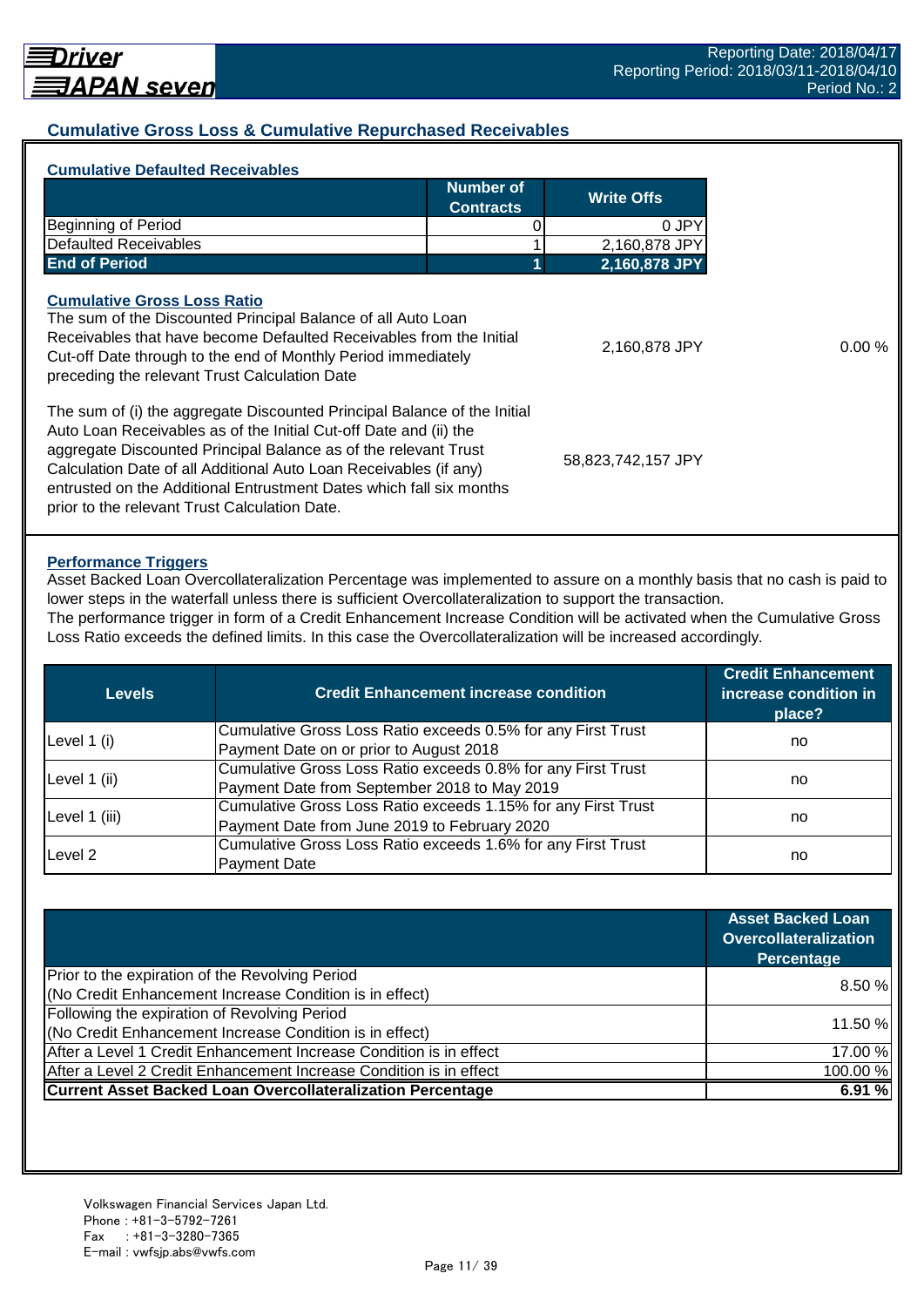

#### **Cumulative Gross Loss & Cumulative Repurchased Receivables**





#### **Cumulative Repurchased Receivables**

|                         | Number of<br><b>Contracts</b> | <b>Repurchase Price</b> |
|-------------------------|-------------------------------|-------------------------|
| Beginning of Period     |                               | 0 JPY                   |
| Repurchased Receivables |                               | 0.JPY                   |
| <b>End of Period</b>    |                               | 0 JPY                   |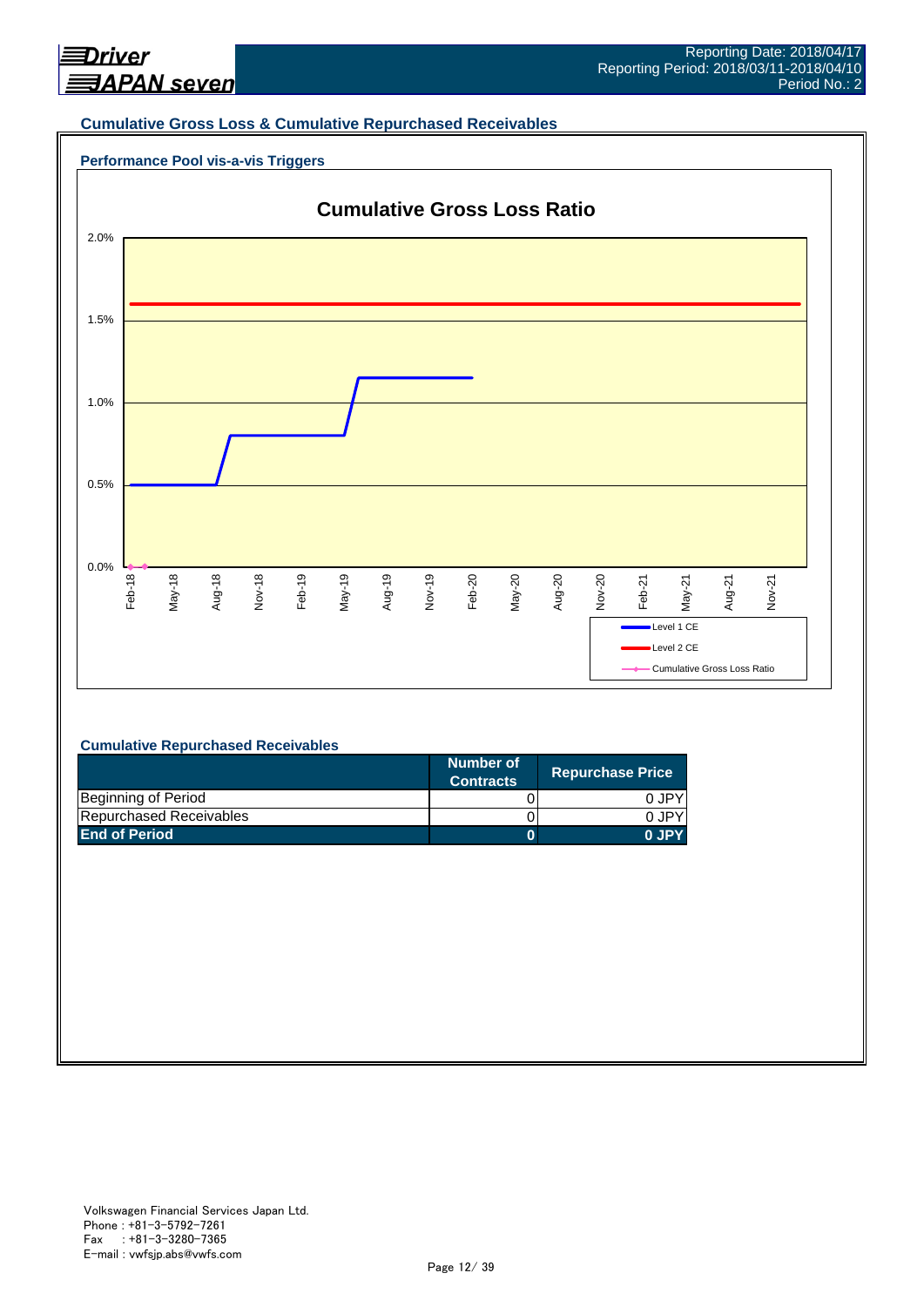#### **Defaulted and Delinquent Contracts**

| <b>Information of Delinquencies and Defaults</b> |                  |                         |                             |                    |                            |                    |  |
|--------------------------------------------------|------------------|-------------------------|-----------------------------|--------------------|----------------------------|--------------------|--|
| <b>Current</b>                                   |                  | Number of Percentage of | Outstanding                 | Percentage         | <b>Outstanding Nominal</b> | Percentage         |  |
| <b>Reporting</b>                                 | <b>Contracts</b> | Contracts (*)           | <b>Discounted Principal</b> | of Principal       | <b>Balance</b>             | of Nominal         |  |
| <b>Period</b>                                    |                  |                         | <b>Balance</b>              | <b>Balance (*)</b> |                            | <b>Balance (*)</b> |  |
| Delinquent                                       | 148              | $0.57 \%$               | 329,767,340 JPY             | 0.56%              | 347,790,700 JPY            | 0.56%              |  |
| Default                                          |                  | 0.00%                   | 2,160,878 JPY               | 0.00 %             | 2,173,680 JPY              | 0.00 %             |  |
| $(*)$ Rocad on the provisive $F \circ F$         |                  |                         |                             |                    |                            |                    |  |

(\*) Based on the previous EoP

|                           | <b>Delinquency Profile (Information Purpose Only)</b> |                                             |                                                                     |                                              |                                              |                                            |  |  |
|---------------------------|-------------------------------------------------------|---------------------------------------------|---------------------------------------------------------------------|----------------------------------------------|----------------------------------------------|--------------------------------------------|--|--|
| Days in<br><b>Arrears</b> | <b>Contracts</b>                                      | Number of Percentage of<br><b>Contracts</b> | <b>Outstanding</b><br><b>Discounted Principal</b><br><b>Balance</b> | Percentage<br>of Principal<br><b>Balance</b> | <b>Outstanding Nominal</b><br><b>Balance</b> | Percentage<br>of Nominal<br><b>Balance</b> |  |  |
|                           | 148                                                   | 0.57%                                       | 329,767,340 JPY                                                     | 0.56%                                        | 347,790,700 JPY                              | $0.56 \%$                                  |  |  |
|                           |                                                       | 0.00%                                       | 0 JPY                                                               | 0.00%                                        | 0 JPY                                        | 0.00%                                      |  |  |
|                           |                                                       | 0.00%                                       | 0 JPY                                                               | 0.00%                                        | 0 JPY                                        | 0.00%                                      |  |  |
| <b>Total</b>              | 148                                                   | 0.57%                                       | 329,767,340 JPY                                                     | 0.56%                                        | 347,790,700 JPY                              | 0.56%                                      |  |  |

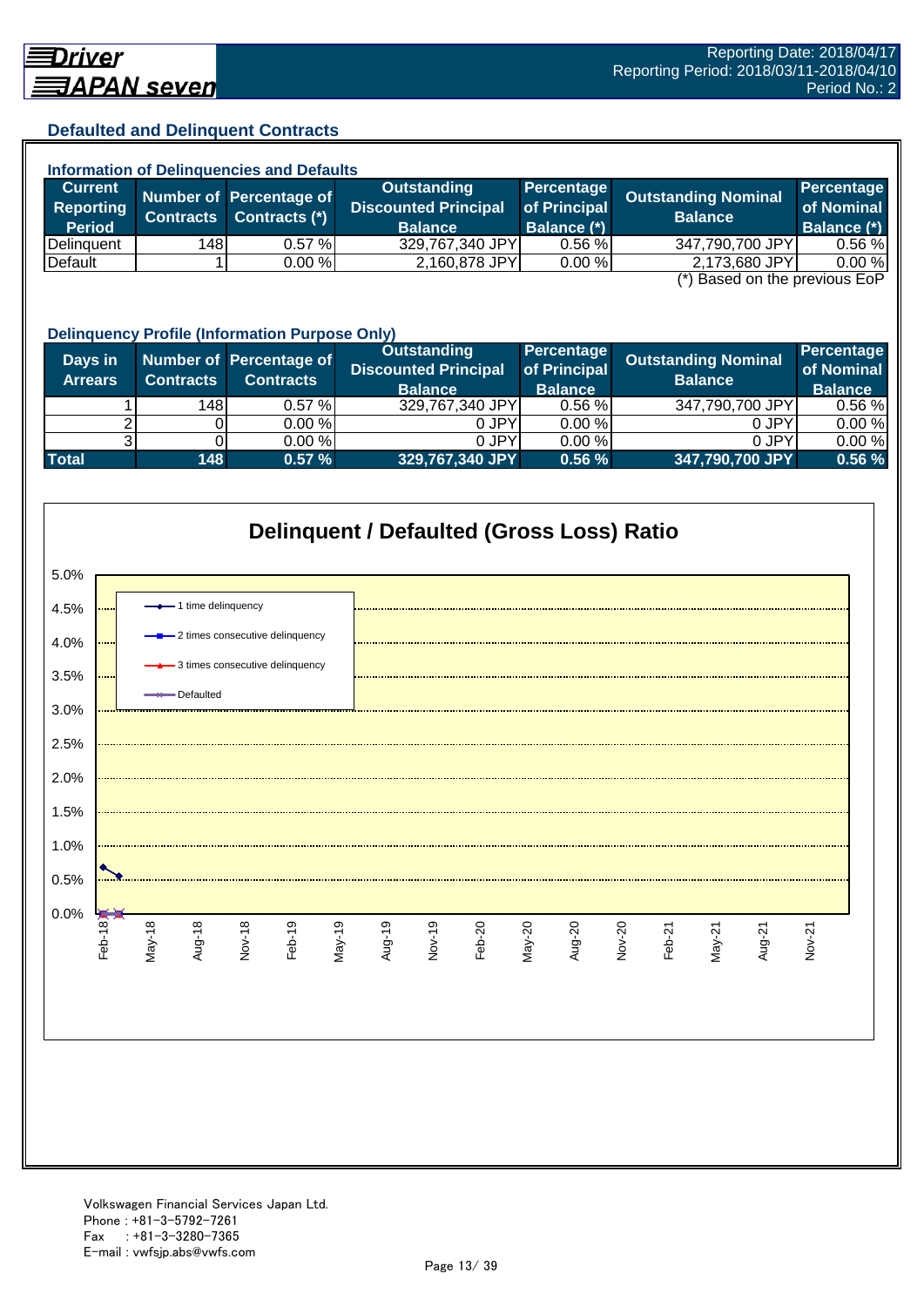## **Run Out Schedule**

| <b>Month</b>       | <b>Number of</b><br><b>Contracts</b> | <b>ABS Outstanding</b><br><b>Principal</b> | <b>ABS Outstanding Interest</b>        | <b>Outstanding Installment</b>           | <b>ABS Remaining Principal</b>         | <b>ABS Remaining Interest</b>     | <b>ABS Remaining</b><br><b>Installment</b> |
|--------------------|--------------------------------------|--------------------------------------------|----------------------------------------|------------------------------------------|----------------------------------------|-----------------------------------|--------------------------------------------|
| 02.2018<br>03.2018 | 25,828<br>25,828                     | 58,930,445,251 JPY<br>57,871,279,267 JPY   | 2,774,333,649 JPY<br>2,668,405,133 JPY | 61,704,778,900 JPY<br>60,539,684,400 JPY | 0 JPY<br>1,059,165,984 JPY             | 0 JPY<br>105,928,516 JPY          | 0 JPY<br>1,165,094,500 JPY                 |
| 04.2018            | 25,617                               | 56,948,941,324 JPY                         | 2,564,352,476 JPY                      | 59,513,293,800 JPY                       | 922,337,943 JPY                        | 104,052,657 JPY                   | 1,026,390,600 JPY                          |
| 05.2018            | 25,523                               | 55,998,569,368 JPY                         | 2,462,012,732 JPY                      | 58,460,582,100 JPY                       | 950,371,956 JPY                        | 102,339,744 JPY                   | 1,052,711,700 JPY                          |
| 06.2018<br>07.2018 | 25,365<br>25,194                     | 54,610,510,179 JPY<br>53,155,979,071 JPY   | 2,361,416,421 JPY<br>2,263,329,929 JPY | 56,971,926,600 JPY<br>55,419,309,000 JPY | 1,388,059,189 JPY<br>1,454,531,108 JPY | 100,596,311 JPY<br>98,086,492 JPY | 1,488,655,500 JPY<br>1,552,617,600 JPY     |
| 08.2018            | 25,061                               | 52,081,821,431 JPY                         | 2,167,943,669 JPY                      | 54,249,765,100 JPY                       | 1,074,157,640 JPY                      | 95,386,260 JPY                    | 1,169,543,900 JPY                          |
| 09.2018<br>10.2018 | 24,899<br>24,689                     | 51,096,692,142 JPY<br>50,169,054,134 JPY   | 2,074,541,458 JPY<br>1,982,928,466 JPY | 53,171,233,600 JPY<br>52,151,982,600 JPY | 985,129,289 JPY<br>927,638,008 JPY     | 93,402,211 JPY<br>91,612,992 JPY  | 1,078,531,500 JPY<br>1,019,251,000 JPY     |
| 11.2018            | 24,568                               | 49,220,966,988 JPY                         | 1,893,018,612 JPY                      | 51,113,985,600 JPY                       | 948,087,146 JPY                        | 89,909,854 JPY                    | 1,037,997,000 JPY                          |
| 12.2018            | 24,392                               | 47,443,051,233 JPY                         | 1,804,828,367 JPY                      | 49,247,879,600 JPY                       | 1,777,915,755 JP\                      | 88,190,245 JPY                    | 1,866,106,000 JPY                          |
| 01.2019<br>02.2019 | 24,110<br>23,894                     | 46,254,414,798 JPY<br>45,259,596,406 JPY   | 1,719,919,802 JPY<br>1,637,193,094 JPY | 47,974,334,600 JPY<br>46,896,789,500 JPY | 1,188,636,435 JPY<br>994,818,392 JPY   | 84,908,565 JPY<br>82,726,708 JPY  | 1,273,545,000 JPY<br>1,077,545,100 JPY     |
| 03.2019            | 23,637                               | 44,152,227,982 JPY                         | 1,556,260,818 JPY                      | 45,708,488,800 JPY                       | 1,107,368,424 JPY                      | 80,932,276 JPY                    | 1,188,300,700 JPY                          |
| 04.2019            | 23,257                               | 43,132,461,603 JPY                         | 1,477,313,297 JPY                      | 44,609,774,900 JPY                       | 1,019,766,379 JPY                      | 78,947,521 JPY                    | 1,098,713,900 JPY                          |
| 05.2019<br>06.2019 | 23,057<br>22,780                     | 42,102,999,018 JPY<br>40,621,077,119 JPY   | 1,400,185,982 JPY<br>1,324,874,081 JPY | 43,503,185,000 JPY<br>41,945,951,200 JPY | 1,029,462,585 JP\<br>1,481,921,899 JPY | 77,127,315 JPY<br>75,311,901 JPY  | 1,106,589,900 JPY<br>1,557,233,800 JPY     |
| 07.2019            | 22,421                               | 39,186,087,514 JPY                         | 1,252,181,286 JPY                      | 40,438,268,800 JPY                       | 1,434,989,605 JPY                      | 72,692,795 JPY                    | 1,507,682,400 JPY                          |
| 08.2019            | 22,156                               | 38,165,714,109 JPY                         | 1,182,063,991 JPY                      | 39,347,778,100 JPY                       | 1,020,373,405 JPY                      | 70,117,295 JPY                    | 1,090,490,700 JPY                          |
| 09.2019<br>10.2019 | 21,937<br>21,551                     | 37,083,517,667 JPY<br>36,148,299,799 JPY   | 1,113,757,333 JPY<br>1,047,282,601 JPY | 38,197,275,000 JPY<br>37,195,582,400 JPY | 1,082,196,442 JPY<br>935,217,868 JPY   | 68,306,658 JPY<br>66,474,732 JPY  | 1,150,503,100 JPY<br>1,001,692,600 JPY     |
| 11.2019            | 21,282                               | 35,122,841,943 JPY                         | 982,443,157 JPY                        | 36,105,285,100 JPY                       | 1,025,457,856 JPY                      | 64,839,444 JPY                    | 1,090,297,300 JPY                          |
| 12.2019            | 20,922                               | 33,081,387,088 JPY                         | 919,345,312 JPY<br>859,656,433 JPY     | 34,000,732,400 JPY                       | 2,041,454,855 JPY                      | 63,097,845 JPY                    | 2,104,552,700 JPY                          |
| 01.2020<br>02.2020 | 20,409<br>19,939                     | 31,623,349,167 JPY<br>30,095,869,405 JPY   | 802,408,395 JPY                        | 32,483,005,600 JPY<br>30,898,277,800 JPY | 1,458,037,921 JPY<br>1,527,479,762 JPY | 59,688,879 JPY<br>57,248,038 JPY  | 1,517,726,800 JPY<br>1,584,727,800 JPY     |
| 03.2020            | 19,277                               | 27,966,659,528 JPY                         | 747,612,572 JPY                        | 28,714,272,100 JPY                       | 2,129,209,877 JPY                      | 54,795,823 JPY                    | 2,184,005,700 JPY                          |
| 04.2020            | 18,132                               | 26,848,897,725 JPY                         | 696,010,175 JPY<br>646,276,716 JPY     | 27,544,907,900 JPY<br>26,088,488,400 JPY | 1,117,761,803 JPY<br>1,406,686,041 JPY | 51,602,397 JPY<br>49,733,459 JPY  | 1,169,364,200 JPY                          |
| 05.2020<br>06.2020 | 17,730<br>17,099                     | 25,442,211,684 JPY<br>23,603,154,538 JPY   | 598,749,562 JPY                        | 24,201,904,100 JPY                       | 1,839,057,146 JPY                      | 47,527,154 JPY                    | 1,456,419,500 JPY<br>1,886,584,300 JPY     |
| 07.2020            | 16,300                               | 22,003,247,911 JPY                         | 554,304,589 JPY                        | 22,557,552,500 JPY                       | 1,599,906,627 JPY                      | 44,444,973 JPY                    | 1,644,351,600 JPY                          |
| 08.2020            | 15,723                               | 20,482,696,747 JPY                         | 512,672,653 JPY<br>473,574,372 JPY     | 20,995,369,400 JPY                       | 1,520,551,164 JPY                      | 41,631,936 JPY                    | 1,562,183,100 JPY                          |
| 09.2020<br>10.2020 | 14,985<br>13,914                     | 18,587,996,928 JPY<br>17,247,294,432 JPY   | 437,466,768 JPY                        | 19,061,571,300 JPY<br>17,684,761,200 JPY | 1,894,699,819 JPY<br>1,340,702,496 JPY | 39,098,281 JPY<br>36,107,604 JPY  | 1,933,798,100 JPY<br>1,376,810,100 JPY     |
| 11.2020            | 13,233                               | 15,516,381,861 JPY                         | 403,759,639 JPY                        | 15,920,141,500 JPY                       | 1,730,912,571 JPY                      | 33,707,129 JPY                    | 1,764,619,700 JPY                          |
| 12.2020            | 12,259                               | 14,624,880,022 JPY                         | 372,977,878 JPY                        | 14,997,857,900 JPY                       | 891,501,839 JPY                        | 30,781,761 JPY                    | 922,283,600 JPY                            |
| 01.2021<br>02.2021 | 12,097<br>11,929                     | 14,025,108,602 JPY<br>13,515,888,849 JPY   | 343,972,798 JPY<br>316,163,751 JPY     | 14,369,081,400 JPY<br>13,832,052,600 JPY | 599,771,420 JPY<br>509,219,753 JPY     | 29,005,080 JPY<br>27,809,047 JPY  | 628,776,500 JPY<br>537,028,800 JPY         |
| 03.2021            | 11,688                               | 12,949,398,977 JPY                         | 289,356,523 JPY                        | 13,238,755,500 JPY                       | 566,489,872 JPY                        | 26,807,228 JPY                    | 593,297,100 JPY                            |
| 04.2021            | 11,334                               | 12,509,130,164 JPY                         | 263,643,436 JPY                        | 12,772,773,600 JPY                       | 440,268,813 JPY                        | 25,713,087 JPY                    | 465,981,900 JPY                            |
| 05.2021<br>06.2021 | 11,175<br>10,920                     | 12,029,512,250 JPY<br>11,381,671,822 JPY   | 238,812,650 JPY<br>214,929,878 JPY     | 12,268,324,900 JPY<br>11,596,601,700 JPY | 479,617,914 JPY<br>647,840,428 JPY     | 24,830,786 JPY<br>23,882,772 JPY  | 504,448,700 JPY<br>671,723,200 JPY         |
| 07.2021            | 10,653                               | 10,667,475,467 JPY                         | 192,344,333 JPY                        | 10,859,819,800 JPY                       | 714,196,355 JPY                        | 22,585,545 JPY                    | 736,781,900 JPY                            |
| 08.2021<br>09.2021 | 10,382<br>10,078                     | 10,120,937,923 JPY<br>9,545,932,504 JPY    | 171,173,577 JPY<br>151,061,396 JPY     | 10,292,111,500 JPY<br>9,696,993,900 JPY  | 546,537,544 JPY<br>575,005,419 JPY     | 21,170,756 JPY<br>20,112,181 JPY  | 567,708,300 JPY<br>595,117,600 JPY         |
| 10.2021            | 9,628                                | 9,092,557,772 JP\                          | 132,080,328 JPY                        | 9,224,638,100 JPY                        | 453,374,732 JPY                        | 18,981,068 JPY                    | 472,355,800 JPY                            |
| 11.2021            | 9,358                                | 8,584,162,194 JPY                          | 113,980,806 JPY                        | 8,698,143,000 JPY                        | 508,395,578 JPY                        | 18,099,522 JPY                    | 526,495,100 JPY                            |
| 12.2021<br>01.2022 | 8,994<br>8,497                       | 7,669,324,846 JPY<br>7,017,982,363 JPY     | 96,868,754 JPY<br>81,558,137 JPY       | 7,766,193,600 JPY<br>7,099,540,500 JPY   | 914,837,348 JPY<br>651,342,483 JPY     | 17,112,052 JPY<br>15,310,617 JPY  | 931,949,400 JPY<br>666,653,100 JPY         |
| 02.2022            | 8,073                                | 6,306,695,011 JPY                          | 67,521,289 JPY                         | 6,374,216,300 JPY                        | 711,287,352 JPY                        | 14,036,848 JPY                    | 725,324,200 JPY                            |
| 03.2022            | 7,424                                | 5,269,421,139 JPY                          | 54,845,061 JPY                         | 5,324,266,200 JPY                        | 1,037,273,872 JPY                      | 12,676,228 JPY                    | 1,049,950,100 JPY                          |
| 04.2022<br>05.2022 | 6,267<br>5,766                       | 4,759,477,630 JPY<br>4,150,398,766 JPY     | 44,062,970 JPY<br>34,277,934 JPY       | 4,803,540,600 JPY<br>4,184,676,700 JPY   | 509,943,509 JPY<br>609,078,864 JPY     | 10,782,091 JPY<br>9,785,036 JPY   | 520,725,600 JPY<br>618,863,900 JPY         |
| 06.202             | 5,074                                | 3,348,673,272 JPY                          | 25,644,928 JPY                         | 3,374,318,200 JPY                        | 801,725,494 JPY                        | 8,633,006 JPY                     | 810,358,500 JPY                            |
| 07.2022            | 4,191                                | 2,753,746,043 JPY                          | 18,529,457 JPY                         | 2,772,275,500 JPY                        | 594,927,229 JPY                        | 7,115,471 JPY                     | 602,042,700 JPY                            |
| 08.2022<br>09.2022 | 3,617<br>2,950                       | 2,156,428,366 JPY<br>1,304,749,773 JPY     | 12,642,734 JPY<br>8,000,527 JPY        | 2,169,071,100 JPY<br>1,312,750,300 JPY   | 597,317,677 JPY<br>851,678,593 JPY     | 5,886,723 JPY<br>4,642,207 JPY    | 603,204,400 JPY<br>856,320,800 JPY         |
| 10.2022            | 1,869                                | 775,967,585 JPY                            | 5,081,015 JPY                          | 781,048,600 JPY                          | 528,782,188 JPY                        | 2,919,512 JPY                     | 531,701,700 JPY                            |
| 11.2022            | 1,193                                | 167,134,815 JPY                            | 3,302,885 JPY                          | 170,437,700 JPY                          | 608,832,770 JPY                        | 1,778,130 JPY                     | 610,610,900 JPY                            |
| 12.2022<br>01.2023 | 373<br>324                           | 128,244,392 JPY<br>112,942,810 JPY         | 2,837,908 JPY<br>2,467,990 JPY         | 131,082,300 JPY<br>115,410,800 JPY       | 38,890,423 JPY<br>15,301,582 JPY       | 464,977 JPY<br>369,918 JPY        | 39,355,400 JPY<br>15,671,500 JPY           |
| 02.2023            | 316                                  | 101,055,924 JPY                            | 2,140,476 JPY                          | 103,196,400 JPY                          | 11,886,886 JPY                         | 327,514 JPY                       | 12,214,400 JPY                             |
| 03.2023            | 290                                  | 89,991,976 JPY                             | 1,845,724 JPY                          | 91,837,700 JPY                           | 11,063,948 JPY                         | 294,752 JPY                       | 11,358,700 JPY                             |
| 04.2023<br>05.2023 | 254<br>235                           | 80,092,697 JPY<br>70,925,930 JPY           | 1,581,603 JPY<br>1.344.870 JPY         | 81,674,300 JPY<br>72,270,800 JPY         | 9,899,279 JPY<br>9,166,767 JPY         | 264,121 JPY<br>236,733 JPY        | 10,163,400 JPY<br>9,403,500 JPY            |
| 06.2023            | 216                                  | 60,379,900 JPY                             | 1,133,600 JPY                          | 61,513,500 JPY                           | 10,546,030 JPY                         | 211,270 JPY                       | 10,757,300 JPY                             |
| 07.2023            | 189                                  | 49,789,766 JPY                             | 951,634 JPY                            | 50,741,400 JPY                           | 10,590,134 JPY                         | 181,966 JPY                       | 10,772,100 JPY                             |
| 08.2023<br>09.2023 | 169<br>140                           | 42,413,875 JPY<br>36,537,509 JPY           | 799,425 JPY<br>668,191 JPY             | 43,213,300 JPY<br>37,205,700 JPY         | 7,375,891 JPY<br>5,876,366 JPY         | 152,209 JPY<br>131,234 JPY        | 7,528,100 JPY<br>6,007,600 JPY             |
| 10.2023            | 111                                  | 32,060,453 JPY                             | 553,847 JPY                            | 32,614,300 JPY                           | 4,477,056 JPY                          | 114,344 JPY                       | 4,591,400 JPY                              |
| 11.2023            | 94                                   | 28,076,671 JPY                             | 452,629 JPY                            | 28,529,300 JPY                           | 3,983,782 JPY                          | 101,218 JPY                       | 4,085,000 JPY                              |
| 12.2023<br>01.2024 | 65<br>60                             | 23,384,391 JPY<br>19,429,676 JPY           | 363,309 JPY<br>288,824 JPY             | 23,747,700 JPY<br>19,718,500 JPY         | 4,692,280 JPY<br>3,954,715 JPY         | 89,320 JPY<br>74,485 JPY          | 4,781,600 JPY<br>4,029,200 JPY             |
| 02.2024            | 56                                   | 16,939,564 JPY                             | 226,936 JPY                            | 17.166.500 JPY                           | 2,490,112 JPY                          | 61,888 JPY                        | 2,552,000 JPY                              |
| 03.2024            | 53                                   | 14,563,223 JPY                             | 172,977 JPY                            | 14,736,200 JPY                           | 2,376,341 JPY                          | 53,959 JPY                        | 2,430,300 JPY                              |
| 04.2024<br>05.2024 | 48<br>46                             | 12,408,508 JPY<br>10,360,331 JPY           | 126,592 JPY<br>87,069 JPY              | 12,535,100 JPY<br>10,447,400 JPY         | 2,154,715 JPY<br>2,048,177 JPY         | 46,385 JPY<br>39,523 JPY          | 2,201,100 JPY<br>2,087,700 JPY             |
| 06.2024            | 46                                   | 7,567,632 JPY                              | 54,068 JPY                             | 7,621,700 JPY                            | 2,792,699 JPY                          | 33,001 JPY                        | 2,825,700 JPY                              |
| 07.2024            | 41                                   | 4,476,538 JPY                              | 29,962 JPY                             | 4,506,500 JPY                            | 3,091,094 JPY                          | 24,106 JPY                        | 3,115,200 JPY                              |
| 08.2024<br>09.2024 | 32<br>27                             | 2,810,899 JPY<br>1,477,153 JPY             | 15,701 JPY<br>6,747 JPY                | 2,826,600 JPY<br>1,483,900 JPY           | 1,665,639 JPY<br>1,333,746 JPY         | 14,261 JPY<br>8,954 JPY           | 1,679,900 JPY<br>1,342,700 JPY             |
| 10.2024            | 19                                   | 535,658 JPY                                | 2,042 JPY                              | 537,700 JPY                              | 941,495 JPY                            | 4,705 JPY                         | 946,200 JPY                                |
| 11.2024            | 9                                    | 105,265 JPY                                | 335 JPY                                | 105,600 JPY                              | 430,393 JPY                            | 1,707 JPY                         | 432,100 JPY                                |
| 12.2024            | $\overline{2}$                       | 0 JPY                                      | 0 JPY                                  | 0 JPY                                    | 105,265 JPY                            | 335 JPY                           | 105,600 JPY                                |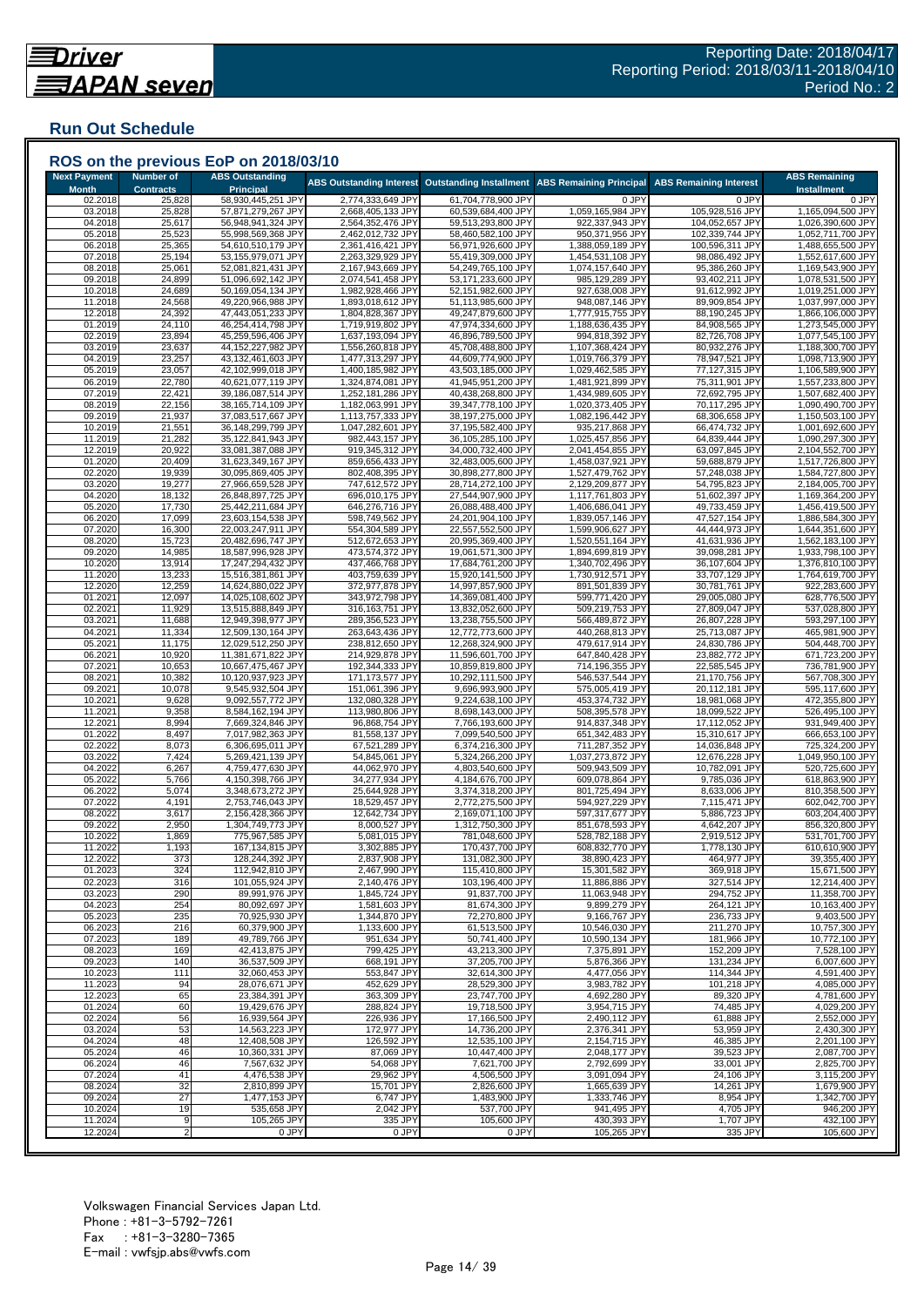## **Run Out Schedule**

| <b>Next Payment</b> | <b>Number of</b> | <b>ABS Outstanding</b>                   |                                        |                                          |                                        |                                    | <b>ABS Remaining</b>                   |
|---------------------|------------------|------------------------------------------|----------------------------------------|------------------------------------------|----------------------------------------|------------------------------------|----------------------------------------|
| <b>Month</b>        | <b>Contracts</b> | <b>Principal</b>                         | <b>ABS Outstanding Interest</b>        | <b>Outstanding Installment</b>           | <b>ABS Remaining Principal</b>         | <b>ABS Remaining Interest</b>      | <b>Installment</b>                     |
| 03.2018             | 26,125           | 59,085,396,872 JPY                       | 2,733,156,328 JPY                      | 61,818,553,200 JPY                       | 0 JPY                                  | 0 JPY                              | 0 JPY                                  |
| 04.2018<br>05.2018  | 26,125<br>26,033 | 58,149,263,341 JPY<br>57,184,175,426 JPY | 2,626,802,959 JPY<br>2,522,191,674 JPY | 60,776,066,300 JPY<br>59,706,367,100 JPY | 936,133,531 JPY<br>965,087,915 JPY     | 106,353,369 JPY<br>104,611,285 JPY | 1,042,486,900 JPY<br>1,069,699,200 JPY |
| 06.2018             | 25,874           | 55,771,975,095 JPY                       | 2,419,356,405 JPY                      | 58,191,331,500 JPY                       | 1,412,200,331 JPY                      | 102,835,269 JPY                    | 1,515,035,600 JPY                      |
| 07.2018             | 25,702           | 54,290,568,702 JPY                       | 2,319,079,198 JPY                      | 56,609,647,900 JPY                       | 1,481,406,393 JPY                      | 100,277,207 JPY                    | 1,581,683,600 JPY                      |
| 08.2018             | 25,567           | 53,209,637,324 JPY                       | 2,221,555,576 JPY                      | 55,431,192,900 JPY                       | 1,080,931,378 JPY                      | 97,523,622 JPY                     | 1,178,455,000 JPY                      |
| 09.2018             | 25,409           | 52,208,442,825 JPY                       | 2,126,031,975 JPY                      | 54,334,474,800 JPY                       | 1,001,194,499 JPY                      | 95,523,601 JPY                     | 1,096,718,100 JPY                      |
| 10.2018<br>11.2018  | 25,197<br>25,075 | 51,263,568,614 JPY<br>50,295,361,102 JPY | 2,032,330,186 JPY<br>1,940,366,698 JPY | 53,295,898,800 JPY<br>52,235,727,800 JPY | 944,874,211 JPY<br>968,207,512 JPY     | 93,701,789 JPY<br>91,963,488 JPY   | 1,038,576,000 JPY<br>1,060,171,000 JPY |
| 12.2018             | 24,898           | 48,477,856,957 JPY                       | 1,850,163,243 JPY                      | 50,328,020,200 JPY                       | 1,817,504,145 JPY                      | 90,203,455 JPY                     | 1,907,707,600 JPY                      |
| 01.2019             | 24,606           | 47,269,400,757 JPY                       | 1,763,315,443 JPY                      | 49,032,716,200 JPY                       | 1,208,456,200 JPY                      | 86,847,800 JPY                     | 1,295,304,000 JPY                      |
| 02.2019             | 24,385           | 46,256,111,285 JPY                       | 1,678,690,115 JPY                      | 47,934,801,400 JPY                       | 1,013,289,472 JPY                      | 84,625,328 JPY                     | 1,097,914,800 JPY                      |
| 03.2019             | 24,125           | 45,129,002,367 JPY                       | 1,595,895,433 JPY                      | 46,724,897,800 JPY                       | 1,127,108,918 JPY                      | 82,794,682 JPY                     | 1,209,903,600 JPY                      |
| 04.2019<br>05.2019  | 23,739<br>23,537 | 44,084,945,307 JPY<br>43,036,600,802 JPY | 1,515,123,293 JPY<br>1,436,213,998 JPY | 45,600,068,600 JPY<br>44,472,814,800 JPY | 1,044,057,060 JPY<br>1,048,344,505 JPY | 80,772,140 JPY<br>78,909,295 JPY   | 1,124,829,200 JPY<br>1,127,253,800 JPY |
| 06.2019             | 23,257           | 41,523,373,058 JPY                       | 1,359,153,042 JPY                      | 42,882,526,100 JPY                       | 1,513,227,744 JPY                      | 77,060,956 JPY                     | 1,590,288,700 JPY                      |
| 07.2019             | 22,892           | 40,057,099,641 JPY                       | 1,284,769,559 JPY                      | 41,341,869,200 JPY                       | 1,466,273,417 JPY                      | 74,383,483 JPY                     | 1,540,656,900 JPY                      |
| 08.2019             | 22,626           | 39,017,441,373 JPY                       | 1,213,020,727 JPY                      | 40,230,462,100 JPY                       | 1,039,658,268 JPY                      | 71,748,832 JPY                     | 1,111,407,100 JPY                      |
| 09.2019             | 22,401           | 37,923,283,085 JPY                       | 1,143,119,715 JPY                      | 39,066,402,800 JPY                       | 1,094,158,288 JPY                      | 69,901,012 JPY                     | 1,164,059,300 JPY                      |
| 10.2019             | 22,013           | 36,968,737,065 JPY                       | 1,075,076,335 JPY                      | 38,043,813,400 JPY                       | 954,546,020 JPY                        | 68,043,380 JPY                     | 1,022,589,400 JPY                      |
| 11.2019<br>12.2019  | 21,738<br>21,375 | 35,926,184,641 JPY<br>33,851,604,388 JPY | 1,008,703,159 JPY<br>944,104,112 JPY   | 36,934,887,800 JPY<br>34,795,708,500 JPY | 1,042,552,424 JPY<br>2,074,580,253 JPY | 66,373,176 JPY<br>64,599,047 JPY   | 1,108,925,600 JPY<br>2,139,179,300 JPY |
| 01.2020             | 20,853           | 32,377,567,202 JPY                       | 882,974,998 JPY                        | 33,260,542,200 JPY                       | 1,474,037,186 JPY                      | 61,129,114 JPY                     | 1,535,166,300 JPY                      |
| 02.2020             | 20,377           | 30,837,566,479 JPY                       | 824,317,321 JPY                        | 31,661,883,800 JPY                       | 1,540,000,723 JPY                      | 58,657,677 JPY                     | 1,598,658,400 JPY                      |
| 03.2020             | 19,717           | 28,675,043,414 JPY                       | 768,137,086 JPY                        | 29,443,180,500 JPY                       | 2,162,523,065 JPY                      | 56,180,235 JPY                     | 2,218,703,300 JPY                      |
| 04.2020             | 18,556           | 27,544,691,314 JPY                       | 715,200,086 JPY                        | 28,259,891,400 JPY                       | 1,130,352,100 JPY                      | 52,937,000 JPY                     | 1,183,289,100 JPY                      |
| 05.2020<br>06.2020  | 18,154<br>17,510 | 26,112,375,542 JPY<br>24,237,901,923 JPY | 664,156,758 JPY<br>615,362,377 JPY     | 26,776,532,300 JPY<br>24,853,264,300 JPY | 1,432,315,772 JPY<br>1,874,473,619 JPY | 51,043,328 JPY<br>48,794,381 JPY   | 1,483,359,100 JPY<br>1,923,268,000 JPY |
| 07.2020             | 16,697           | 22,601,509,114 JPY                       | 569,714,086 JPY                        | 23,171,223,200 JPY                       | 1,636,392,809 JPY                      | 45,648,291 JPY                     | 1,682,041,100 JPY                      |
| 08.2020             | 16,107           | 21,052,439,832 JPY                       | 526,939,368 JPY                        | 21,579,379,200 JPY                       | 1,549,069,282 JPY                      | 42,774,718 JPY                     | 1,591,844,000 JPY                      |
| 09.2020             | 15,356           | 19,119,688,528 JPY                       | 486,746,872 JPY                        | 19,606,435,400 JPY                       | 1,932,751,304 JPY                      | 40,192,496 JPY                     | 1,972,943,800 JPY                      |
| 10.2020             | 14,266           | 17,754,469,933 JPY                       | 449,605,467 JPY                        | 18,204,075,400 JPY                       | 1,365,218,595 JPY                      | 37,141,405 JPY                     | 1,402,360,000 JPY                      |
| 11.2020<br>12.2020  | 13,574<br>12,590 | 15,998,960,390 JPY<br>15,004,184,074 JPY | 414,911,010 JPY<br>383,185,526 JPY     | 16,413,871,400 JPY<br>15,387,369,600 JPY | 1,755,509,543 JPY<br>994,776,316 JPY   | 34,694,457 JPY<br>31,725,484 JPY   | 1,790,204,000 JPY<br>1,026,501,800 JPY |
| 01.2021             | 12,376           | 14,339,188,147 JPY                       | 353,407,053 JPY                        | 14,692,595,200 JPY                       | 664,995,927 JPY                        | 29,778,473 JPY                     | 694,774,400 JPY                        |
| 02.2021             | 12,170           | 13,820,616,253 JPY                       | 324,945,447 JPY                        | 14,145,561,700 JPY                       | 518,571,894 JPY                        | 28,461,606 JPY                     | 547,033,500 JPY                        |
| 03.2021             | 11,925           | 13,244,140,604 JPY                       | 297,504,696 JPY                        | 13,541,645,300 JPY                       | 576,475,649 JPY                        | 27,440,751 JPY                     | 603,916,400 JPY                        |
| 04.2021             | 11,566           | 12,794,493,233 JPY                       | 271,179,267 JPY                        | 13,065,672,500 JPY                       | 449,647,371 JPY                        | 26,325,429 JPY                     | 475,972,800 JPY                        |
| 05.2021<br>06.2021  | 11,402<br>11,143 | 12,307,436,773 JPY<br>11,648,707,120 JPY | 245,755,727 JPY<br>221,295,880 JPY     | 12,553,192,500 JPY<br>11,870,003,000 JPY | 487,056,460 JPY<br>658,729,653 JPY     | 25,423,540 JPY<br>24,459,847 JPY   | 512,480,000 JPY<br>683,189,500 JPY     |
| 07.2021             | 10,875           | 10,921,897,022 JPY                       | 198,155,178 JPY                        | 11,120,052,200 JPY                       | 726,810,098 JPY                        | 23,140,702 JPY                     | 749,950,800 JPY                        |
| 08.2021             | 10,602           | 10,362,202,916 JPY                       | 176,456,984 JPY                        | 10,538,659,900 JPY                       | 559,694,106 JPY                        | 21,698,194 JPY                     | 581,392,300 JPY                        |
| 09.2021             | 10,288           | 9,782,765,125 JPY                        | 155,841,375 JPY                        | 9,938,606,500 JPY                        | 579,437,791 JPY                        | 20,615,609 JPY                     | 600,053,400 JPY                        |
| 10.2021             | 9,839            | 9,316,685,479 JPY                        | 136,365,121 JPY                        | 9,453,050,600 JPY                        | 466,079,646 JPY                        | 19,476,254 JPY                     | 485,555,900 JPY                        |
| 11.2021<br>12.2021  | 9,561<br>9,194   | 8,798,678,618 JPY<br>7,868,433,267 JPY   | 117,799,382 JPY<br>100,240,333 JPY     | 8,916,478,000 JPY<br>7,968,673,600 JPY   | 518,006,861 JPY<br>930,245,351 JPY     | 18,565,739 JPY<br>17,559,049 JPY   | 536,572,600 JPY<br>947,804,400 JPY     |
| 01.2022             | 8,685            | 7,204,840,341 JPY                        | 84,514,259 JPY                         | 7,289,354,600 JPY                        | 663,592,926 JPY                        | 15,726,074 JPY                     | 679,319,000 JPY                        |
| 02.2022             | 8,254            | 6,484,382,065 JPY                        | 70,087,135 JPY                         | 6,554,469,200 JPY                        | 720,458,276 JPY                        | 14,427,124 JPY                     | 734,885,400 JPY                        |
| 03.2022             | 7,600            | 5,433,832,658 JPY                        | 57,038,942 JPY                         | 5,490,871,600 JPY                        | 1,050,549,407 JPY                      | 13,048,193 JPY                     | 1,063,597,600 JPY                      |
| 04.2022<br>05.2022  | 6,432<br>5,924   | 4,911,719,297 JPY<br>4,292,201,007 JPY   | 45,911,003 JPY<br>35,805,493 JPY       | 4,957,630,300 JPY<br>4,328,006,500 JPY   | 522,113,361 JPY<br>619,518,290 JPY     | 11,127,939 JPY<br>10,105,510 JPY   | 533,241,300 JPY<br>629,623,800 JPY     |
| 06.2022             | 5,225            | 3,474,934,622 JPY                        | 26,874,278 JPY                         | 3,501,808,900 JPY                        | 817,266,385 JPY                        | 8,931,215 JPY                      | 826,197,600 JPY                        |
| 07.202              | 4,330            | 2,865,738,431 JPY                        | 19,488,769 JPY                         | 2,885,227,200 JPY                        | 609,196,191 JPY                        | 7,385,509 JPY                      | 616,581,700 JPY                        |
| 08.2022             | 3,749            | 2,249,465,282 JPY                        | 13,365,418 JPY                         | 2,262,830,700 JPY                        | 616,273,149 JPY                        | 6,123,351 JPY                      | 622,396,500 JPY                        |
| 09.2022             | 3,066            | 1,378,003,943 JPY                        | 8,523,957 JPY                          | 1,386,527,900 JPY                        | 871,461,339 JPY                        | 4,841,461 JPY                      | 876,302,800 JPY                        |
| 10.2022             | 1,963            | 839,215,720 JPY                          | 5,446,480 JPY                          | 844,662,200 JPY                          | 538,788,223 JPY                        | 3,077,477 JPY                      | 541,865,700 JPY                        |
| 11.2022<br>12.2022  | 1,278<br>445     | 219,501,048 JPY<br>147,622,410 JPY       | 3,535,952 JPY<br>2,961,190 JPY         | 223,037,000 JPY<br>150,583,600 JPY       | 619,714,672 JPY<br>71,878,638 JPY      | 1,910,528 JPY<br>574,762 JPY       | 621,625,200 JPY<br>72,453,400 JPY      |
| 01.2023             | 361              | 116,665,393 JPY                          | 2,544,707 JPY                          | 119,210,100 JPY                          | 30,957,017 JPY                         | 416,483 JPY                        | 31,373,500 JPY                         |
| 02.2023             | 326              | 104,423,390 JPY                          | 2,207,510 JPY                          | 106,630,900 JPY                          | 12,242,003 JPY                         | 337,197 JPY                        | 12,579,200 JPY                         |
| 03.2023             | 299              | 93,046,029 JPY                           | 1,903,971 JPY                          | 94,950,000 JPY                           | 11,377,361 JPY                         | 303,539 JPY                        | 11,680,900 JPY                         |
| 04.2023             | 262              | 82,878,642 JPY                           | 1,631,858 JPY                          | 84,510,500 JPY                           | 10,167,387 JPY                         | 272,113 JPY                        | 10,439,500 JPY                         |
| 05.2023<br>06.2023  | 242<br>223       | 73,483,284 JPY<br>62.708.078 JPY         | 1,387,816 JPY<br>1,169,822 JPY         | 74,871,100 JPY<br>63,877,900 JPY         | 9,395,358 JPY<br>10,775,206 JPY        | 244,042 JPY<br>217,994 JPY         | 9,639,400 JPY<br>10,993,200 JPY        |
| 07.2023             | 196              | 51,798,179 JPY                           | 981,721 JPY                            | 52,779,900 JPY                           | 10,909,899 JPY                         | 188,101 JPY                        | 11,098,000 JPY                         |
| 08.2023             | 175              | 43,910,592 JPY                           | 824,208 JPY                            | 44,734,800 JPY                           | 7,887,587 JPY                          | 157,513 JPY                        | 8,045,100 JPY                          |
| 09.2023             | 146              | 37,821,471 JPY                           | 688,729 JPY                            | 38,510,200 JPY                           | 6,089,121 JPY                          | 135,479 JPY                        | 6,224,600 JPY                          |
| 10.2023             | 117              | 33,131,118 JPY                           | 570,682 JPY                            | 33,701,800 JPY                           | 4,690,353 JPY                          | 118,047 JPY                        | 4,808,400 JPY                          |
| 11.2023             | 99               | 28,962,593 JPY<br>23,927,261 JPY         | 466,307 JPY                            | 29,428,900 JPY                           | 4,168,525 JPY                          | 104,375 JPY                        | 4,272,900 JPY                          |
| 12.2023<br>01.2024  | 69<br>63         | 19,877,547 JPY                           | 374,339 JPY<br>298,153 JPY             | 24,301,600 JPY<br>20,175,700 JPY         | 5,035,332 JPY<br>4,049,714 JPY         | 91,968 JPY<br>76,186 JPY           | 5,127,300 JPY<br>4,125,900 JPY         |
| 02.2024             | 57               | 17,350,762 JPY                           | 234,838 JPY                            | 17,585,600 JPY                           | 2,526,785 JPY                          | 63,315 JPY                         | 2,590,100 JPY                          |
| 03.2024             | 54               | 14,937,631 JPY                           | 179,569 JPY                            | 15.117.200 JPY                           | 2,413,131 JPY                          | 55,269 JPY                         | 2,468,400 JPY                          |
| 04.2024             | 49               | 12,746,009 JPY                           | 131,991 JPY                            | 12,878,000 JPY                           | 2,191,622 JPY                          | 47,578 JPY                         | 2,239,200 JPY                          |
| 05.2024             | 47               | 10,660,807 JPY                           | 91,393 JPY                             | 10,752,200 JPY                           | 2,085,202 JPY                          | 40,598 JPY                         | 2,125,800 JPY                          |
| 06.2024             | 47               | 7,830,965 JPY                            | 57,435 JPY<br>32,490 JPY               | 7,888,400 JPY                            | 2,829,842 JPY                          | 33,958 JPY                         | 2,863,800 JPY                          |
| 07.2024<br>08.2024  | 42<br>33         | 4,702,610 JPY<br>2,999,591 JPY           | 17,509 JPY                             | 4,735,100 JPY<br>3,017,100 JPY           | 3,128,355 JPY<br>1,703,019 JPY         | 24,945 JPY<br>14,981 JPY           | 3,153,300 JPY<br>1,718,000 JPY         |
| 09.2024             | 28               | 1,628,346 JPY                            | 7,954 JPY                              | 1,636,300 JPY                            | 1,371,245 JPY                          | 9,555 JPY                          | 1,380,800 JPY                          |
| 10.2024             | 20               | 649,233 JPY                              | 2,767 JPY                              | 652,000 JPY                              | 979,113 JPY                            | 5,187 JPY                          | 984,300 JPY                            |
| 11.2024             | 10               | 181,102 JPY                              | 698 JPY                                | 181,800 JPY                              | 468,131 JPY                            | 2,069 JPY                          | 470,200 JPY                            |
|                     | 3                | 37,979 JPY                               | 121 JPY                                | 38,100 JPY                               | 143,123 JPY                            | 577 JPY                            | 143,700 JPY                            |
| 12.2024<br>01.2025  |                  | 0 JPY                                    | 0 JPY                                  | 0 JPY                                    | 37,979 JPY                             | 121 JPY                            | 38,100 JPY                             |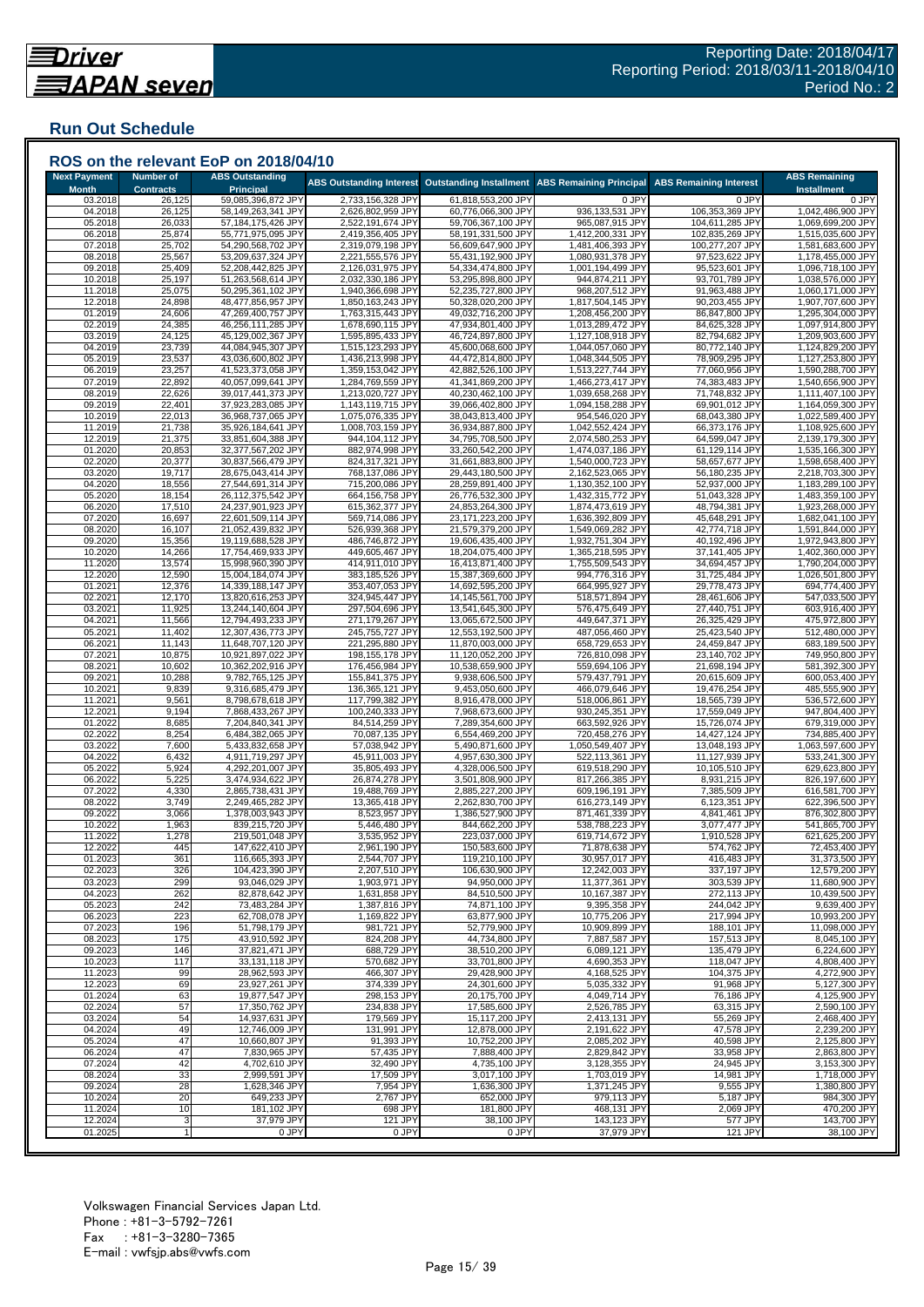

## **Expected Amortisation**

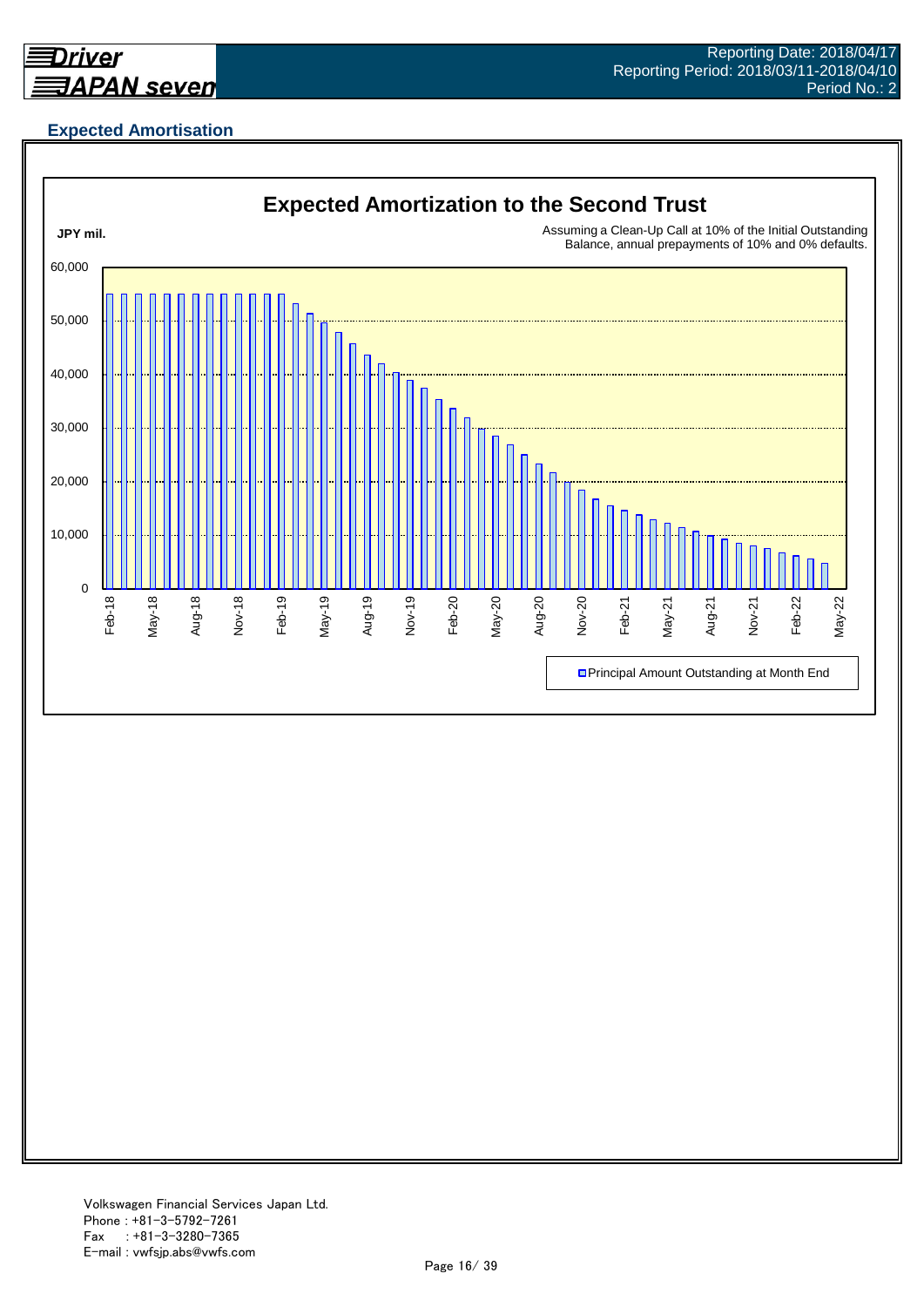## **Distribution by Sub-Servicer**

| <b>Sub-Servicer</b> | <b>Loans</b>    | Number of Percentage<br>of Loans | <b>Outstanding Principal</b><br><b>Balance</b> | Percentage<br>of Balance |
|---------------------|-----------------|----------------------------------|------------------------------------------------|--------------------------|
| Cedyna              | 15.030          | 57.53 %                          | 34,744,666,847 JPY                             | 58.80 %                  |
| Jaccs               | 11.095 <b>1</b> | 42.47 %                          | 24,340,730,025 JPY                             | 41.20 %                  |
| <b>Total</b>        | 26,125          | $100.00 \%$                      | 59,085,396,872 JPY                             | 100.00 %                 |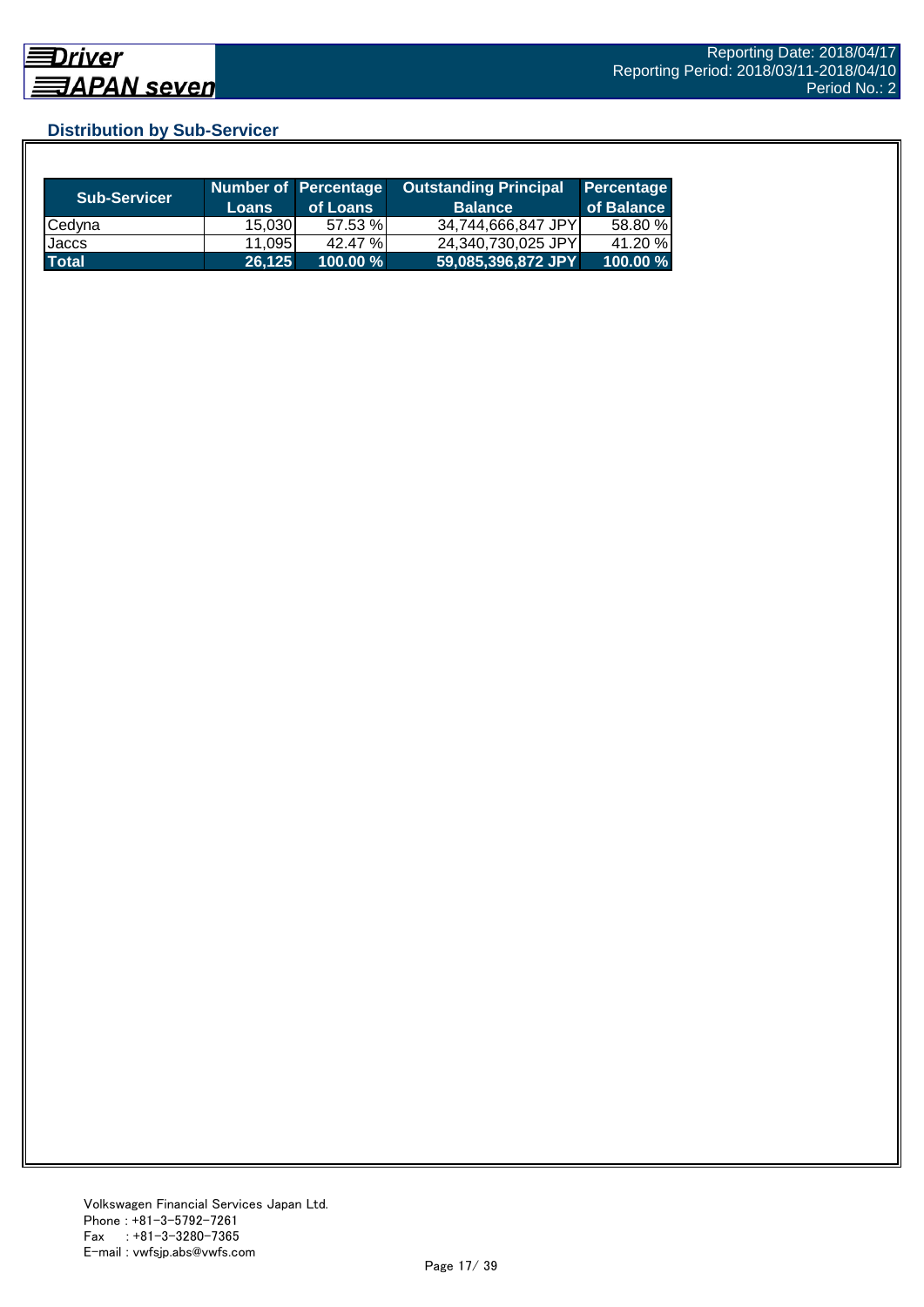## **Distribution by Brand**

| <b>Make</b>  |        |           | Number of Percentage Outstanding Discounted Percentage |            |
|--------------|--------|-----------|--------------------------------------------------------|------------|
|              | Loans  | of Loans  | <b>Principal Balance</b>                               | of Balance |
| <b>VW</b>    | 16,085 | 61.57 %   | 30,707,009,555 JPY                                     | 51.97 %    |
| Audi         | 10,002 | 38.29 %   | 28,180,672,274 JPY                                     | 47.69 %    |
| Bentley      | 20     | $0.08 \%$ | 149,432,316 JPY                                        | 0.25%      |
| Lamborghini  |        | $0.02 \%$ | 36,671,547 JPY                                         | 0.06%      |
| Other        | 12     | 0.05%     | 11,611,180 JPY                                         | 0.02%      |
| <b>Total</b> | 26,125 | 100.00%   | 59,085,396,872 JPY                                     | 100.00 %   |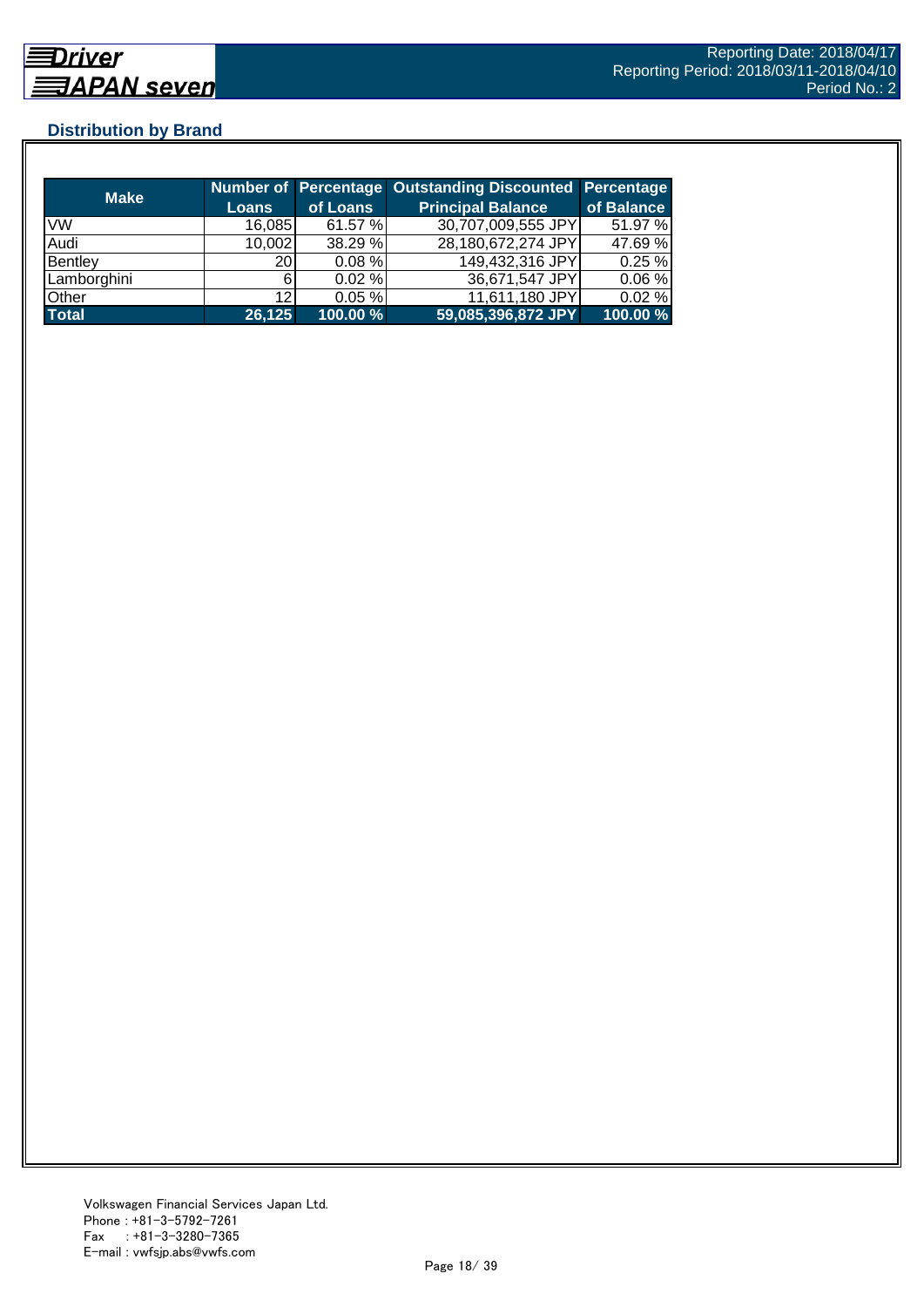## **Distribution by New and Used**

| <b>Distribution by New and Used</b> |              |          |                                                        |            |  |  |
|-------------------------------------|--------------|----------|--------------------------------------------------------|------------|--|--|
|                                     |              |          | Number of Percentage Outstanding Discounted Percentage |            |  |  |
| <b>New or Used</b>                  | <b>Loans</b> | of Loans | <b>Principal Balance</b>                               | of Balance |  |  |
| <b>New</b>                          | 16,960       | 64.92 %  | 45,153,961,873 JPY                                     | 76.42 %    |  |  |
| Used                                | 6.891        | 26.38 %  | 12,058,517,227 JPY                                     | 20.41 %    |  |  |
| Used (Prolonged)                    | 2.274        | 8.70 %   | 1,872,917,772 JPY                                      | 3.17%      |  |  |
| <b>Total</b>                        | 26,125       | 100.00 % | 59,085,396,872 JPY                                     | 100.00 %   |  |  |

#### **Distribution by Brand New and Used**

| <b>New or Used</b>         |                 |          | Number of Percentage Outstanding Discounted Percentage |            |
|----------------------------|-----------------|----------|--------------------------------------------------------|------------|
|                            | <b>Loans</b>    | of Loans | <b>Principal Balance</b>                               | of Balance |
| <b>VW New</b>              | 11,046          | 42.28 %  | 24,950,741,226 JPY                                     | 42.23 %    |
| <b>VW Used</b>             | 3,635           | 13.91 %  | 5,001,094,805 JPY                                      | 8.46 %     |
| <b>VW Used (Prolonged)</b> | 1,404           | 5.37 %   | 755,173,524 JPY                                        | 1.28 %     |
| Audi New                   | 5,904           | 22.60 %  | 20,134,815,006 JPY                                     | 34.08 %    |
| <b>Audi Used</b>           | 3,230           | 12.36 %  | 6,937,032,005 JPY                                      | 11.74 %    |
| Audi Used (Prolonged)      | 868             | 3.32%    | 1,108,825,263 JPY                                      | 1.88%      |
| <b>Other</b>               | 38 <sub>l</sub> | 0.15%    | 197,715,043 JPY                                        | 0.33%      |
| <b>Total</b>               | 26,125          | 100.00 % | 59,085,396,872 JPY                                     | 100.00 %   |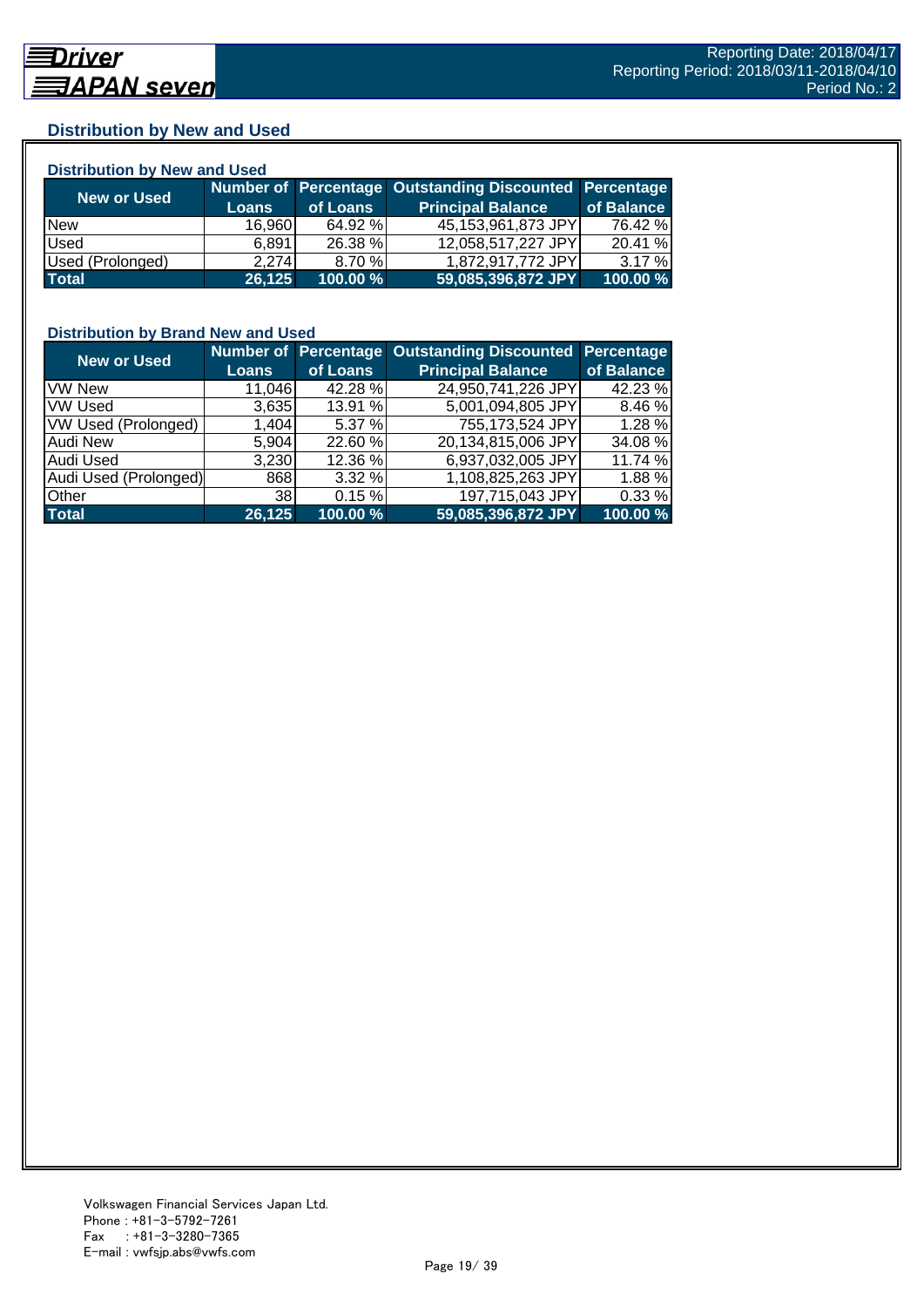#### **Distribution by Product Type**

| <b>Loan Type List</b> |                                                           |
|-----------------------|-----------------------------------------------------------|
| <b>Loan Type</b>      | <b>Description</b>                                        |
| 100                   | Volkswagen Owner's Plan                                   |
| 100                   | Audi Owner's Plan                                         |
| 100                   | Lamborghini Auto Loan                                     |
| 100                   | Bentley Auto Loan                                         |
| 101                   | <b>Twin Loan</b>                                          |
| 105                   | <b>Refinanced Volkswagen Solutions</b>                    |
| 106                   | Refinanced Volkswagen Das Welt Auto with refinance option |
| 106                   | Refinanced Audi S-Loan/ S-Loan Plus                       |
| 106                   | Refinanced Lamborghini Hyper Premium Plan                 |
| 106                   | Refinanced Bentley My Flying B                            |
| 140                   | Volkswagen Solutions, Audi Future Drive*                  |
| 150                   | Volkswagen Das Welt Auto with refinance option            |
| 150                   | Audi S-Loan                                               |
| 150                   | Lamborghini Hyper Premium Plan                            |
| 150                   | Bentley My Flying B                                       |
| 151                   | Audi S-Loan Plus                                          |

(\*)Audi Future Drive is scheduled to be introduced from March 2018.

#### **Product Type**

| <b>Loan Type</b> |              |          | <b>Number of Percentage Outstanding Discounted</b> | <b>Percentage</b> |
|------------------|--------------|----------|----------------------------------------------------|-------------------|
|                  | <b>Loans</b> | of Loans | <b>Principal Balance</b>                           | of Balance        |
| 100              | 2,955        | 11.31 %  | 4,276,434,574 JPY                                  | 7.24 %            |
| 101              |              | 0.00%    | 0 JPY                                              | 0.00%             |
| 105              | 1,301        | 4.98 %   | 726,212,768 JPY                                    | 1.23 %            |
| 106              | 973          | 3.72%    | 1,146,705,004 JPY                                  | 1.94 %            |
| 140-VFJ          | 1,443        | 5.52 %   | 3,259,664,168 JPY                                  | 5.52 %            |
| 140-Dealer       | 8,931        | 34.19 %  | 20,613,361,011 JPY                                 | 34.89 %           |
| 150              | 10,038       | 38.42 %  | 27,463,460,876 JPY                                 | 46.48 %           |
| 151              | 484          | 1.85 %   | 1,599,558,471 JPY                                  | 2.71 %            |
| <b>Total</b>     | 26,125       | 100.00 % | 59,085,396,872 JPY                                 | 100.00 %          |

#### **Credit Type**

| <b>Credit Type</b>         |        |             | Number of Percentage Outstanding Discounted Percentage |            |
|----------------------------|--------|-------------|--------------------------------------------------------|------------|
|                            | Loans  | of Loans    | <b>Principal Balance</b>                               | of Balance |
| <b>Balloon Type Loan</b>   | 20,896 | 79.98 %     | 52.936.044.526 JPYI                                    | 89.59 %    |
| Equal Instalment Type Loan | 5.229  | 20.02 %     | 6.149.352.346 JPYI                                     | 10.41%     |
| <b>Total</b>               | 26.125 | $100.00 \%$ | 59,085,396,872 JPY                                     | 100.00 %   |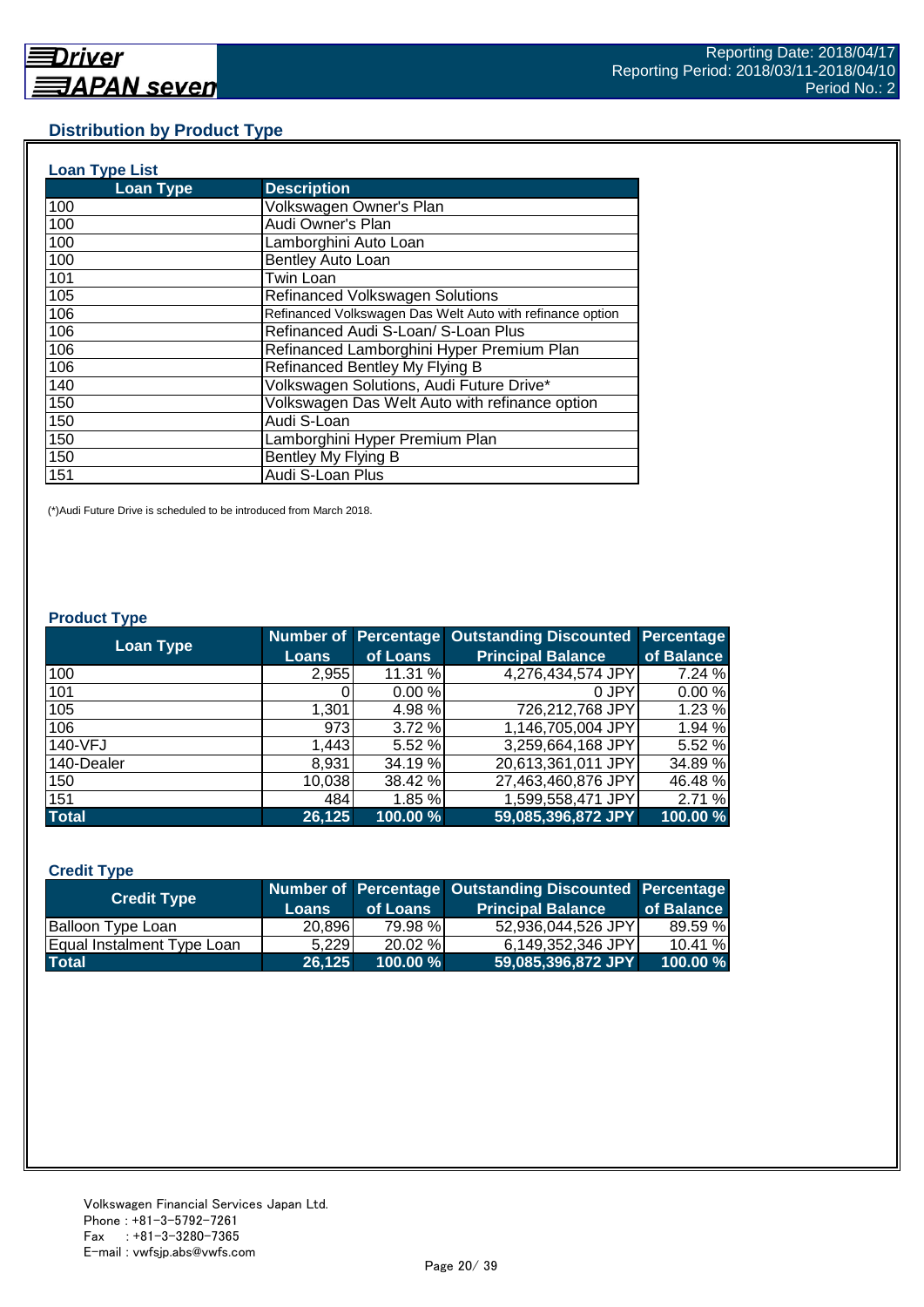## **Distribution by RV**

| <b>Loan Type</b>              | <b>Number of</b><br><b>Loans</b> | <b>Percentage</b><br>of Balance | <b>Outstanding Discounted</b><br><b>Principal Balance</b> |
|-------------------------------|----------------------------------|---------------------------------|-----------------------------------------------------------|
| 100/101/105/106               | 5,229                            | 10.41 %                         | 6,149,352,346 JPY                                         |
| 140-VFJ<br>(excl. balloon)    |                                  | 3.26%                           | 1,925,350,197 JPY                                         |
| 140-VFJ<br>(balloon)          |                                  | 2.26 %                          | 1,334,313,971 JPY                                         |
| 140-VFJ                       | 1,443                            | 5.52 %                          | 3,259,664,168 JPY                                         |
| 140-Dealer<br>(excl. balloon) |                                  | 20.59 %                         | 12,168,243,356 JPY                                        |
| 140-Dealer<br>(balloon)       |                                  | 14.29 %                         | 8,445,117,655 JPY                                         |
| 140-Dealer                    | 8,931                            | 34.89 %                         | 20,613,361,011 JPY                                        |
| 150<br>(excl. balloon)        |                                  | 25.64 %                         | 15,151,311,350 JPY                                        |
| 150<br>(balloon)              |                                  | 20.84 %                         | 12,312,149,526 JPY                                        |
| 150                           | 10,038                           | 46.48 %                         | 27,463,460,876 JPY                                        |
| 151<br>(excl. balloon)        |                                  | 1.11 %                          | 655,577,477 JPY                                           |
| 151<br>(balloon)              |                                  | 1.60 %                          | 943,980,994 JPY                                           |
| 151                           | 484                              | 2.71 %                          | 1,599,558,471 JPY                                         |
| <b>Total</b>                  | 26,125                           | 100.00 %                        | 59,085,396,872 JPY                                        |

| <b>Type of Payment Portion</b>     | of Balance | <b>Percentage Outstanding Discounted</b><br><b>Principal Balance</b> |
|------------------------------------|------------|----------------------------------------------------------------------|
| <b>Monthly Installment Portion</b> | 61.01 %    | 36,049,834,726 JPY                                                   |
| <b>Balloon Portion</b>             | 38.99%     | 23,035,562,146 JPY                                                   |
| <b>Total</b>                       | 100.00 %   | 59,085,396,872 JPY                                                   |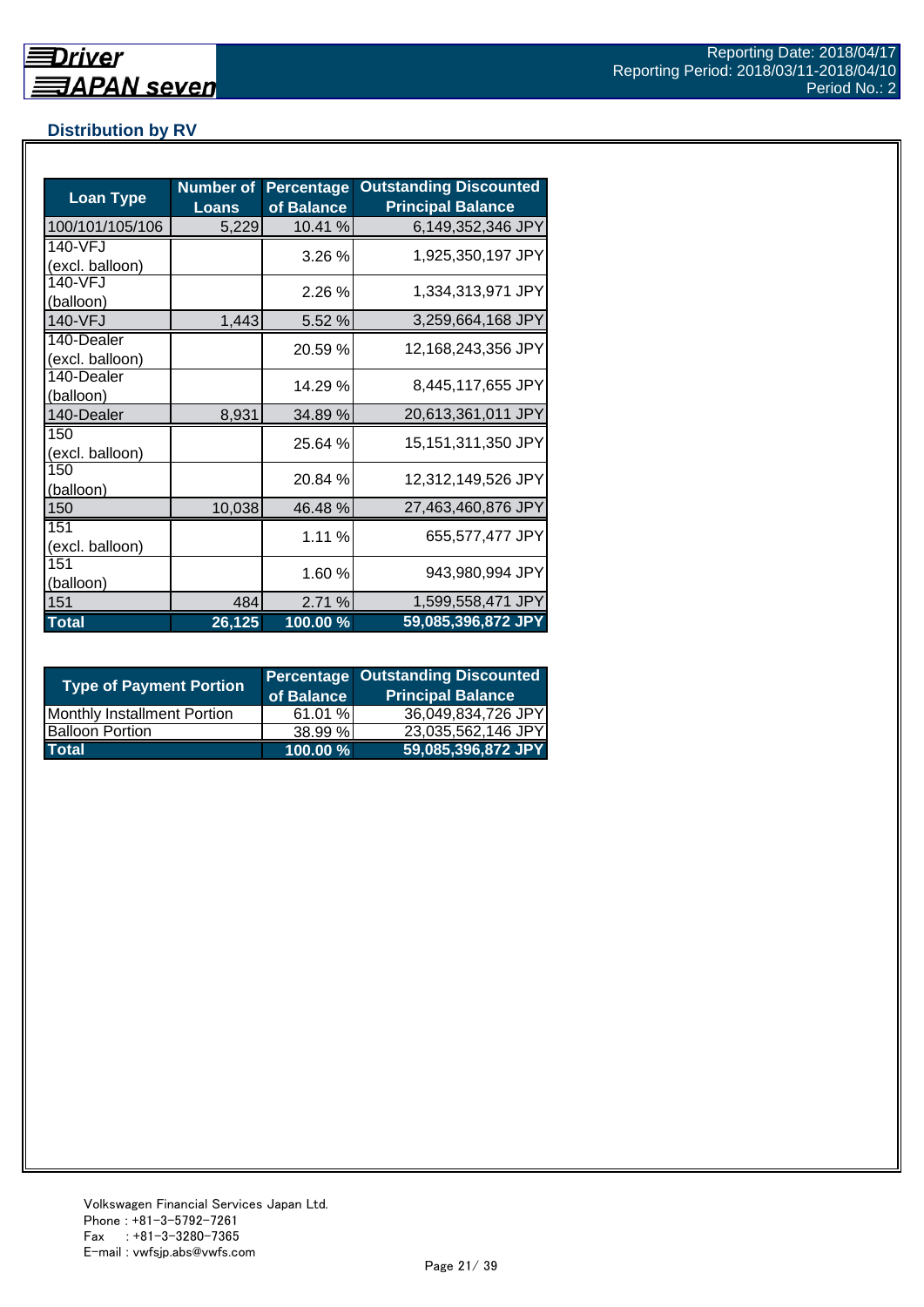## **Distribution by Brand New and Used**

| Audi         |        |             |                                                        |            |
|--------------|--------|-------------|--------------------------------------------------------|------------|
| New or Used  |        |             | Number of Percentage Outstanding Discounted Percentage |            |
|              | Loans  | of Loans    | <b>Principal Balance</b>                               | of Balance |
| <b>New</b>   | 5.904  | 59.03 %     | 20,134,815,006 JPY                                     | 71.45 %    |
| Used         | 4.098  | 40.97 %     | 8,045,857,268 JPY                                      | 28.55 %    |
| <b>Total</b> | 10,002 | $100.00 \%$ | 28,180,672,274 JPY                                     | 100.00 %   |

#### **Bentley**

| New or Used  | <b>Loans</b>    | of Loans | Number of Percentage Outstanding Discounted Percentage<br><b>Principal Balance</b> | of Balance |
|--------------|-----------------|----------|------------------------------------------------------------------------------------|------------|
| <b>New</b>   | ۹I              | 45.00 %  | 60,723,556 JPY                                                                     | 40.64 %    |
| <b>Used</b>  | 111             | 55.00 %  | 88,708,760 JPY                                                                     | 59.36 %l   |
| <b>Total</b> | 20 <sup>1</sup> | 100.00 % | 149,432,316 JPY                                                                    | 100.00 %   |

#### **Lamborghini**

| <b>New or Used</b> | <b>Loans</b> | of Loans | Number of Percentage Outstanding Discounted Percentage<br><b>Principal Balance</b> | of Balance |
|--------------------|--------------|----------|------------------------------------------------------------------------------------|------------|
| <b>New</b>         |              | 16.67 %  | 7,682,085 JPY                                                                      | 20.95 %    |
| <b>Used</b>        |              | 83.33 %  | 28.989.462 JPY                                                                     | 79.05 %    |
| <b>Total</b>       | 6            | 100.00 % | 36,671,547 JPY                                                                     | 100.00 %   |

#### **VW**

| <b>New or Used</b> |              |          | Number of Percentage Outstanding Discounted Percentage |            |
|--------------------|--------------|----------|--------------------------------------------------------|------------|
|                    | <b>Loans</b> | of Loans | <b>Principal Balance</b>                               | of Balance |
| <b>INew</b>        | 11,046       | 68.67 %  | 24,950,741,226 JPY                                     | 81.25 %    |
| <b>Used</b>        | 5.039        | 31.33 %  | 5,756,268,329 JPY                                      | 18.75 %    |
| <b>Total</b>       | 16.085       | 100.00 % | 30,707,009,555 JPY                                     | 100.00 %   |

#### **OTHER**

| <b>New or Used</b> | <b>Loans</b>    | of Loans | Number of Percentage Outstanding Discounted Percentage<br><b>Principal Balance</b> | of Balance |
|--------------------|-----------------|----------|------------------------------------------------------------------------------------|------------|
| <b>New</b>         |                 | 0.00%    | 0 JPY                                                                              | $0.00 \%$  |
| Used               | 12 <sub>l</sub> | 100.00 % | 11,611,180 JPY                                                                     | 100.00 %   |
| <b>Total</b>       | 12 <sup>1</sup> | 100.00 % | 11,611,180 JPY                                                                     | 100.00 %   |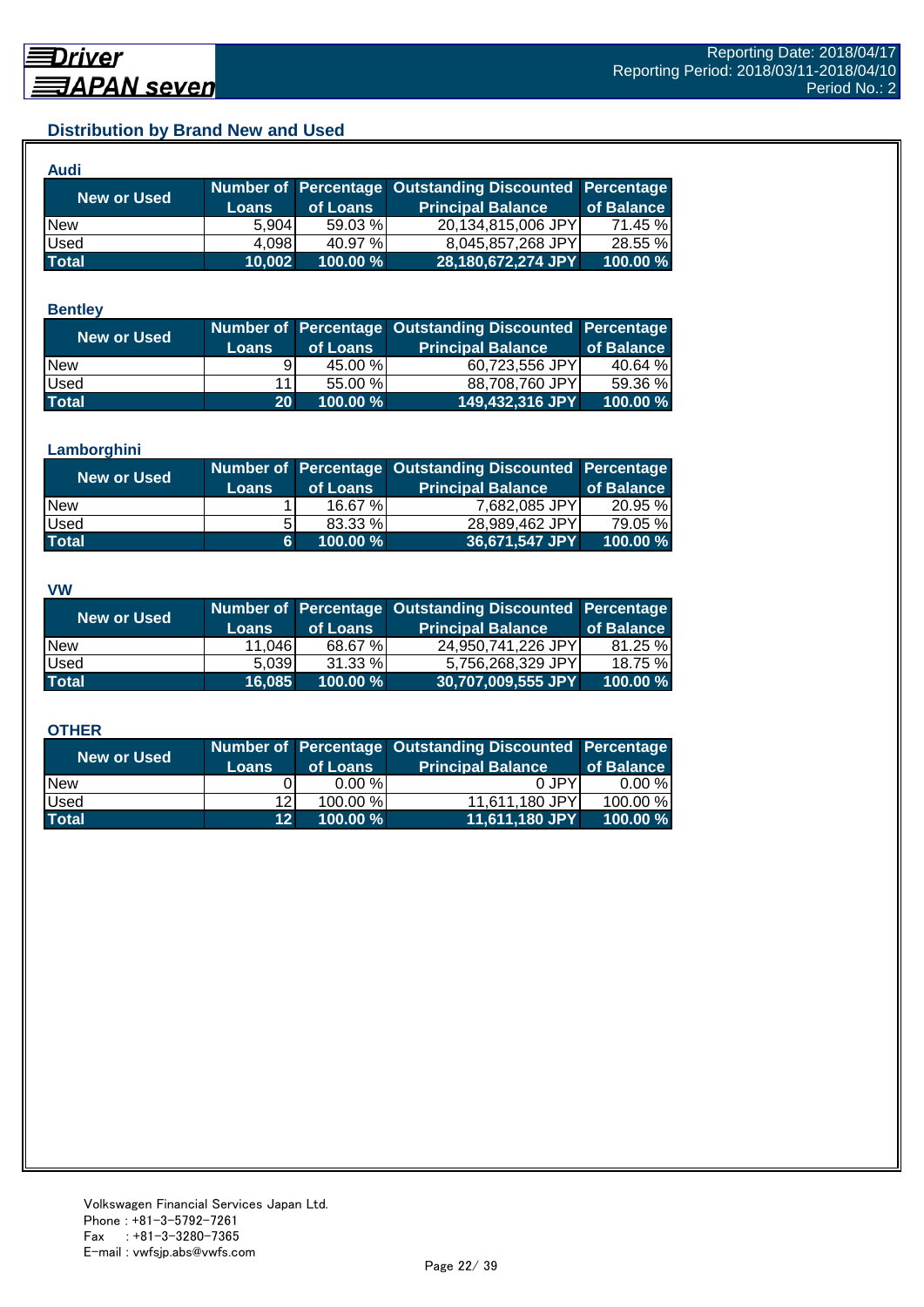## **Distribution by Customer Type**

| <b>Customer Type</b> |              |            |                                                        |            |
|----------------------|--------------|------------|--------------------------------------------------------|------------|
|                      |              |            | Number of Percentage Outstanding Discounted Percentage |            |
| <b>Customer Type</b> | <b>Loans</b> | of Loans   | <b>Principal Balance</b>                               | of Balance |
| <b>Retail</b>        | 23,401       | 89.57 %    | 50,233,040,014 JPY                                     | 85.02 %    |
| Corporate            | 2.724        | $10.43 \%$ | 8,852,356,858 JPY                                      | 14.98 %    |
| <b>Total</b>         | 26,125       | 100.00 %   | 59,085,396,872 JPY                                     | 100.00 %   |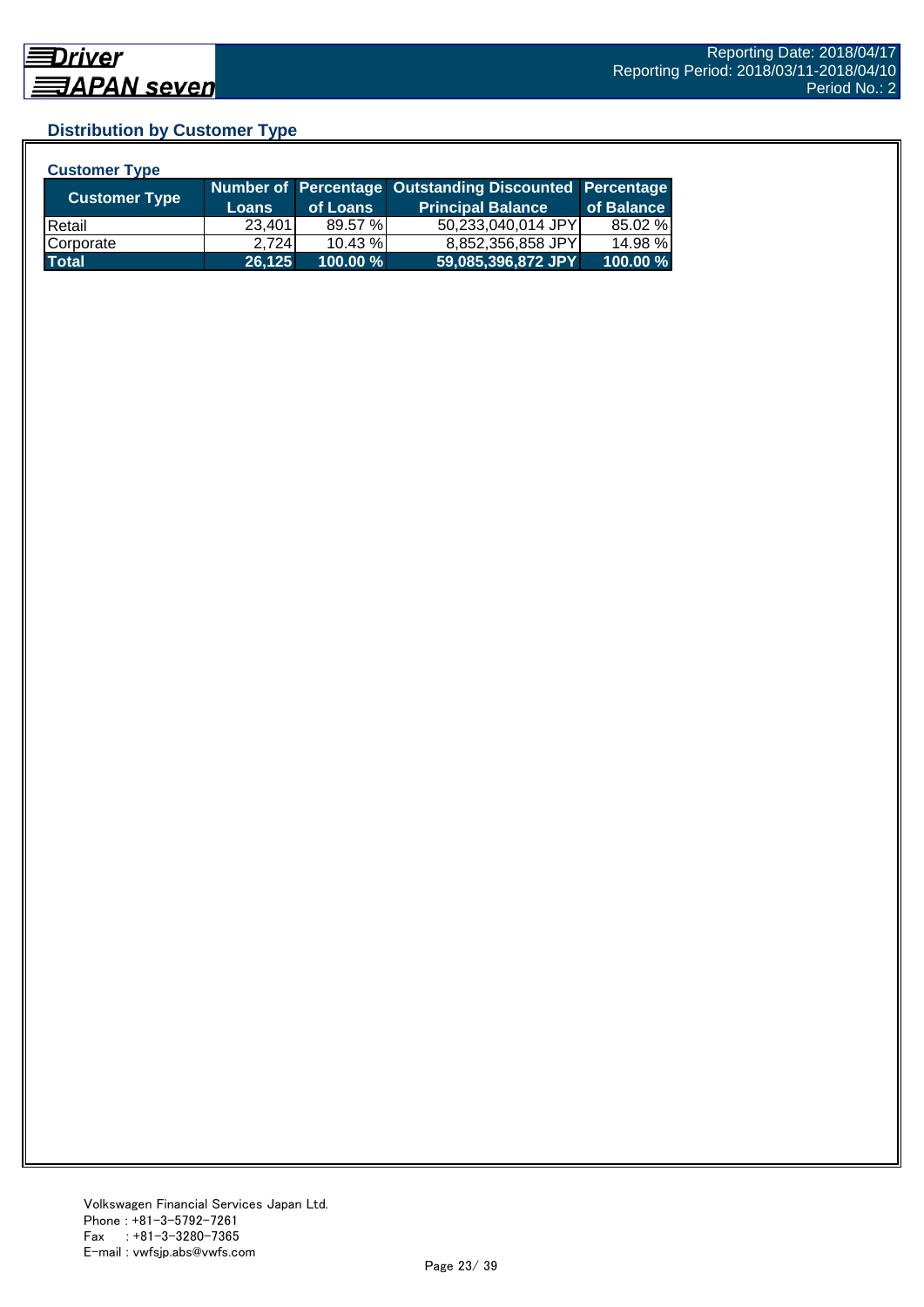## **Distribution by Outstanding Discounted Principal Balance**

| <b>Outstanding Discounted</b>      | <b>Number of</b> | <b>Percentage</b> | <b>Outstanding Discounted</b> | Percentage of  |
|------------------------------------|------------------|-------------------|-------------------------------|----------------|
| <b>Principal Balance</b>           | <b>Loans</b>     | of Loans          | <b>Principal Balance</b>      | <b>Balance</b> |
| 500,000 JPY<br>$\leq$              | 1,616            | 6.19%             | 462,014,710 JPY               | 0.78%          |
| 500,001 JPY<br>1,000,000 JPY       | 2,723            | 10.42 %           | 2,111,444,582 JPY             | 3.57 %         |
| 1,500,000 JPY<br>1.000.001 JPY -   | 3,903            | 14.94 %           | 4,913,588,455 JPY             | 8.32 %         |
| 2,000,000 JPY<br>1.500.001 JPY -   | 4,443            | 17.01<br>$\%$     | 7,776,375,871 JPY             | 13.16 %        |
| 2.500,000 JPY<br>2.000.001 JPY -   | 4,157            | 15.91<br>%        | 9,328,205,845 JPY             | 15.79 %        |
| 3,000,000 JPY<br>2,500,001 JPY -   | 3,186            | 12.20 %           | 8,712,588,192 JPY             | 14.75 %        |
| 3,500,000 JPY<br>3,000,001 JPY -   | 2,144            | 8.21 %            | 6,934,089,043 JPY             | 11.74 %        |
| 4,000,000 JPY<br>3.500.001 JPY -   | 1,368            | 5.24 %            | 5,104,099,844 JPY             | 8.64 %         |
| 4,000,001 JPY -<br>4,500,000 JPY   | 857              | 3.28 %            | 3,625,405,301 JPY             | 6.14 %         |
| 5,000,000 JPY<br>4,500,001 JPY -   | 552              | 2.11 %            | 2,611,291,023 JPY             | 4.42 %         |
| 6,000,000 JPY<br>5.000.001 JPY -   | 581              | 2.22 %            | 3,165,437,602 JPY             | 5.36 %         |
| 7,000,000 JPY<br>$6.000.001$ JPY - | 286              | 1.09%             | 1,840,328,260 JPY             | 3.11 %         |
| 8,000,000 JPY<br>7,000,001 JPY -   | 154              | 0.59%             | 1,148,790,496 JPY             | 1.94 %         |
| 9,000,000 JPY<br>8.000.001 JPY     | 111              | 0.42%             | 942,063,760 JPY               | 1.59%          |
| - 10,000,000 JPY<br>9,000,001 JPY  | 44               | 0.17%             | 409,673,888 JPY               | 0.69%          |
| $>= 10,000,001$ JPY                |                  | 0.00%             | 0 JPY                         | 0.00%          |
| <b>Total</b>                       | 26,125           | 100.00 %          | 59,085,396,872 JPY            | 100.00 %       |

| <b>Statistics</b>                                       |               |
|---------------------------------------------------------|---------------|
| <b>Minimum</b> Outstanding Discounted Principal Balance | 16,749 JPY    |
| <b>Maximum</b> Outstanding Discounted Principal Balance | 9,772,357 JPY |
| <b>Average Outstanding Discounted Principal Balance</b> | 2,261,642 JPY |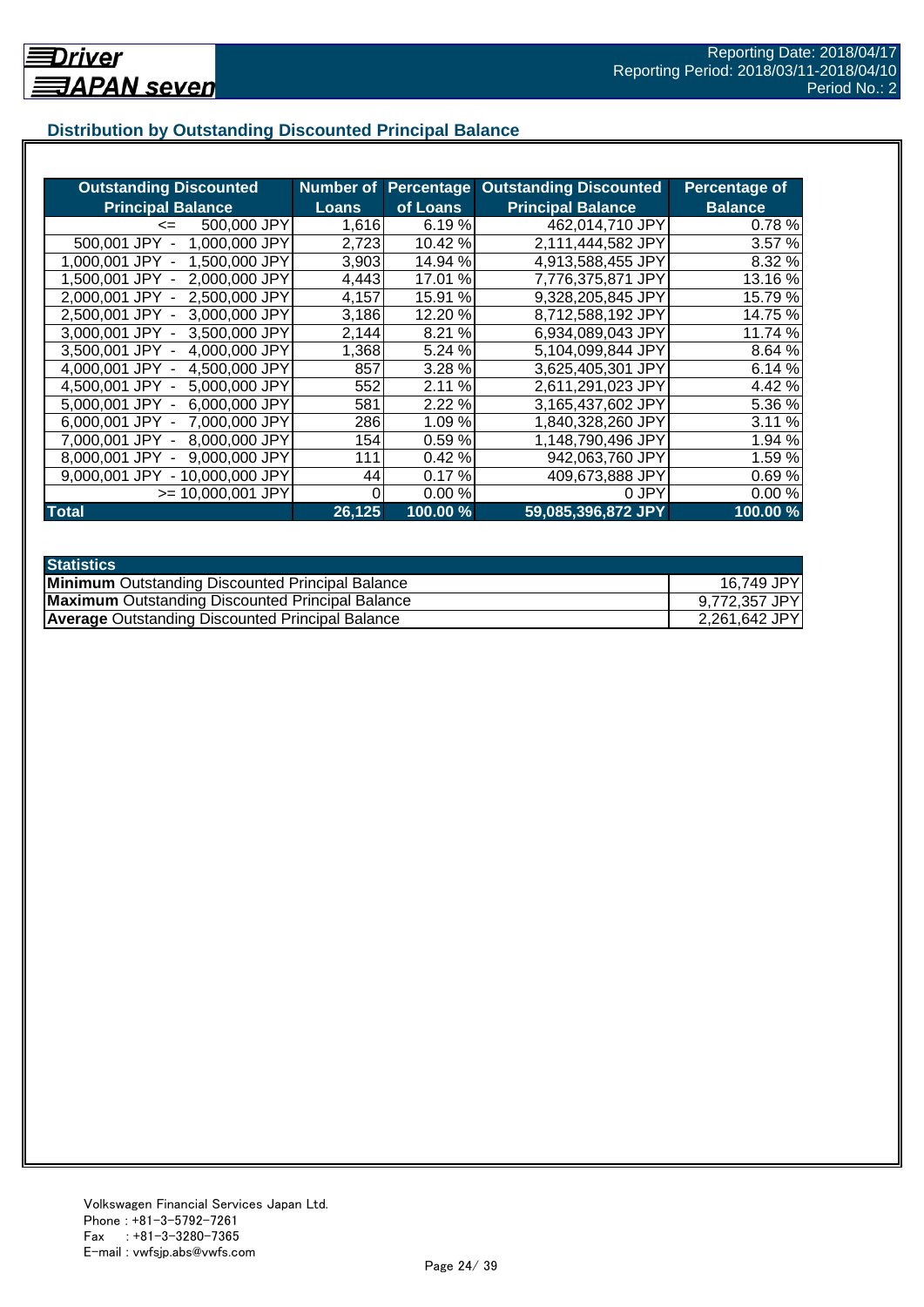## **Distribution by Original Principal Amount**

|                                           | Number of |          | <b>Percentage Outstanding Discounted</b> | Percentage of  |
|-------------------------------------------|-----------|----------|------------------------------------------|----------------|
| <b>Original Principal Balance</b>         | Loans     | of Loans | <b>Principal Balance</b>                 | <b>Balance</b> |
| 500,000 JPY<br><=                         | 527       | 2.02 %   | 118,578,822 JPY                          | 0.20%          |
| 1,000,000 JPY<br>500,001 JPY              | 1,925     | 7.37 %   | 1,053,726,735 JPY                        | 1.78%          |
| 1,500,000 JPY<br>1.000.001<br>JPY         | 2,934     | 11.23 %  | 2,901,137,138 JPY                        | 4.91 %         |
| 2.000.000 JPY<br>1.500.001 JPY            | 3,871     | 14.82 %  | 5,545,968,371 JPY                        | 9.39%          |
| 2,500,000 JPY<br>2.000.001 JPY -          | 3,900     | 14.93 %  | 7,261,263,557 JPY                        | 12.29 %        |
| 2,500,001 JPY -<br>3,000,000 JPY          | 3,889     | 14.89%   | 8,795,268,260 JPY                        | 14.89 %        |
| 3.000.001 JPY -<br>3.500,000 JPY          | 2,826     | 10.82 %  | 7,674,018,851 JPY                        | 12.99 %        |
| 3,500,001 JPY -<br>4,000,000 JPY          | 2,094     | 8.02%    | 6,550,502,653 JPY                        | 11.09 %        |
| 4,500,000 JPY<br>4.000.001 JPY -          | 1,242     | 4.75 %   | 4,446,836,236 JPY                        | 7.53 %         |
| 4,500,001 JPY -<br>5,000,000 JPY          | 918       | 3.51 %   | 3,677,115,922 JPY                        | 6.22 %         |
| 6,000,000 JPY<br>5.000.001 JPY -          | 901       | 3.45 %   | 4,107,084,346 JPY                        | 6.95 %         |
| 7,000,000 JPY<br>6.000.001 JPY -          | 506       | 1.94 %   | 2,767,398,159 JPY                        | 4.68%          |
| 8,000,000 JPY<br>7.000.001 JPY            | 268       | 1.03%    | 1,672,841,035 JPY                        | 2.83 %         |
| 9,000,000 JPY<br>8.000.001 JPY            | 131       | 0.50%    | 935,698,205 JPY                          | 1.58 %         |
| 9.000.001 JPY<br>10.000.000 JPY<br>$\sim$ | 93        | 0.36%    | 755,152,991 JPY                          | 1.28%          |
| >= 10.000.001 JPY                         | 1001      | 0.38%    | 822,805,591 JPY                          | 1.39 %         |
| <b>Total</b>                              | 26,125    | 100.00 % | 59,085,396,872 JPY                       | 100.00 %       |

| <b>Statistics</b>                         |                |
|-------------------------------------------|----------------|
| <b>Minimum</b> Original Principal Balance | 100,000 JPY    |
| <b>Maximum</b> Original Principal Balance | 28,200,000 JPY |
| <b>Average Original Principal Balance</b> | 2,771,451 JPY  |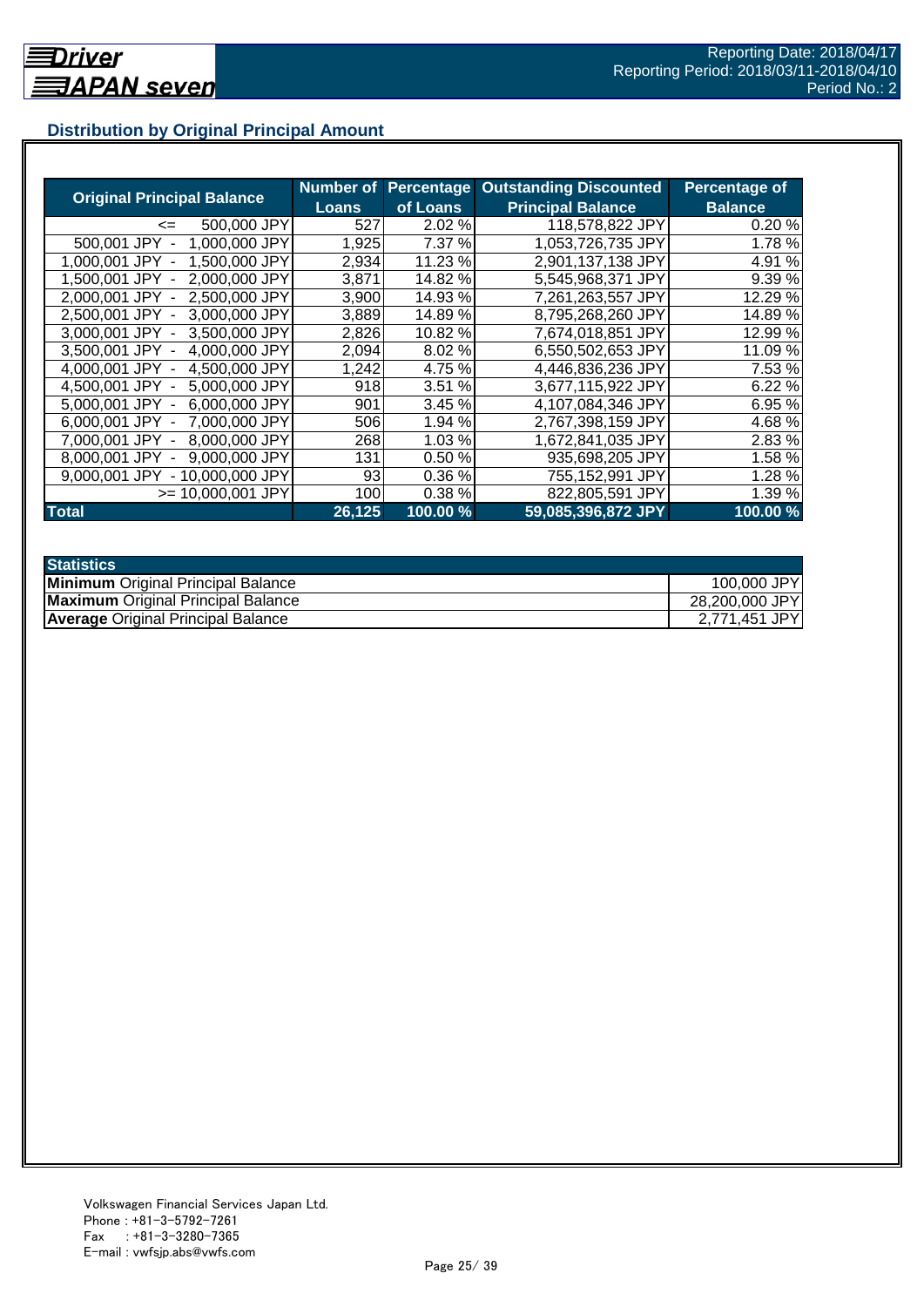## **Distribution by Interest Rate paid by the Obligor**

| Interest Rate paid by the Number of Percentage |                      |          | <b>Outstanding Discounted</b> | Percentage |
|------------------------------------------------|----------------------|----------|-------------------------------|------------|
| <b>Obligor</b>                                 | <b>Loans</b>         | of Loans | <b>Principal Balance</b>      | of Balance |
| < 0.900 %                                      | 508                  | 1.94%    | 1,273,701,953 JPY             | 2.16%      |
| $0.900\% < 1.500\%$                            | 5,020                | 19.22 %  | 13,424,422,246 JPY            | 22.72 %    |
| $1.500\% < 2.000\%$                            | 8,475                | 32.44 %  | 21,514,582,128 JPY            | 36.41 %    |
| $2.000\% < 2.500\%$                            | <b>155</b>           | 0.59%    | 543,956,685 JPY               | 0.92%      |
| $2.500\% < 3.000\%$                            | 7,322                | 28.03 %  | 16,558,959,425 JPY            | 28.03%     |
| $3.000\% < 3.500\%$                            | 992                  | 3.80%    | 1,025,032,645 JPY             | 1.73 %     |
| $3.500\% < 4.000\%$                            | 3,642                | 13.94 %  | 4,731,918,402 JPY             | 8.01 %     |
| 4.000 % < 4.500 %                              |                      | 0.04%    | 12,823,388 JPY                | 0.02%      |
| 4.500 % < 5.000 %                              |                      | 0.00 %   | 0 JPY                         | 0.00%      |
| 5.000 % or more                                |                      | 0.00%    | 0 JPY                         | 0.00%      |
| <b>Total</b>                                   | $\overline{26, 125}$ | 100.00 % | 59,085,396,872 JPY            | 100.00%    |

| <b>Statistics</b>                     |           |
|---------------------------------------|-----------|
| Minimum Interest Rate                 | $0.00 \%$ |
| Maximum Interest Rate                 | 4.09 %    |
| <b>Weighted Average Interest Rate</b> | $2.12 \%$ |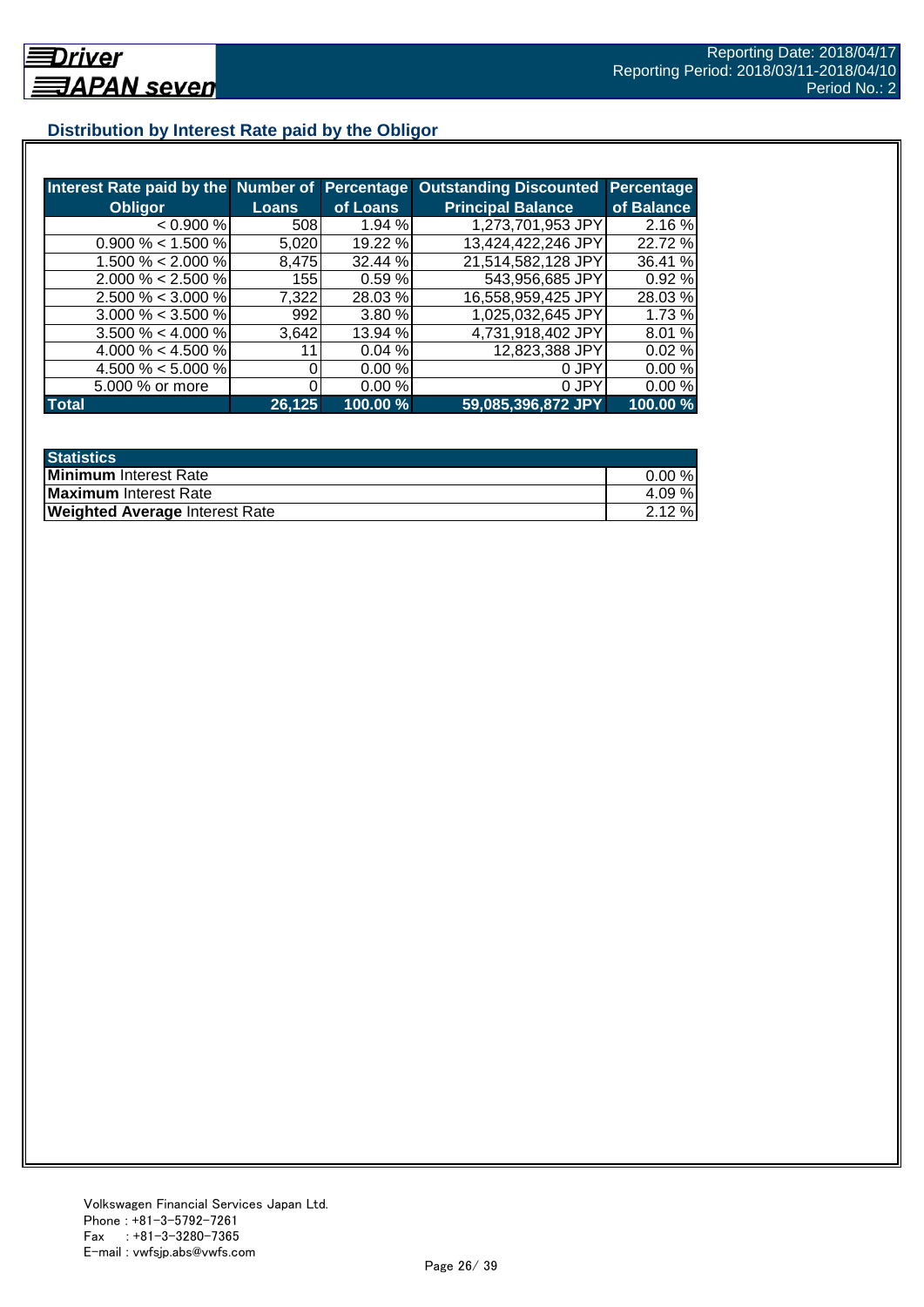## **Distribution by Original Term**

| Length of Original Term Number of Percentage |                 |          | <b>Outstanding Discounted</b> | <b>Percentage</b> |
|----------------------------------------------|-----------------|----------|-------------------------------|-------------------|
| (months)                                     | <b>Loans</b>    | of Loans | <b>Principal Balance</b>      | of Balance        |
| $6 - 12$                                     | 279             | 1.07 %   | 84,222,538 JPY                | 0.14%             |
| $13 - 18$                                    | 125             | 0.48%    | 48,418,312 JPY                | 0.08%             |
| $19 - 24$                                    | 1,565           | 5.99%    | 1,160,586,710 JPY             | 1.96 %            |
| $25 - 30$                                    | 92              | 0.35%    | 86,881,717 JPY                | 0.15%             |
| $31 - 36$                                    | 10,359          | 39.65 %  | 25,342,935,655 JPY            | 42.89%            |
| $37 - 42$                                    | 73I             | 0.28%    | 90,882,815 JPY                | 0.15%             |
| $43 - 48$                                    | 1,400           | 5.36 %   | 2,368,116,850 JPY             | 4.01 %            |
| $49 - 54$                                    | 22 <sub>l</sub> | 0.08%    | 33,587,404 JPY                | 0.06%             |
| $55 - 60$                                    | 11,689          | 44.74 %  | 28,665,751,212 JPY            | 48.52 %           |
| $61 - 66$                                    | 15              | 0.06%    | 34,091,304 JPY                | 0.06%             |
| $67 - 72$                                    | 386             | 1.48 %   | 775,915,498 JPY               | 1.31%             |
| 73 - 84                                      | 120             | 0.46%    | 394,006,857 JPY               | 0.67%             |
| <b>Total</b>                                 | 26,125          | 100.00 % | 59,085,396,872 JPY            | 100.00 %          |

| <b>Statistics</b>                               |       |
|-------------------------------------------------|-------|
| <b>Minimum</b> Original Term in months          |       |
| <b>Maximum</b> Original Term in months          | 84    |
| <b>Weighted Average Original Term in months</b> | 48.66 |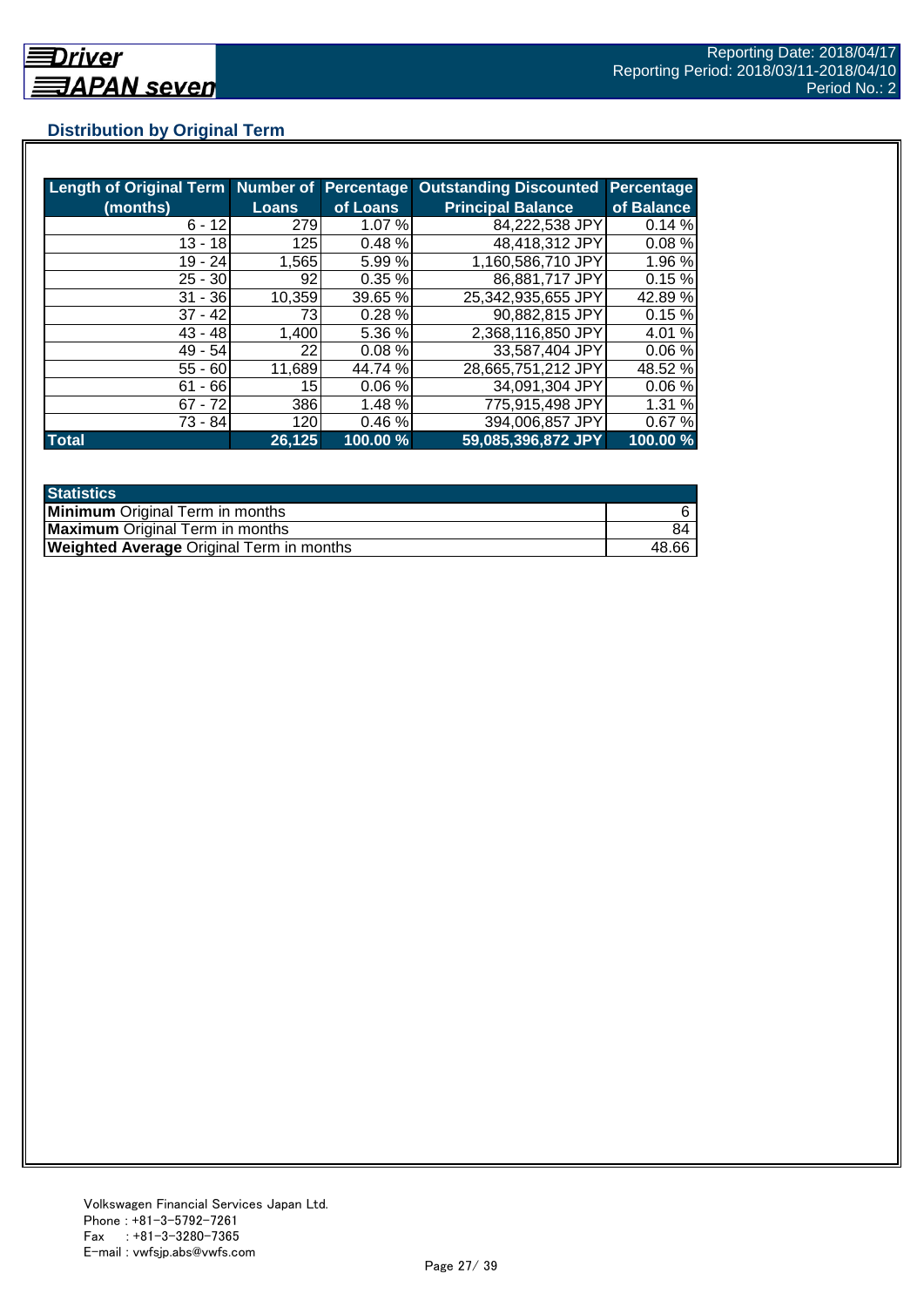## **Distribution by Remaining Term**

| <b>Length of Remaining</b> |              |          | <b>Number of Percentage Outstanding Discounted</b> | <b>Percentage</b> |
|----------------------------|--------------|----------|----------------------------------------------------|-------------------|
| <b>Term (months)</b>       | <b>Loans</b> | of Loans | <b>Principal Balance</b>                           | of Balance        |
| $= 12$                     | 2,386        | 9.13 %   | 2,279,644,875 JPY                                  | 3.86 %            |
| $13 - 18$                  | 1,726        | 6.61%    | 2,721,507,108 JPY                                  | 4.61 %            |
| $19 - 24$                  | 3,457        | 13.23 %  | 7,452,361,115 JPY                                  | 12.61 %           |
| $25 - 30$                  | 4,290        | 16.42 %  | 10,829,746,039 JPY                                 | 18.33 %           |
| $31 - 36$                  | 2,700        | 10.33 %  | 6,671,625,824 JPY                                  | 11.29 %           |
| $37 - 42$                  | 1,727        | 6.61 %   | 3,495,322,519 JPY                                  | 5.92 %            |
| $43 - 48$                  | 3,407        | 13.04 %  | 8,188,031,730 JPY                                  | 13.86%            |
| $49 - 54$                  | 4,469        | 17.11 %  | 11,867,569,492 JPY                                 | 20.09 %           |
| $55 - 60$                  | 1,701        | 6.51 %   | 4,850,677,046 JPY                                  | 8.21 %            |
| $61 - 66$                  | 145          | 0.56%    | 368,122,230 JPY                                    | 0.62%             |
| $67 - 72$                  | 68           | 0.26%    | 178,358,323 JPY                                    | 0.30%             |
| 73 - 84                    | 49           | 0.19%    | 182,430,571 JPY                                    | 0.31%             |
| <b>Total</b>               | 26, 125      | 100.00 % | 59,085,396,872 JPY                                 | 100.00 %          |

| <b>Statistics</b>                                |       |
|--------------------------------------------------|-------|
| <b>Minimum</b> Remaining Term in months          |       |
| <b>Maximum</b> Remaining Term in months          |       |
| <b>Weighted Average Remaining Term in months</b> | 37.31 |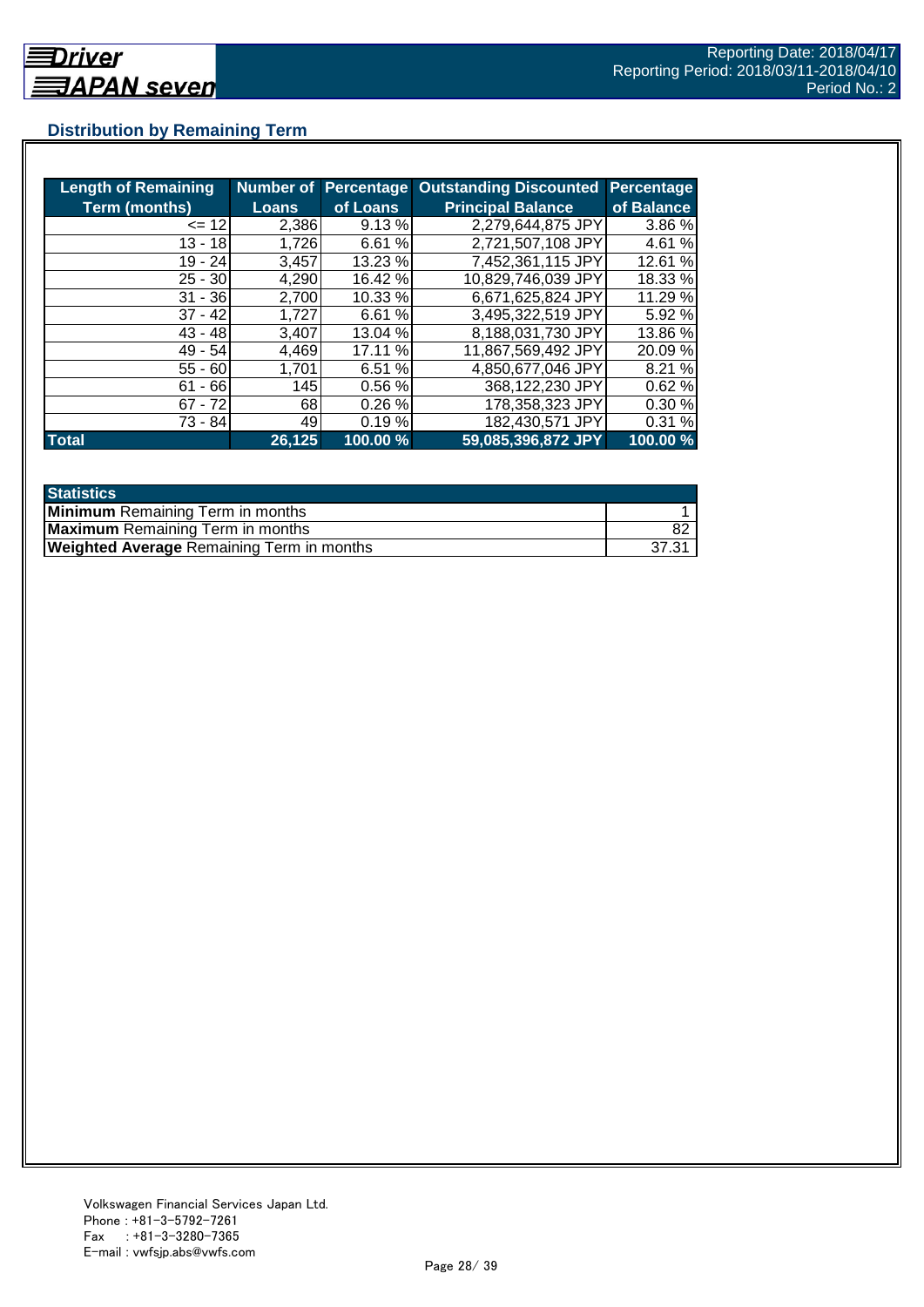## **Distribution by Seasoning**

| <b>Seasoning (months)</b> | <b>Loans</b> | <b>Number of Percentage</b><br>of Loans | <b>Outstanding Discounted</b><br><b>Principal Balance</b> | <b>Percentage</b><br>of Balance |
|---------------------------|--------------|-----------------------------------------|-----------------------------------------------------------|---------------------------------|
| $= 12$                    | 16,551       | 63.35 %                                 | 40,487,775,327 JPY                                        | 68.52 %                         |
| $13 - 18$                 | 5,026        | 19.24 %                                 | 10,868,823,476 JPY                                        | 18.40 %                         |
| $19 - 24$                 | 2,259        | 8.65 %                                  | 4,375,530,547 JPY                                         | 7.41 %                          |
| $25 - 30$                 | 1,135        | 4.34 %                                  | 1,961,343,698 JPY                                         | 3.32 %                          |
| $31 - 36$                 | 567          | 2.17 %                                  | 783,629,415 JPY                                           | 1.33 %                          |
| $37 - 42$                 | 218          | 0.83%                                   | 286,657,287 JPY                                           | 0.49%                           |
| $43 - 48$                 | 158          | 0.60%                                   | 160,424,010 JPY                                           | 0.27%                           |
| $49 - 54$                 | 129          | 0.49%                                   | 120,461,336 JPY                                           | 0.20%                           |
| $55 - 60$                 | 73           | 0.28%                                   | 37,559,481 JPY                                            | 0.06%                           |
| $61 - 66$                 | 9            | 0.03%                                   | 3,192,295 JPY                                             | 0.01%                           |
| $67 - 72$                 |              | 0.00%                                   | 0 JPY                                                     | 0.00%                           |
| 73 - 84                   |              | 0.00%                                   | 0 JPY                                                     | 0.00%                           |
| <b>Total</b>              | 26,125       | 100.00 %                                | 59,085,396,872 JPY                                        | 100.00 %                        |

| <b>Statistics</b>                           |       |
|---------------------------------------------|-------|
| <b>Minimum</b> Seasoning in months          |       |
| <b>Maximum</b> Seasoning in months          | 65    |
| <b>Weighted Average Seasoning in months</b> | 11.35 |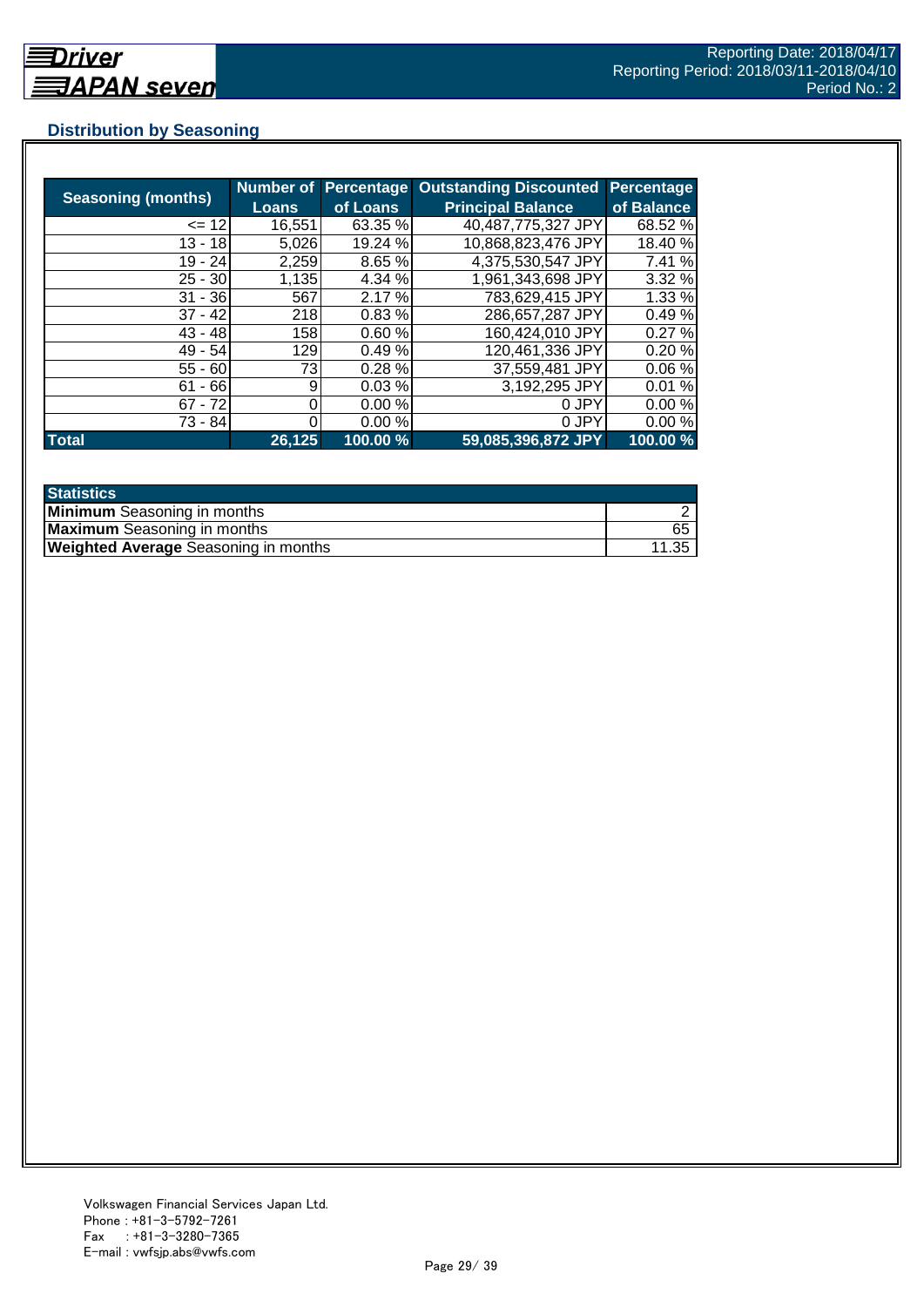## **Distribution by Type of Car**

| <b>Type of Car</b> |              |          |                                                        |            |
|--------------------|--------------|----------|--------------------------------------------------------|------------|
|                    |              |          | Number of Percentage Outstanding Discounted Percentage |            |
| Type of Car        | <b>Loans</b> | of Loans | <b>Principal Balance</b>                               | of Balance |
| <b>New</b>         | 16,960       | 64.92 %  | 45,153,961,873 JPY                                     | 76.42 %    |
| Used               | 9,165        | 35.08 %  | 13,931,434,999 JPY                                     | 23.58 %    |
| <b>Total</b>       | 26,125       | 100.00 % | 59,085,396,872 JPY                                     | 100.00 %   |

#### **Type of Car: Only Balloon Loans**

| <b>Type of Car</b> | <b>Loans</b> | of Loans | Number of Percentage Outstanding Discounted Percentage<br><b>Principal Balance</b> | of Balance |
|--------------------|--------------|----------|------------------------------------------------------------------------------------|------------|
| <b>New</b>         | 16,1411      | 77.24 %  | 43,687,012,173 JPY                                                                 | 82.53 %    |
| Used               | 4.7551       | 22.76 %  | 9,249,032,353 JPY                                                                  | 17.47%     |
| <b>Total</b>       | 20.896       | 100.00 % | 52,936,044,526 JPY                                                                 | 100.00%    |

#### **Type of Car: Only Equal Instalment Loans**

| <b>Type of Car</b> |              |             | Number of Percentage Outstanding Discounted Percentage |            |
|--------------------|--------------|-------------|--------------------------------------------------------|------------|
|                    | <b>Loans</b> | of Loans    | <b>Principal Balance</b>                               | of Balance |
| <b>New</b>         | 819          | $15.66\%$   | 1,466,949,700 JPY                                      | 23.86 %    |
| <b>Used</b>        | 4.410        | 84.34 %     | 4.682.402.646 JPYI                                     | 76.14 %    |
| <b>Total</b>       | 5.229        | $100.00 \%$ | 6,149,352,346 JPY                                      | 100.00 %   |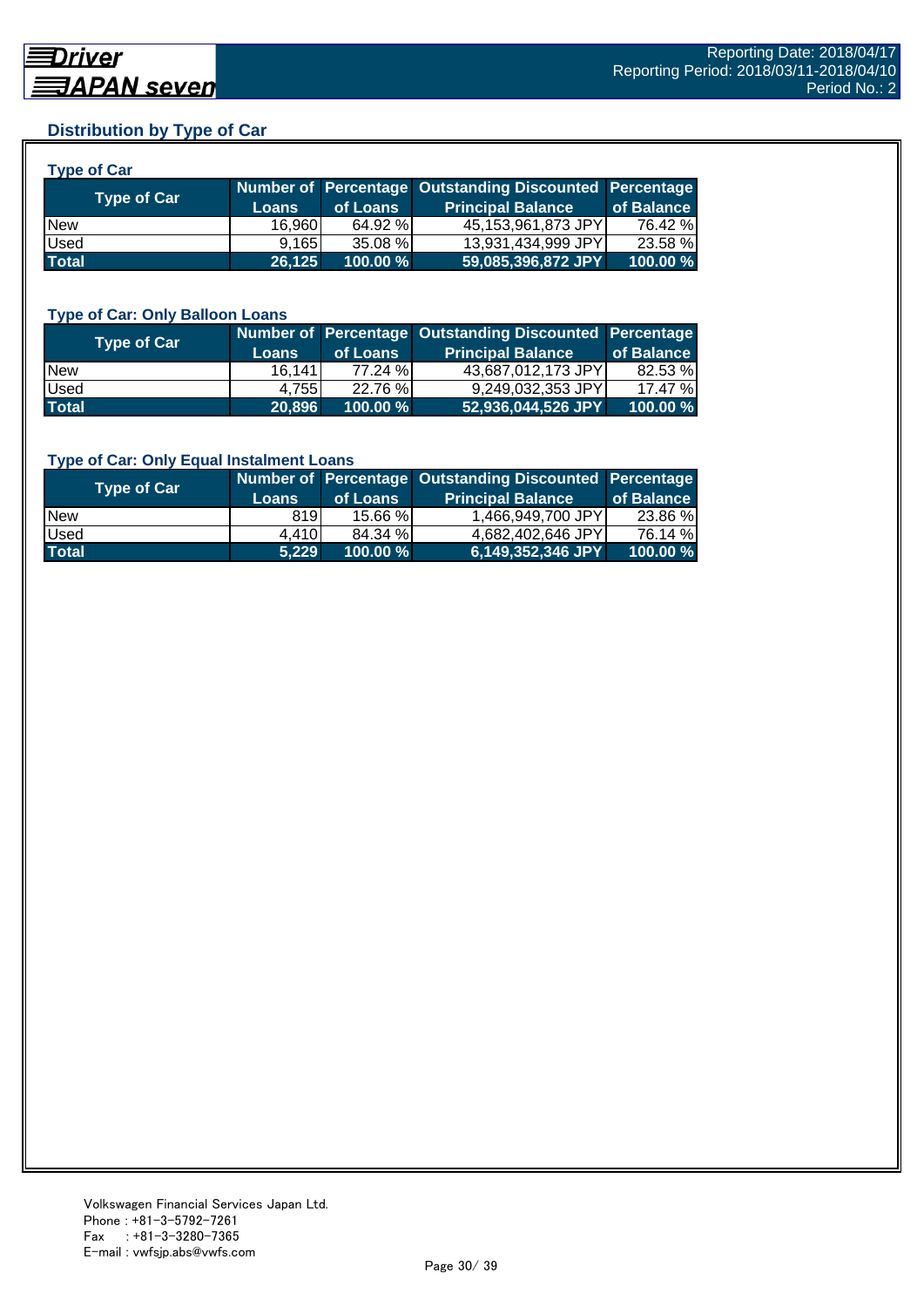#### **Distribution by Brand and Model**

| <b>Make</b>                  | <b>Model</b>              |                 |                  | Number of Percentage Outstanding Discounted Percentage |                  |
|------------------------------|---------------------------|-----------------|------------------|--------------------------------------------------------|------------------|
|                              |                           | <b>Loans</b>    | of Loans         | <b>Principal Balance</b>                               | of Balance       |
| <b>Audi</b>                  | A1                        | 927             | 3.55%            | 1,464,808,909 JPY                                      | 2.48 %           |
|                              | $\overline{A3}$           | 2,328           | 8.91%            | 4,734,334,008 JPY                                      | 8.01%            |
|                              | A4                        | 1,945           | 7.44 %           | 5,772,461,081 JPY                                      | 9.77%            |
|                              | A5                        | 554             | 2.12%            | 1,865,751,133 JPY                                      | 3.16%            |
|                              | A6<br>A7                  | 590             | 2.26 %           | 1,809,309,288 JPY                                      | 3.06 %           |
|                              | A <sub>8</sub>            | 213<br>71       | 0.82%<br>0.27%   | 939,130,237 JPY<br>334,115,381 JPY                     | 1.59%<br>0.57%   |
|                              | $\overline{\mathsf{S}1}$  | 102             | 0.39%            | 232,387,755 JPY                                        | 0.39%            |
|                              | $\overline{\mathbb{S}^3}$ | 333             | 1.27%            | 1,032,427,830 JPY                                      | 1.75 %           |
|                              | S4                        | 141             | 0.54%            | 651,225,543 JPY                                        | 1.10%            |
|                              | $\overline{\text{S5}}$    | 88              | 0.34%            | 397.217.505 JPY                                        | 0.67%            |
|                              | S <sub>6</sub>            | 29              | 0.11%            | 139,584,228 JPY                                        | 0.24%            |
|                              | $\overline{\mathsf{S}7}$  | 24              | 0.09%            | 139,165,112 JPY                                        | 0.24%            |
|                              | S <sub>8</sub>            | 16              | 0.06%            | 98,237,904 JPY                                         | 0.17%            |
|                              | SQ <sub>5</sub>           | $\overline{12}$ | 0.05%            | 97,751,903 JPY                                         | 0.17%            |
|                              | RS3                       | 15              | 0.06%            | 60,550,067 JPY                                         | 0.10%            |
|                              | RS4                       | 12              | 0.05%            | 54,463,027 JPY                                         | 0.09%            |
|                              | RS <sub>5</sub>           | 7               | 0.03%            | 30,603,731 JPY                                         | 0.05%            |
|                              | RS6                       | 13              | 0.05%            | 72,853,647 JPY                                         | 0.12%            |
|                              | RS7                       | 11              | 0.04%            | 77,909,514 JPY                                         | 0.13%            |
|                              | Q2                        | 360             | 1.38%            | 1,088,568,701 JPY                                      | 1.84 %           |
|                              | Q3                        | 773             | 2.96%            | 1,865,947,847 JPY                                      | 3.16%            |
|                              | Q5                        | 490             | 1.88%            | 1,659,461,526 JPY                                      | 2.81%            |
|                              | Q7                        | 199             | 0.76%            | 1,158,002,217 JPY                                      | 1.96%            |
|                              | RSQ3                      | 18              | 0.07%            | 84,368,240 JPY                                         | 0.14%            |
|                              | TT                        | 719             | 2.75%            | 2,226,838,448 JPY                                      | 3.77 %           |
|                              | R <sub>8</sub>            | 12              | 0.05%            | 93,197,492 JPY<br>0 JPY                                | 0.16%            |
|                              | AUDI OTHERS               | 0<br>10,002     | 0.00%<br>38.29 % | 28,180,672,274 JPY                                     | 0.00%<br>47.69 % |
| <b>Bentley</b>               | Subtotal<br><b>ARNAGE</b> | 0               | 0.00%            | 0 JPY                                                  | 0.00%            |
|                              | <b>AZURE</b>              | 0               | 0.00%            | 0 JPY                                                  | 0.00%            |
|                              | <b>BENTAYGA</b>           | 0               | 0.00%            | 0 JPY                                                  | 0.00%            |
|                              | <b>CONTINENTAL</b>        | 19              | 0.07%            | 141,489,081 JPY                                        | 0.24%            |
|                              | <b>FLYING SPUR</b>        | 1               | 0.00%            | 7,943,235 JPY                                          | 0.01%            |
|                              | <b>MULSANNE</b>           | 0               | 0.00%            | 0 JPY                                                  | 0.00%            |
|                              | BENTLEY                   |                 |                  |                                                        |                  |
|                              | <b>OTHERS</b>             | $\overline{0}$  | 0.00%            | 0 JPY                                                  | 0.00%            |
|                              | Subtotal                  | 20              | 0.08%            | 149,432,316 JPY                                        | 0.25%            |
| Lamborghini                  | <b>AVENTADOR</b>          | $\mathbf{1}$    | 0.00%            | 2,578,787 JPY                                          | 0.00%            |
|                              | <b>DIABLO</b>             | 0               | 0.00%            | 0 JPY                                                  | 0.00%            |
|                              | GALLARDO                  | $\overline{3}$  | 0.01%            | 23,462,571 JPY                                         | 0.04%            |
|                              | HURACÁN                   | $\overline{2}$  | 0.01%            | 10,630,189 JPY                                         | 0.02%            |
|                              | <b>MULCIELAGO</b>         | 0               | 0.00%            | 0 JPY                                                  | 0.00%            |
|                              | <b>LAMBORGHINI</b>        | $\pmb{0}$       | 0.00%            | 0 JPY                                                  | 0.00%            |
|                              | <b>OTHERS</b>             |                 |                  |                                                        |                  |
| VW                           | Subtotal<br><b>ARTEON</b> | 6<br>52         | 0.02%<br>0.20%   | 36,671,547 JPY                                         | 0.06%<br>0.42%   |
|                              | <b>BEETLE</b>             | 1,565           | 5.99%            | 249,168,657 JPY<br>2,864,287,591 JPY                   | 4.85%            |
|                              | <b>BORA</b>               | 0               | 0.00%            | 0 JPY                                                  | 0.00%            |
|                              | EOS                       | 3               | 0.01%            | 1,312,734 JPY                                          | 0.00%            |
|                              | <b>GOLF</b>               | 6,139           | 23.50 %          | 12,293,665,338 JPY                                     | 20.81%           |
|                              | <b>JETTA</b>              | 7               | 0.03%            | 2,822,735 JPY                                          | 0.00%            |
|                              | <b>LUPO</b>               | $\mathbf 0$     | 0.00%            | 0 JPY                                                  | 0.00%            |
|                              | <b>PASSAT</b>             | 1,296           | 4.96%            | 3,054,005,144 JPY                                      | 5.17%            |
|                              | <b>POLO</b>               | 2,953           | 11.30 %          | 4,120,266,809 JPY                                      | 6.97%            |
|                              | <b>SCIROCCO</b>           | 22              | 0.08%            | 20,396,087 JPY                                         | 0.03%            |
|                              | SHARAN                    | 477             | 1.83%            | 1.036.408.912 JPY                                      | 1.75 %           |
|                              | <b>TIGUAN</b>             | 897             | 3.43%            | 2,452,929,647 JPY                                      | 4.15%            |
|                              | <b>TOUAREG</b>            | 72              | 0.28%            | 207,620,788 JPY                                        | 0.35%            |
|                              | <b>TOURAN</b>             | 1,413           | 5.41%            | 3,176,184,202 JPY                                      | 5.38 %           |
|                              | UP                        | 1,189           | 4.55%            | 1,227,940,911 JPY                                      | 2.08%            |
|                              | <b>VENTO</b>              | 0               | 0.00%            | 0 JPY                                                  | 0.00%            |
|                              | <b>VW OTHERS</b>          | 0               | 0.00%            | 0 JPY                                                  | 0.00%            |
|                              | Subtotal                  | 16,033          | 61.37 %          | 30,457,840,898 JPY                                     | 51.55 %          |
| <b>Non VW Group Vehicles</b> |                           | 12              | 0.05%            | 11,611,180 JPY                                         | 0.02%            |
|                              | Subtotal                  | 12              | 0.05%            | 11,611,180 JPY                                         | 0.02%            |
|                              | <b>Total</b>              | 26,125          | 100.00%          | 59,085,396,872 JPY                                     | 100.00 %         |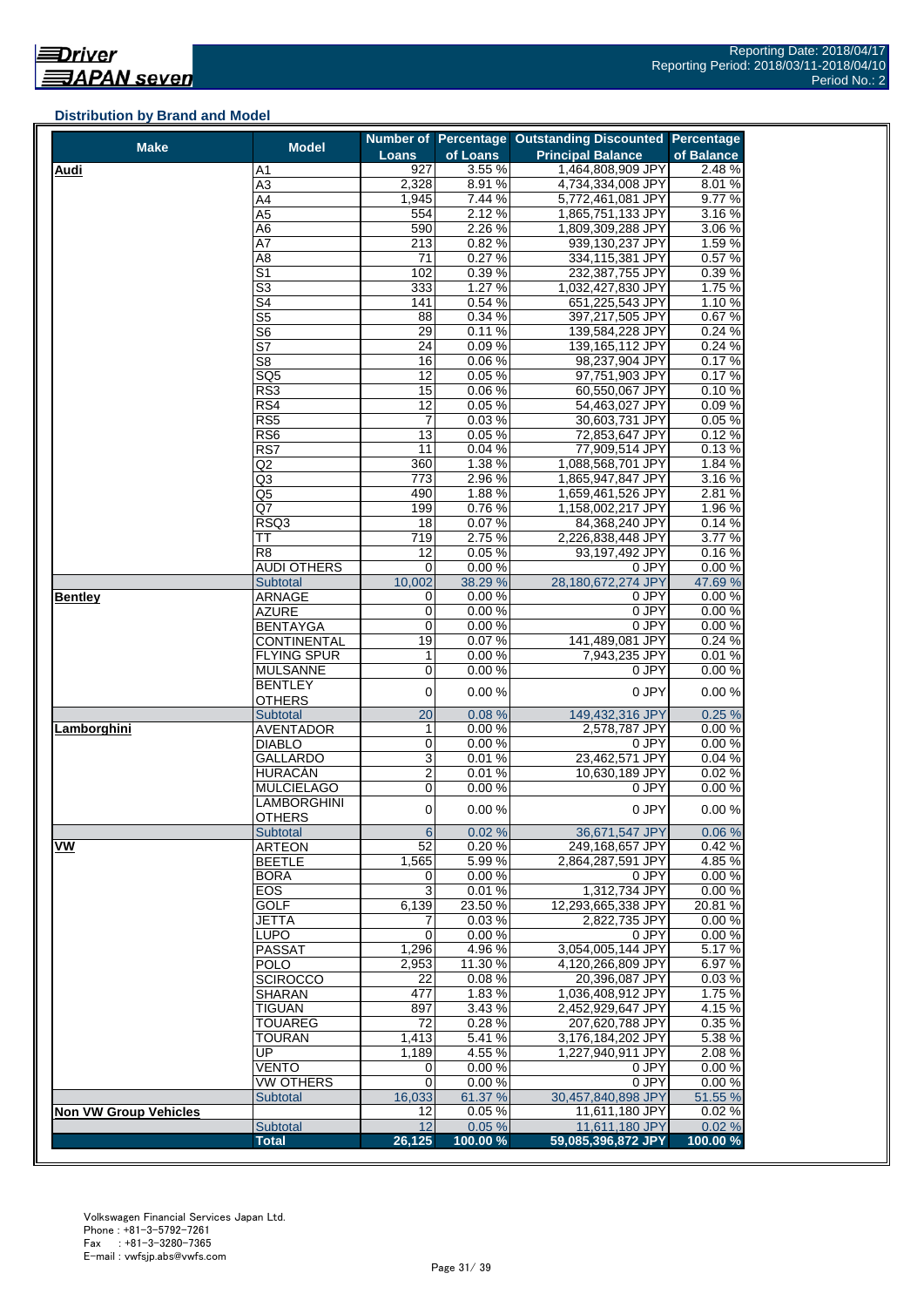## **Geographic Distribution by Prefecture**

| <b>Prefecture</b> |                    | <b>Number of Percentage</b> | <b>Outstanding Discounted</b> | <b>Percentage</b> |
|-------------------|--------------------|-----------------------------|-------------------------------|-------------------|
|                   | <b>Loans</b>       | of Loans                    | <b>Principal Balance</b>      | of Balance        |
| Tokyo             | $\overline{4,138}$ | 15.84 %                     | 10,658,058,674 JPY            | 18.04 %           |
| Kanagawa          | 2,652              | 10.15 %                     | 6,096,132,815 JPY             | 10.32 %           |
| Aichi             | 1,968              | 7.53 %                      | 4,325,753,211 JPY             | 7.32%             |
| Saitama           | 1,752              | 6.71 %                      | 3,999,976,365 JPY             | 6.77%             |
| Osaka             | 1,661              | 6.36 %                      | 3,899,049,042 JPY             | 6.60%             |
| Fukuoka           | 1,216              | $4.65\,\sqrt{6}$            | 2,734,117,217 JPY             | 4.63%             |
| Chiba             | 1,085              | $4.15\,\sqrt{6}$            | 2,379,533,355 JPY             | 4.03%             |
| Hokkaido          | 887                | $3.40\%$                    | 2,214,825,106 JPY             | 3.75 %            |
| Hyogo             | 860                | $3.29\%$                    | 1,850,612,938 JPY             | $3.13\,\sqrt{2}$  |
| Ibaraki           | 800                | 3.06 %                      | 1,719,891,756 JPY             | 2.91 %            |
| Shizuoka          | 768                | 2.94 %                      | 1,692,391,104 JPY             | 2.86%             |
| Tochigi           | 587                | 2.25 %                      | 1,276,244,228 JPY             | 2.16%             |
| Kyoto             | 454                | 1.74 %                      | 1,030,472,271 JPY             | 1.74 %            |
| Hiroshima         | 531                | 2.03 %                      | 1,022,457,273 JPY             | 1.73%             |
| Miyagi            | 470                | 1.80%                       | 1,009,830,901 JPY             | 1.71%             |
| Gunma             | 478                | 1.83 %                      | 981,331,627 JPY               | 1.66 %            |
| Gifu              | 390                | 1.49 %                      | 826,383,860 JPY               | 1.40%             |
| Nagano            | 356                | $1.36\%$                    | 773,530,490 JPY               | 1.31 %            |
| Mie               | 317                | $1.21\%$                    | 642,008,175 JPY               | $1.09\%$          |
| Fukushima         | 304                | 1.16 %                      | 624,587,781 JPY               | 1.06 %            |
| Oita              | 269                | 1.03 %                      | 601,393,220 JPY               | $1.02\%$          |
| Okayama           | 293                | 1.12%                       | 598,915,490 JPY               | 1.01%             |
| Niigata           | 294                | 1.13 %                      | 560,659,155 JPY               | 0.95%             |
| Nara              | 236                | 0.90%                       | 539,331,806 JPY               | 0.91%             |
| Kagoshima         | 225                | $0.86\%$                    | 507,996,212 JPY               | 0.86%             |
| Kumamoto          | 245                | 0.94 %                      | 475,623,387 JPY               | 0.80%             |
| Shiga             | 217                | 0.83%                       | 472,806,694 JPY               | 0.80%             |
| Yamanashi         | 196                | 0.75 %                      | 465,500,559 JPY               | 0.79%             |
| Yamaguchi         | 232                | 0.89%                       | 458,171,354 JPY               | 0.78%             |
| Ishikawa          | 195                | 0.75 %                      | 438,105,416 JPY               | 0.74 %            |
| Wakayama          | 187                | $0.72\sqrt{2}$              | 422,305,762 JPY               | 0.71%             |
| Yamagata          | 197                | $0.75\sqrt{2}$              | 367,184,054 JPY               | 0.62%             |
| Fukui             | 162                | $0.62\%$                    | 338,484,178 JPY               | 0.57 %            |
| Nagasaki          | 145                | $0.56\%$                    | 331,241,443 JPY               | 0.56%             |
| Toyama            | 190                | 0.73%                       | 327,293,232 JPY               | 0.55 %            |
| Iwate             | 145                | 0.56%                       | 327,046,864 JPY               | 0.55 %            |
| Miyazaki          | 131                | 0.50%                       | 296,932,471 JPY               | 0.50%             |
| Kagawa            | 141                | 0.54 %                      | 284,773,973 JPY               | 0.48%             |
| Saga              | 133                | 0.51%                       | 275,390,060 JPY               | 0.47%             |
| Ehime             | 134                | 0.51 %                      | 263,153,279 JPY               | 0.45 %            |
| Aomori            | 106                | 0.41 %                      | 227,287,311 JPY               | 0.38%             |
| Tokushima         | 90                 | 0.34 %                      | 182,431,074 JPY               | 0.31%             |
| Akita             | 90                 | 0.34 %                      | 168,063,680 JPY               | 0.28%             |
| Okinawa           | 60                 | 0.23%                       | 117,123,940 JPY               | 0.20%             |
| Shimane           | 47                 | 0.18%                       | 109,034,723 JPY               | 0.18%             |
| Tottori           | 48                 | 0.18%                       | 93,695,389 JPY                | 0.16%             |
| Kouchi            | 43                 | 0.16%                       | 78,263,957 JPY                | 0.13%             |
| <b>Total</b>      | 26,125             | 100.00 %                    | 59,085,396,872 JPY            | 100.00 %          |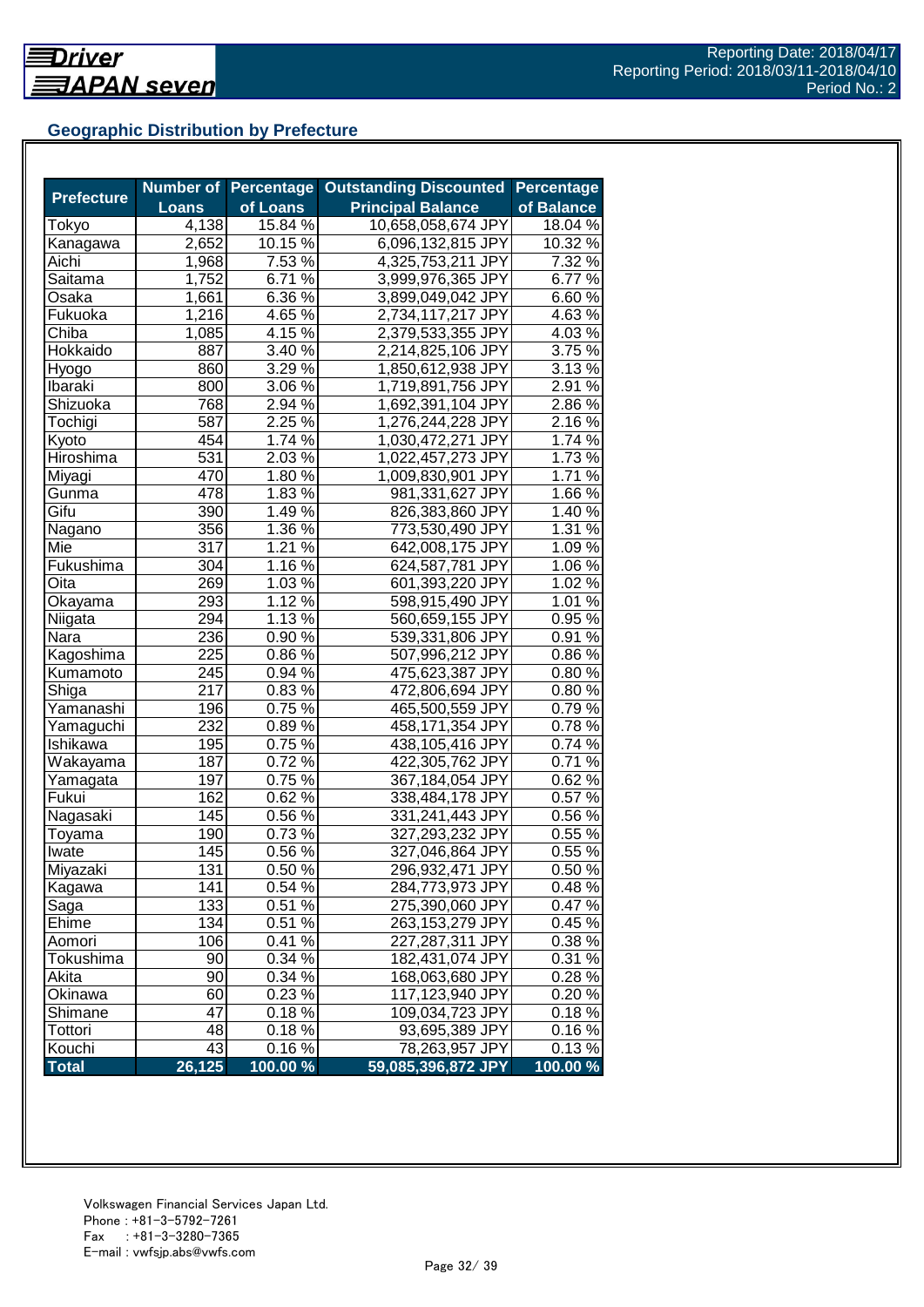## **Distribution by Obligor Concentration**

| Distribution of Loan Contracts and Vehicles per Obligor |                 |                  |        |           |                                                        |            |  |
|---------------------------------------------------------|-----------------|------------------|--------|-----------|--------------------------------------------------------|------------|--|
| <b>Contract</b>                                         | Number of       | Percentage of    |        |           | Number of Percentage Outstanding Discounted Percentage |            |  |
| <b>Concentration Customers</b>                          |                 | <b>Customers</b> | Loans  | of Loans  | <b>Principal Balance</b>                               | of Balance |  |
|                                                         | 25,140          | 96.70 %          | 25,140 | 96.23 %   | 56,458,980,370 JPY                                     | 95.55 %    |  |
|                                                         | 7961            | 3.06%            | 898    | 3.44%     | 2,385,660,163 JPY                                      | 4.04 %     |  |
| ົ                                                       | 57 <sub>l</sub> | 0.22%            | 78I    | 0.30%     | 221,461,069 JPY                                        | 0.37%      |  |
|                                                         |                 | 0.01%            |        | 0.01%     | 2,001,665 JPY                                          | 0.00%      |  |
|                                                         |                 | 0.01%            | 61     | $0.02 \%$ | 17,293,605 JPY                                         | 0.03%      |  |
| $6 - 10$                                                |                 | 0.00%            |        | 0.00%     | 0 JPY                                                  | 0.00%      |  |
| 11 or more                                              |                 | 0.00%            |        | 0.00%     | 0 JPY                                                  | 0.00%      |  |
| <b>Total</b>                                            | 25,998          | 100.00 %         | 26,125 | 100.00 %  | 59,085,396,872 JPY                                     | 100.00 %   |  |

#### **Top 20 Obligor**

| <b>Number</b>      |                  | Number of Outstanding Discounted Percentage |            |
|--------------------|------------------|---------------------------------------------|------------|
|                    | <b>Contracts</b> | <b>Principal Balance</b>                    | of Balance |
| 1                  | 2                | 14,455,474 JPY                              | 0.02%      |
| $\overline{2}$     | $\overline{2}$   | 14,349,396 JPY                              | 0.02%      |
| 3                  | 3                | 14,008,116 JPY                              | 0.02%      |
| 4                  | 2                | 13,062,996 JPY                              | 0.02%      |
| 5                  | 3                | 12,940,172 JPY                              | 0.02%      |
| 6                  | 4                | 12,763,297 JPY                              | 0.02%      |
| 7                  | $\overline{2}$   | 12,359,397 JPY                              | 0.02%      |
| 8                  | $\overline{2}$   | 10,850,661 JPY                              | 0.02%      |
| 9                  | $\overline{2}$   | 10,769,571 JPY                              | 0.02%      |
| 10                 | $\overline{2}$   | 10,385,992 JPY                              | 0.02%      |
| 11                 | $\overline{2}$   | 9,927,355 JPY                               | 0.02%      |
| 12                 | $\overline{2}$   | 9,794,623 JPY                               | 0.02%      |
| 13                 | 1                | 9,772,357 JPY                               | 0.02%      |
| 14                 | 1                | 9,751,975 JPY                               | 0.02%      |
| 15                 | 1                | 9,712,351 JPY                               | 0.02%      |
| 16                 | 1                | 9,664,543 JPY                               | 0.02%      |
| 17                 | 1                | 9,631,227 JPY                               | 0.02%      |
| 18                 | 1                | 9,566,830 JPY                               | 0.02%      |
| 19                 | 1                | 9,558,599 JPY                               | 0.02%      |
| 20                 | 1                | 9,546,688 JPY                               | 0.02%      |
| <b>Total 1 -20</b> | 36               | 222,871,620 JPY                             | 0.38%      |

Remarks:

Figures above are calculated based on each of the Sub-Servicers respectively and not across both of the Sub-Servicers.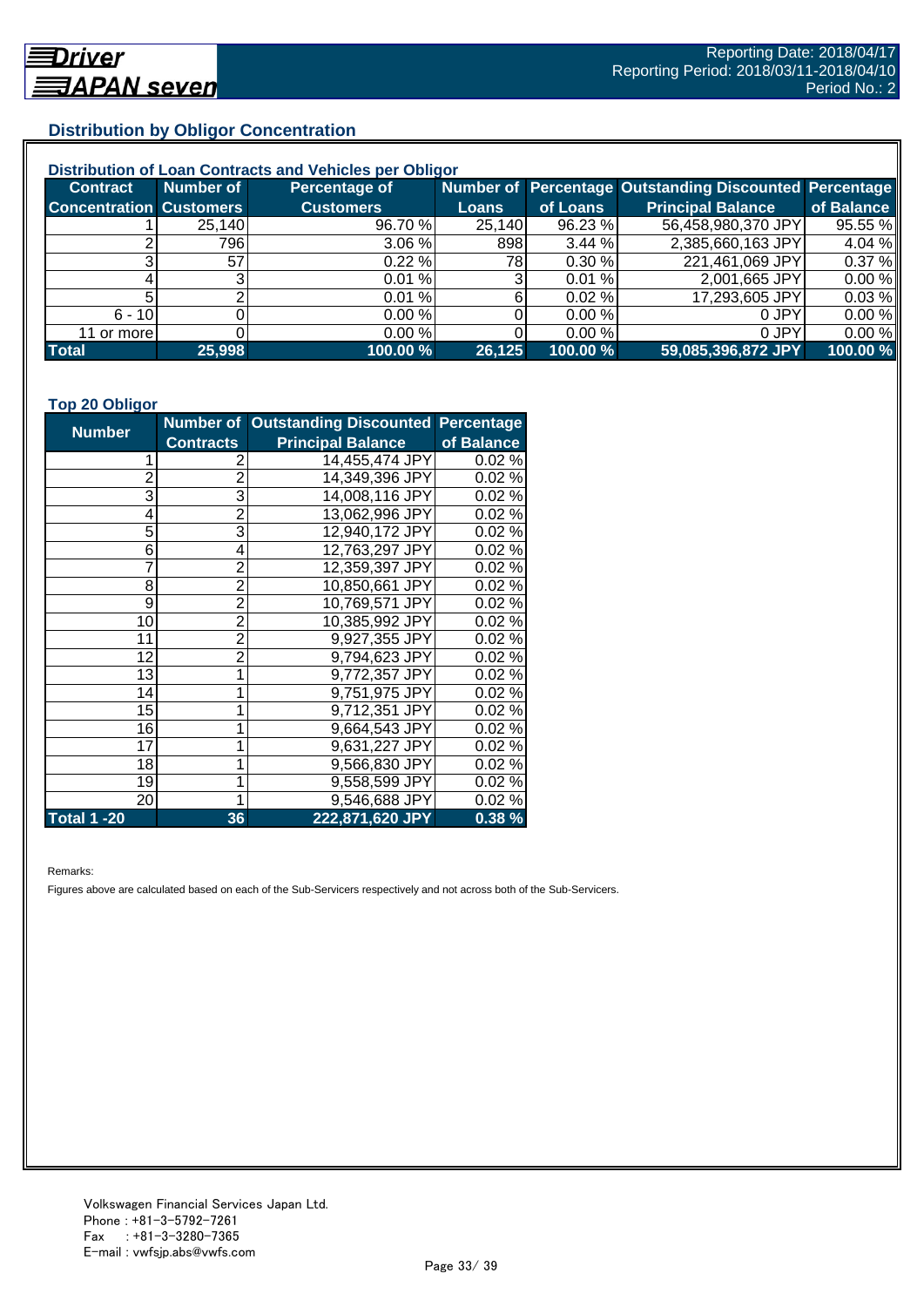

## **Distribution by Contract Start Month**

| <b>Origination Month</b> | <b>Number of Loans</b> | <b>Percentage of Loans</b> | <b>Outstanding Discounted Principal Balance</b> | <b>Percentage of Balance</b> |
|--------------------------|------------------------|----------------------------|-------------------------------------------------|------------------------------|
| 10.2012                  | 2                      | 0.01%                      | 378,766 JPY                                     | 0.00%                        |
| 11.2012                  |                        | 0.00%                      | 102,858 JPY                                     | 0.00%                        |
| 12.2012<br>01.2013       | 3<br>$\overline{2}$    | 0.01%<br>0.01%             | 812,763 JPY                                     | 0.00%<br>0.00%               |
| 02.2013                  | 1                      | 0.00%                      | 893,765 JPY<br>1,004,143 JPY                    | 0.00%                        |
| 03.2013                  | $\overline{4}$         | 0.02%                      | 1,702,870 JPY                                   | 0.00%                        |
| 04.2013                  | 11                     | 0.04%                      | 5,222,824 JPY                                   | 0.01%                        |
| 05.2013                  | 18                     | 0.07%                      | 6,867,128 JPY                                   | 0.01%                        |
| 06.2013                  | 22                     | 0.08%                      | 11,461,502 JPY                                  | 0.02%                        |
| 07.2013                  | 10                     | 0.04%                      | 6,713,164 JPY                                   | 0.01%                        |
| 08.2013                  | 8                      | 0.03%                      | 5,591,993 JPY                                   | 0.01%                        |
| 09.2013                  | 14                     | 0.05%                      | 9,369,388 JPY                                   | 0.02%                        |
| 10.2013                  | 11                     | 0.04%                      | 4,337,039 JPY                                   | 0.01%                        |
| 11.2013                  | 14                     | 0.05%                      | 10,313,461 JPY                                  | 0.02%                        |
| 12.2013                  | 21                     | 0.08%                      | 21,257,431 JPY                                  | 0.04%                        |
| 01.2014<br>02.2014       | 34<br>35               | 0.13%<br>0.13%             | 50,678,135 JPY<br>24,505,882 JPY                | 0.09%<br>0.04%               |
| 03.2014                  | 49                     | 0.19%                      | 50,799,872 JPY                                  | 0.09%                        |
| 04.2014                  | 22                     | 0.08%                      | 20,483,742 JPY                                  | 0.03%                        |
| 05.2014                  | 13                     | 0.05 %                     | 15,495,031 JPY                                  | 0.03%                        |
| 06.2014                  | 38                     | 0.15%                      | 39,128,672 JPY                                  | 0.07%                        |
| 07.2014                  | 23                     | 0.09%                      | 19,977,434 JPY                                  | 0.03%                        |
| 08.2014                  | 13                     | 0.05%                      | 14,539,259 JPY                                  | 0.02%                        |
| 09.2014                  | 34                     | 0.13%                      | 39,910,434 JPY                                  | 0.07%                        |
| 10.2014                  | 25                     | 0.10%                      | 28,596,167 JPY                                  | 0.05%                        |
| 11.2014                  | 29                     | 0.11%                      | 39,419,698 JPY                                  | 0.07%                        |
| 12.2014                  | 57                     | 0.22%                      | 73,680,049 JPY                                  | 0.12%                        |
| 01.2015                  | 33                     | 0.13%                      | 46,449,208 JPY                                  | 0.08%                        |
| 02.2015                  | 40                     | 0.15%                      | 58,601,731 JPY                                  | 0.10%                        |
| 03.2015                  | 63                     | 0.24%                      | 89,305,021 JPY                                  | 0.15%                        |
| 04.2015<br>05.2015       | 50<br>96               | 0.19%<br>0.37%             | 73,963,350 JPY<br>129,198,017 JPY               | 0.13%<br>0.22%               |
| 06.2015                  | 114                    | 0.44%                      | 160,055,001 JPY                                 | 0.27%                        |
| 07.2015                  | 115                    | 0.44%                      | 159,153,308 JPY                                 | 0.27%                        |
| 08.2015                  | 129                    | 0.49%                      | 171,954,718 JPY                                 | 0.29%                        |
| 09.2015                  | 177                    | 0.68%                      | 265,940,477 JPY                                 | 0.45%                        |
| 10.2015                  | 96                     | 0.37%                      | 163,929,028 JPY                                 | 0.28%                        |
| 11.2015                  | 122                    | 0.47%                      | 219,796,178 JPY                                 | 0.37%                        |
| 12.2015                  | 195                    | 0.75 %                     | 333,569,684 JPY                                 | 0.56 %                       |
| 01.2016                  | 225                    | 0.86 %                     | 405,076,172 JPY                                 | 0.69%                        |
| 02.2016                  | 320                    | 1.22 %                     | 573,032,159 JPY                                 | 0.97%                        |
| 03.2016                  | 477                    | 1.83%                      | 863,317,801 JPY                                 | 1.46 %                       |
| 04.2016                  | 257                    | 0.98%                      | 517,799,194 JPY                                 | 0.88%                        |
| 05.2016                  | 356                    | 1.36 %                     | 657,457,428 JPY                                 | 1.11%                        |
| 06.2016                  | 404<br>364             | 1.55 %                     | 842,991,785 JPY                                 | 1.43 %                       |
| 07.2016<br>08.2016       | 401                    | 1.39 %<br>1.53 %           | 727,499,823 JPY<br>766,464,516 JPY              | 1.23 %<br>1.30 %             |
| 09.2016                  | 577                    | 2.21 %                     | 1,185,542,673 JPY                               | 2.01%                        |
| 10.2016                  | 356                    | 1.36 %                     | 745,364,567 JPY                                 | 1.26 %                       |
| 11.2016                  | 499                    | 1.91 %                     | 1,082,985,196 JPY                               | 1.83%                        |
| 12.2016                  | 1,160                  | 4.44 %                     | 2,367,519,545 JPY                               | 4.01%                        |
| 01.2017                  | 991                    | 3.79%                      | 2,209,400,916 JPY                               | 3.74 %                       |
| 02.2017                  | 1.443                  | 5.52 %                     | 3,278,010,579 JPY                               | 5.55 %                       |
| 03.2017                  | 2,526                  | 9.67%                      | 5,824,727,104 JPY                               | 9.86 %                       |
| 04.2017                  | 1,021                  | 3.91 %                     | 2,358,048,429 JPY                               | 3.99%                        |
| 05.2017                  | 1,518                  | 5.81%                      | 3,568,581,110 JPY                               | 6.04%                        |
| 06.2017                  | 1,968                  | 7.53 %                     | 4,560,684,610 JPY                               | 7.72 %                       |
| 07.2017                  | 1,367                  | 5.23 %                     | 3,267,439,036 JPY                               | 5.53 %                       |
| 08.2017                  | 1,622                  | 6.21 %                     | 4,078,742,352 JPY                               | 6.90 %                       |
| 09.2017<br>10.2017       | 2,485<br>1,616         | 9.51 %<br>6.19%            | 6,410,408,551 JPY<br>4,166,855,603 JPY          | 10.85%<br>7.05 %             |
| 11.2017                  | 2,157                  | 8.26 %                     | 5,538,444,381 JPY                               | 9.37 %                       |
| 12.2017                  | 189                    | 0.72%                      | 515,552,763 JPY                                 | 0.87%                        |
| 01.2018                  | 82                     | 0.31%                      | 198,291,388 JPY                                 | 0.34%                        |
| 02.2018                  | 0                      | 0.00%                      | 0 JPY                                           | 0.00%                        |
| 03.2018                  | $\overline{0}$         | 0.00%                      | 0 JPY                                           | 0.00%                        |
| <b>Total</b>             | 26,125                 | 100.00%                    | 59,085,396,872 JPY                              | 100.00%                      |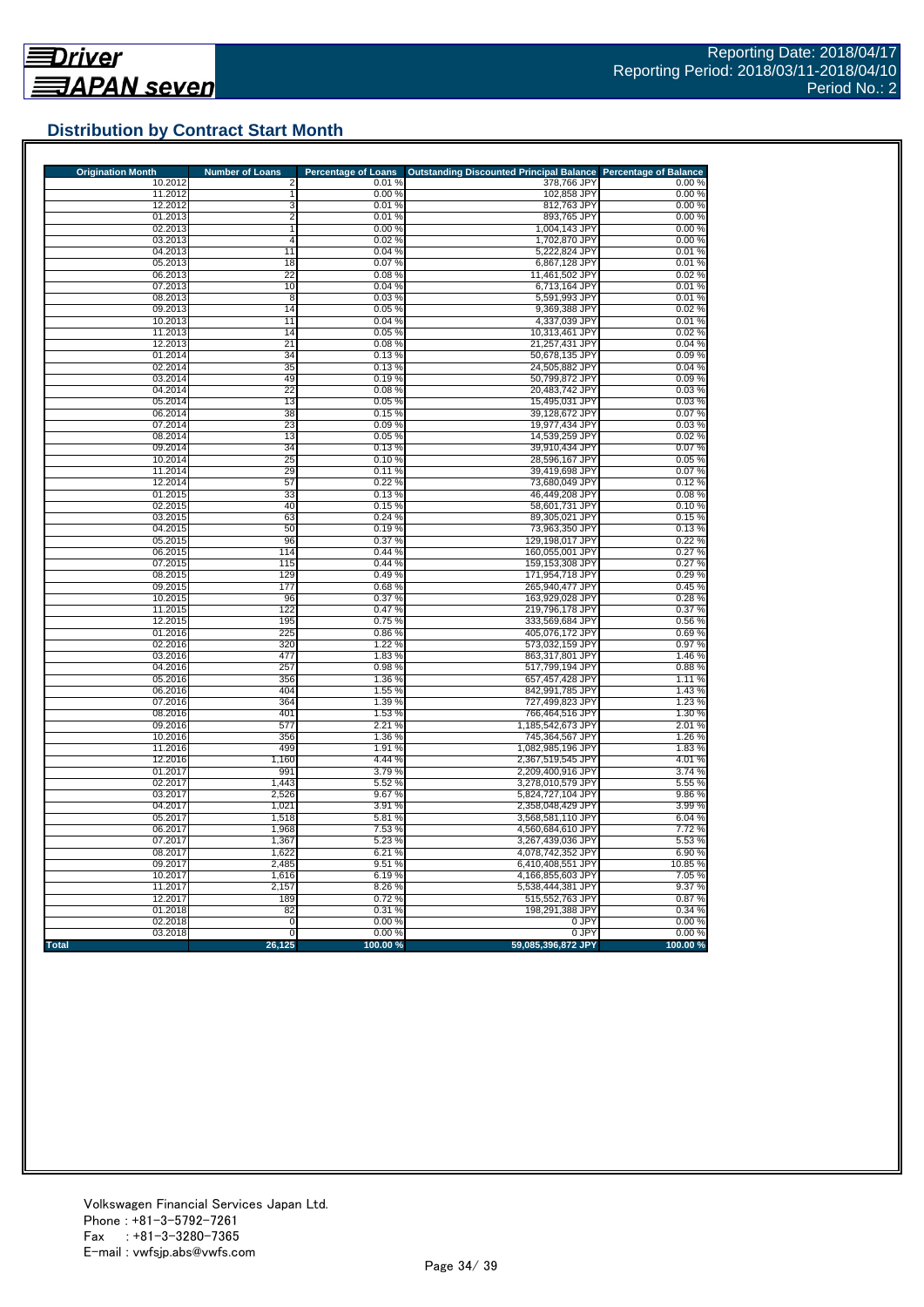## **Distribution by Contract End Month**

| <b>Maturity Month</b> | <b>Number of Loans</b>  | <b>Percentage of Loans</b> | Outstanding Discounted Principal Balance Percentage of Balance |                  |
|-----------------------|-------------------------|----------------------------|----------------------------------------------------------------|------------------|
| 04.2018<br>05.2018    | 92<br>159               | 0.35 %<br>0.61%            | 46,193,394 JPY<br>87,420,025 JPY                               | 0.08%<br>0.15%   |
| 06.2018               | 172                     | 0.66%                      | 128,288,428 JPY                                                | 0.22%            |
| 07.2018               | 135                     | 0.52%                      | 121,540,331 JPY                                                | 0.21%            |
| 08.2018               | 158                     | 0.60%                      | 128,309,609 JPY                                                | 0.22%            |
| 09.2018<br>10.2018    | 212<br>122              | 0.81%<br>0.47%             | 178,253,441 JPY<br>113,893,820 JPY                             | 0.30%<br>0.19%   |
| 11.2018               | 177                     | 0.68%                      | 163,828,298 JPY                                                | 0.28%            |
| 12.2018               | 292                     | 1.12 %                     | 274,283,176 JPY                                                | 0.46 %           |
| 01.2019               | 221                     | 0.85%                      | 260,678,594 JPY                                                | 0.44%            |
| 02.2019               | 260                     | 1.00 %                     | 283,183,071 JPY                                                | 0.48%            |
| 03.2019<br>04.2019    | 386<br>202              | 1.48%<br>0.77%             | 493,772,688 JPY<br>358,024,065 JPY                             | 0.84%<br>0.61%   |
| 05.2019               | 280                     | 1.07%                      | 402,340,044 JPY                                                | 0.68%            |
| 06.2019               | 365                     | 1.40 %                     | 581,600,579 JPY                                                | 0.98%            |
| 07.2019               | 266                     | 1.02 %                     | 410,463,251 JPY                                                | 0.69%            |
| 08.2019<br>09.2019    | 225<br>388              | 0.86 %<br>1.49%            | 328,118,521 JPY<br>640,960,648 JPY                             | 0.56 %<br>1.08%  |
| 10.2019               | 275                     | 1.05 %                     | 432,497,178 JPY                                                | 0.73%            |
| 11.2019               | 363                     | 1.39 %                     | 633,252,087 JPY                                                | 1.07%            |
| 12.2019               | 522                     | 2.00 %                     | 1,140,657,988 JPY                                              | 1.93%            |
| 01.2020               | 476                     | 1.82 %                     | 1,051,811,808 JPY                                              | 1.78%            |
| 02.2020<br>03.2020    | 660<br>1,161            | 2.53 %<br>4.44 %           | 1,508,795,545 JPY<br>2,685,346,509 JPY                         | 2.55 %<br>4.54 % |
| 04.2020               | 402                     | 1.54 %                     | 952,143,781 JPY                                                | 1.61 %           |
| 05.2020               | 644                     | 2.47 %                     | 1,576,767,582 JPY                                              | 2.67%            |
| 06.2020               | 813                     | 3.11%                      | 1,992,545,751 JPY                                              | 3.37 %           |
| 07.2020               | 590                     | 2.26 %                     | 1,459,910,177 JPY                                              | 2.47 %           |
| 08.2020<br>09.2020    | 751<br>1,090            | 2.87%<br>4.17%             | 1,956,544,402 JPY<br>2,891,834,346 JPY                         | 3.31 %<br>4.89%  |
| 10.2020               | 692                     | 2.65 %                     | 1,903,301,448 JPY                                              | 3.22 %           |
| 11.2020               | 984                     | 3.77%                      | 2,731,783,307 JPY                                              | 4.62%            |
| 12.2020               | 214                     | 0.82%                      | 478,072,906 JPY                                                | 0.81%            |
| 01.2021               | 206                     | 0.79%                      | 438,071,017 JPY                                                | 0.74%            |
| 02.2021<br>03.2021    | 245<br>359              | 0.94 %<br>1.37 %           | 454,475,375 JPY<br>665,921,771 JPY                             | 0.77%<br>1.13 %  |
| 04.2021               | 164                     | 0.63%                      | 314,274,434 JPY                                                | 0.53%            |
| 05.2021               | 259                     | 0.99%                      | 517,239,073 JPY                                                | 0.88%            |
| 06.2021               | 268                     | 1.03 %                     | 554,626,231 JPY                                                | 0.94 %           |
| 07.2021<br>08.2021    | 273<br>314              | 1.04 %<br>1.20 %           | 536,840,936 JPY<br>633,141,209 JPY                             | 0.91%<br>1.07%   |
| 09.2021               | 449                     | 1.72 %                     | 939,200,636 JPY                                                | 1.59 %           |
| 10.2021               | 278                     | 1.06 %                     | 585,285,819 JPY                                                | 0.99%            |
| 11.2021               | 367                     | 1.40 %                     | 838,624,687 JPY                                                | 1.42 %           |
| 12.2021               | 509                     | 1.95 %                     | 1,158,724,941 JPY                                              | 1.96 %           |
| 01.2022<br>02.2022    | 431<br>654              | 1.65 %<br>2.50 %           | 1,060,272,237 JPY<br>1,645,458,557 JPY                         | 1.79%<br>2.78%   |
| 03.2022               | 1,168                   | 4.47 %                     | 2,899,665,489 JPY                                              | 4.91 %           |
| 04.2022               | 508                     | 1.94 %                     | 1,251,219,121 JPY                                              | 2.12%            |
| 05.2022               | 699                     | 2.68%                      | 1,765,916,002 JPY                                              | 2.99%            |
| 06.2022<br>07.2022    | 895<br>581              | 3.43%<br>2.22 %            | 2,267,516,930 JPY<br>1,568,521,199 JPY                         | 3.84 %<br>2.65 % |
| 08.2022               | 683                     | 2.61%                      | 1,892,940,502 JPY                                              | 3.20 %           |
| 09.2022               | 1,103                   | 4.22 %                     | 3,121,455,738 JPY                                              | 5.28 %           |
| 10.2022               | 685                     | 2.62 %                     | 1,986,915,774 JPY                                              | 3.36 %           |
| 11.2022               | 833                     | 3.19%                      | 2,400,861,795 JPY                                              | 4.06%            |
| 12.2022<br>01.2023    | 84<br>35                | 0.32 %<br>0.13%            | 239,595,849 JPY<br>86,052,899 JPY                              | 0.41%<br>0.15%   |
| 02.2023               | 27                      | 0.10%                      | 57,948,800 JPY                                                 | 0.10%            |
| 03.2023               | 37                      | 0.14%                      | 79,301,929 JPY                                                 | 0.13%            |
| 04.2023               | 20                      | 0.08%                      | 51,965,007 JPY                                                 | 0.09%            |
| 05.2023<br>06.2023    | 19<br>27                | 0.07%<br>0.10%             | 49,467,545 JPY<br>65,530,485 JPY                               | 0.08%<br>0.11%   |
| 07.2023               | 21                      | 0.08%                      | 46,239,161 JPY                                                 | 0.08%            |
| 08.2023               | 29                      | 0.11%                      | 62.386.710 JPY                                                 | 0.11%            |
| 09.2023               | 29                      | 0.11%                      | 92,533,322 JPY                                                 | 0.16%            |
| 10.2023               | 18                      | 0.07%                      | 37,479,750 JPY                                                 | 0.06%            |
| 11.2023<br>12.2023    | 30<br>6                 | 0.11%<br>0.02%             | 71,289,688 JPY<br>23,151,094 JPY                               | 0.12%<br>0.04%   |
| 01.2024               | 6                       | 0.02%                      | 22,331,619 JPY                                                 | 0.04%            |
| 02.2024               | 3                       | 0.01%                      | 8,793,144 JPY                                                  | 0.01%            |
| 03.2024               | 5                       | 0.02%                      | 15,313,028 JPY                                                 | 0.03%            |
| 04.2024               | $\overline{\mathbf{c}}$ | 0.01%                      | 8,232,421 JPY                                                  | 0.01%            |
| 05.2024<br>06.2024    | $\overline{0}$<br>5     | 0.00%<br>0.02%             | 0 JPY<br>18,034,327 JPY                                        | 0.00%<br>0.03%   |
| 07.2024               | 9                       | 0.03%                      | 30,948,735 JPY                                                 | 0.05%            |
| 08.2024               | 5                       | 0.02%                      | 16,638,072 JPY                                                 | 0.03%            |
| 09.2024               | 8                       | 0.03%                      | 31,230,434 JPY                                                 | 0.05%            |
| 10.2024               | 10                      | 0.04 %                     | 39,076,113 JPY                                                 | 0.07%            |
| 11.2024               | 7                       | 0.03%                      | 27,996,053 JPY<br>7,528,731 JPY                                | 0.05%<br>0.01%   |
|                       |                         |                            |                                                                |                  |
| 12.2024<br>01.2025    | $\overline{2}$          | 0.01%<br>0.00%             | 2,745,685 JPY                                                  | 0.00%            |

Volkswagen Financial Services Japan Ltd. Phone : +81-3-5792-7261 Fax : +81-3-3280-7365 E-mail : vwfsjp.abs@vwfs.com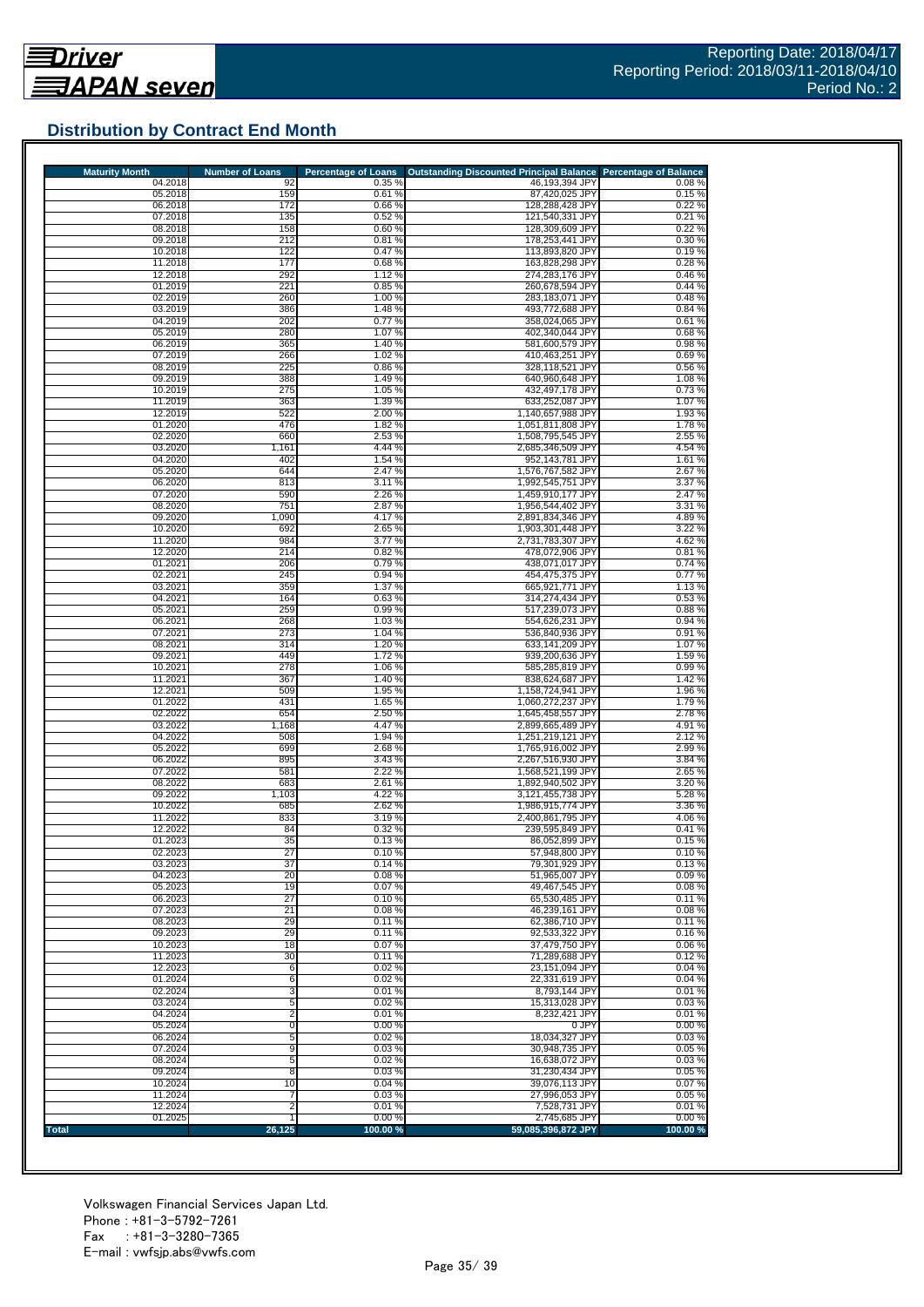## **Distribution by Monthly Payment**

|                            | <b>Number of</b> | <b>Percentage</b> | <b>Outstanding Discounted</b> | Percentage |
|----------------------------|------------------|-------------------|-------------------------------|------------|
| <b>Monthly Payment</b>     | Loans            | of Loans          | <b>Principal Balance</b>      | of Balance |
| 10,000 JPY<br><=           | 1,304            | 4.99%             | 1,662,880,242 JPY             | 2.81 %     |
| 20,000 JPY<br>10.001 JPY   | 4,605            | 17.63 %           | 6,776,949,123 JPY             | 11.47 %    |
| 30,000 JPY<br>20.001 JPY   | 6,536            | 25.02 %           | 11,675,550,249 JPY            | 19.76 %    |
| 40,000 JPY<br>30.001 JPY   | 5,267            | 20.16 %           | 11,362,800,413 JPY            | 19.23 %    |
| 50,000 JPY<br>40.001 JPY   | 3,066            | 11.74 %           | 7,876,809,748 JPY             | 13.33 %    |
| 60,000 JPY<br>50,001 JPY   | 1,834            | 7.02 %            | 5,425,832,469 JPY             | 9.18%      |
| 70,000 JPY<br>60.001 JPY   | 1,052            | 4.03%             | 3,503,151,404 JPY             | 5.93 %     |
| 80,000 JPY<br>70,001 JPY   | 640              | 2.45 %            | 2,271,861,746 JPY             | 3.85 %     |
| 90,000 JPY<br>80,001 JPY   | 486              | 1.86%             | 1,734,450,628 JPY             | 2.94 %     |
| 100,000 JPY<br>90,001 JPY  | 381              | 1.46 %            | 1,645,734,857 JPY             | 2.79%      |
| 110,000 JPY<br>100.001 JPY | 240              | 0.92 %            | 1,053,332,903 JPY             | 1.78%      |
| 120,000 JPY<br>110.001 JPY | 162              | 0.62%             | 856,088,351 JPY               | 1.45 %     |
| 130,000 JPY<br>120,001 JPY | 122              | 0.47%             | 633,306,438 JPY               | 1.07%      |
| 140,000 JPY<br>130.001 JPY | 110              | 0.42%             | 619,223,514 JPY               | 1.05 %     |
| 140.001 JPY<br>50,000 JPY  | 88               | 0.34%             | 505,815,182 JPY               | 0.86%      |
| 150,001 JPY<br>$>=$        | 232              | 0.89%             | 1,481,609,605 JPY             | 2.51 %     |
| <b>Total</b>               | 26,125           | 100.00 %          | 59,085,396,872 JPY            | 100.00%    |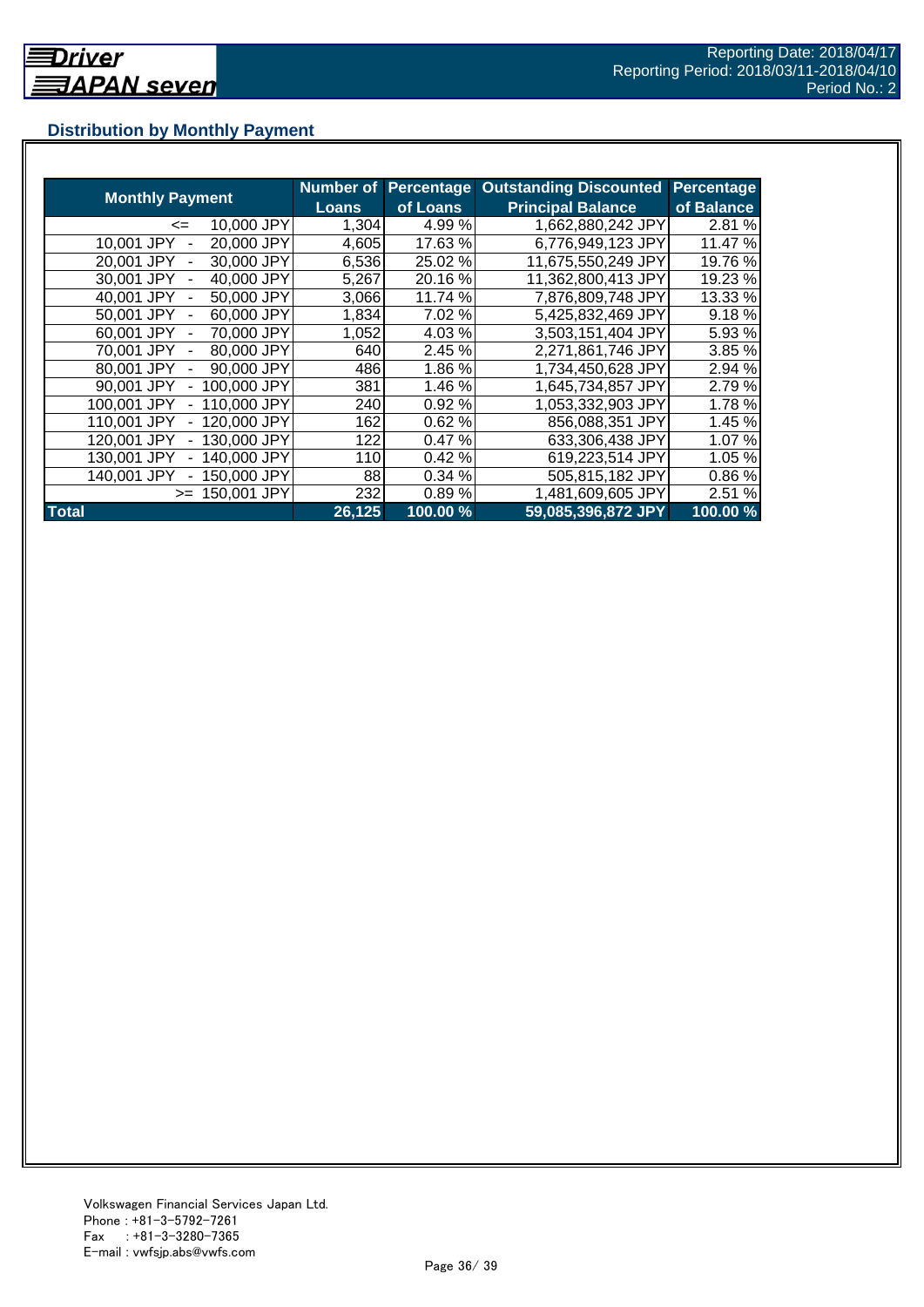## **Distribution by Bonus Payment**

|                            | <b>Number of</b> |          | <b>Percentage Outstanding Discounted</b> | <b>Percentage</b> |
|----------------------------|------------------|----------|------------------------------------------|-------------------|
| <b>Bonus Payment</b>       | <b>Loans</b>     | of Loans | <b>Principal Balance</b>                 | of Balance        |
| No Bonus Payment           | 16,144           | 61.80%   | 35,707,055,437 JPY                       | 60.43%            |
| 25,000 JPY<br>1 JPY -      | 206              | 0.79%    | 361,827,864 JPY                          | 0.61%             |
| 50,000 JPY<br>25,001 JPY - | 2,392            | 9.16%    | 4,406,875,144 JPY                        | 7.46 %            |
| 50,001 JPY - 75,000 JPY    | 835              | 3.20 %   | 1,678,197,070 JPY                        | 2.84 %            |
| 75,001 JPY - 100,000 JPY   | 3,382            | 12.95 %  | 7,597,895,128 JPY                        | 12.86 %           |
| 100,001 JPY - 125,000 JPY  | 460              | 1.76 %   | 1,109,796,771 JPY                        | 1.88%             |
| 125,001 JPY - 150,000 JPY  | 1,358            | 5.20%    | 3,823,322,264 JPY                        | 6.47%             |
| 150,001 JPY - 175,000 JPY  | 156              | 0.60%    | 417,783,739 JPY                          | 0.71%             |
| 175,001 JPY - 200,000 JPY  | 737              | 2.82 %   | 2,275,061,431 JPY                        | 3.85 %            |
| 200,001 JPY - 225,000 JPY  | 39               | 0.15%    | 137,453,140 JPY                          | $0.23\%$          |
| 225,001 JPY - 250,000 JPY  | 184              | 0.70%    | 659,300,136 JPY                          | 1.12%             |
| 250,001 JPY - 275,000 JPY  | 13               | 0.05%    | 47,219,456 JPY                           | 0.08%             |
| 275,001 JPY - 300,000 JPY  | 137              | 0.52%    | 524,688,703 JPY                          | 0.89%             |
| 300,001 JPY - 325,000 JPY  | 7                | 0.03%    | 23,941,273 JPY                           | 0.04%             |
| 325,001 JPY - 350,000 JPY  | 38               | 0.15%    | 164,110,714 JPY                          | 0.28%             |
| 350,001 JPY - 375,000 JPY  | 2                | 0.01%    | 5,286,155 JPY                            | 0.01%             |
| 375,001 JPY - 400,000 JPY  | 14               | 0.05%    | 66,382,531 JPY                           | 0.11%             |
| 400,001 JPY - 425,000 JPY  |                  | 0.00%    | 6,914,087 JPY                            | 0.01%             |
| 425,001 JPY - 450,000 JPY  | 6                | 0.02%    | 21,245,627 JPY                           | 0.04%             |
| 450,001 JPY - 475,000 JPY  |                  | 0.00%    | 0 JPY                                    | 0.00%             |
| 475,001 JPY - 500,000 JPY  | 11               | 0.04%    | 40,743,072 JPY                           | 0.07%             |
| 500,001 JPY or more        | 3                | 0.01%    | 10,297,130 JPY                           | 0.02%             |
| <b>Total</b>               | 26,125           | 100.00 % | 59,085,396,872 JPY                       | 100.00 %          |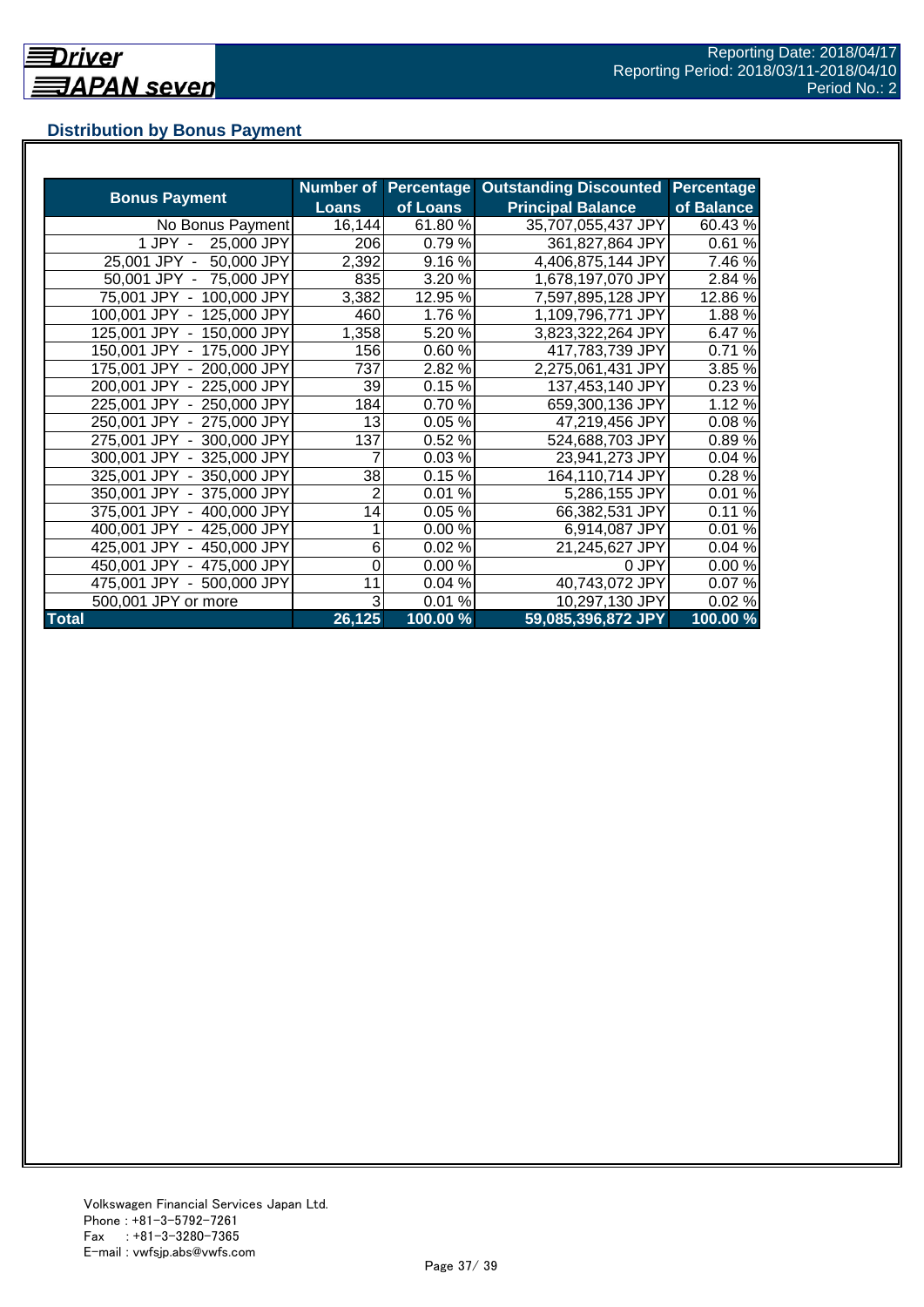## **Distribution by Motor Type**

| <b>Motor Type</b> | <b>Loans</b> | of Loans    | Number of Percentage Outstanding Discounted Percentage<br>Principal Balance <sup>'</sup> | of Balance |
|-------------------|--------------|-------------|------------------------------------------------------------------------------------------|------------|
| EA 189            |              | $0.00 \%$   | 0 JPY                                                                                    | $0.00 \%$  |
| Other             | 26.125       | $100.00\%$  | 59,085,396,872 JPY                                                                       | 100.00 %   |
| <b>Total</b>      | 26,125       | $100.00 \%$ | 59,085,396,872 JPY                                                                       | 100.00%    |